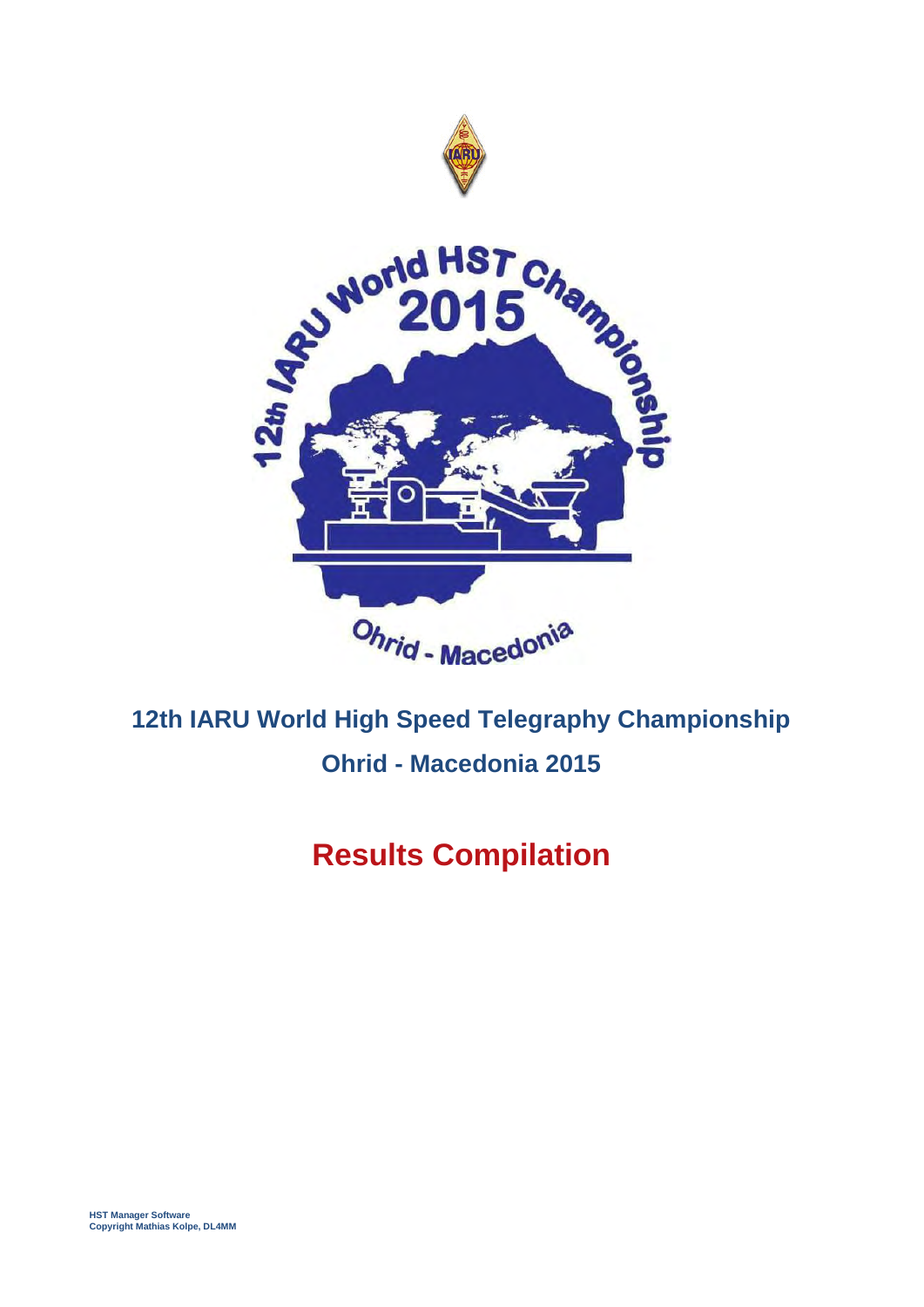#### **Final Results - Receiving Test**

#### **A Youngster Females**



|          |                       |     |                              |    |  | <b>Letters</b> |       |           |                                 | <b>Figures</b> |            |       |                         | <b>Mixed</b> |         |     | Total          |
|----------|-----------------------|-----|------------------------------|----|--|----------------|-------|-----------|---------------------------------|----------------|------------|-------|-------------------------|--------------|---------|-----|----------------|
| Callsign | Name                  |     | Team Spd. E. Spd. E. Spd. E. |    |  |                |       |           | Pts. WR Spd. E. Spd. E. Spd. E. |                | WR<br>Pts. |       | Spd. E. Spd. E. Spd. E. |              | Pts. WR | PI. | Pts.           |
| EW7-111  | Anastasiya Behunova   | BY  | 240 3                        |    |  |                | 100.0 | 230 2     |                                 |                | 100.0      | 200 2 |                         |              | 100.0   |     | 300,0          |
| RZ9UMA   | Ekaterina Ivanova     | RU. | 200 5                        |    |  |                | 82.3  | 170       |                                 |                | 74.1       | 140 3 |                         |              | 69.2    |     | 2 225,6        |
|          | HA6-0110 Lena Molnar  | HU  | 170                          |    |  |                | 70,0  | 150       |                                 |                | 65,4       | 120 5 |                         |              | 58,1    |     | 3 193,5        |
| YO3-514  | <b>Teodora Neagu</b>  | RO. | 160 3                        |    |  |                | 66,2  | 130 3     |                                 |                | 55.7       | 120 3 |                         |              | 59.1    |     | 4 181,0        |
| ER1LAU   | Laura-Andrea Schimbat | MD  | 120                          |    |  |                | 48,5  | $110 \t3$ |                                 |                | 46.9       | 50 1  |                         |              | 24,7    |     | $5\quad 120,1$ |
| EW1-650  | Yulia Tsikhanovich    | BY  | 220                          | -4 |  |                | 91,1  | 230 4     |                                 |                | 99,1       | 150 3 |                         |              | 74,2    |     | NQ 264,4       |
| EW8-077  | Anastasiya Valodzina  | BY  | 180                          |    |  |                | 0,0   | 200       |                                 |                | 87,3       | 160 1 |                         |              | 80.3    | NQ. | 167,6          |

#### **B Youngster Males**

|          |                          |           |              |                |      |    | Letters |       |    |                  |      | <b>Figures</b> |         |            |                  |      |      |    | <b>Mixed</b> |       |    |           | <b>Total</b>   |
|----------|--------------------------|-----------|--------------|----------------|------|----|---------|-------|----|------------------|------|----------------|---------|------------|------------------|------|------|----|--------------|-------|----|-----------|----------------|
| Callsign | Name                     |           | Team Spd. E. |                | Spd. | Е. | Spd. E. | Pts.  | WR | Spd. E.          | Spd. | E.,            | Spd. E. | WR<br>Pts. | Spd.             | Ε.   | Spd. | Ε. | Spd. E.      | Pts.  | WR | PI.       | Pts.           |
| EW3-044  | Raman Filaniuk           | BY        | 220          | 4              |      |    |         | 100,0 |    | 230 2            |      |                |         | 100,0      | 190 5            |      |      |    |              | 100,0 |    |           | 300,0          |
| YO3-413  | Alexandru Delcea         | RO.       | 180 3        |                |      |    |         | 81.9  |    | 1500             |      |                |         | 65,8       | 140 4            |      |      |    |              | 73,5  |    |           | 2, 221, 2      |
| R9U-144  | Danil Shestakov          | RU        | 170 3        |                |      |    |         | 77,3  |    | 130 3            |      |                |         | 55,7       | 120 <sub>2</sub> |      |      |    |              | 63,8  |    |           | 3 196,8        |
| LZ2-005  | <b>Todor Todorov</b>     | <b>BG</b> | 100          | $\overline{2}$ |      |    |         | 45,4  |    | $100 \quad 0$    |      |                |         | 43.9       |                  | 50 2 |      |    |              | 25,9  |    |           | 4 115,2        |
| HG-3064  | Tamas Buza               | HU        | 80           | $\overline{2}$ |      |    |         | 36,1  |    | 70 2             |      |                |         | 29,8       |                  | 70 5 |      |    |              | 35,1  |    |           | $5\quad 101,0$ |
| EW7-113  | Vladimir Bindasov        | BY.       | 210 3        |                |      |    |         | 95,8  |    | 210 5            |      |                |         | 89,9       | 170 4            |      |      |    |              | 89,7  |    | NQ.       | 275,4          |
|          | R9C-6699 Pavel Filonenko | RU        | 160          | -5             |      |    |         | 71,8  |    | 140 2            |      |                |         | 60,5       | 1104             |      |      |    |              | 57,3  |    | <b>NQ</b> | 189,6          |
| YO3-517  | Daniel Vieru             | RO.       | 140 4        |                |      |    |         | 63,0  |    | 130 5            |      |                |         | 54,8       | $110 \t 4$       |      |      |    |              | 57,3  |    | <b>NQ</b> | 175,1          |
| YO8XXX   | Marian Alexandru Balica  | RO.       | 170 2        |                |      |    |         | 77,8  |    | 150 >            |      |                |         | 0,0        | 110 4            |      |      |    |              | 57,3  |    | <b>NQ</b> | 135,1          |
| EW3-111  | Uladzislav Patrashenka   | BY        | 80           | -4             |      |    |         | 35,2  |    | 120 <sub>2</sub> |      |                |         | 51,8       |                  | 90 2 |      |    |              | 47,6  |    | NQ        | 134,6          |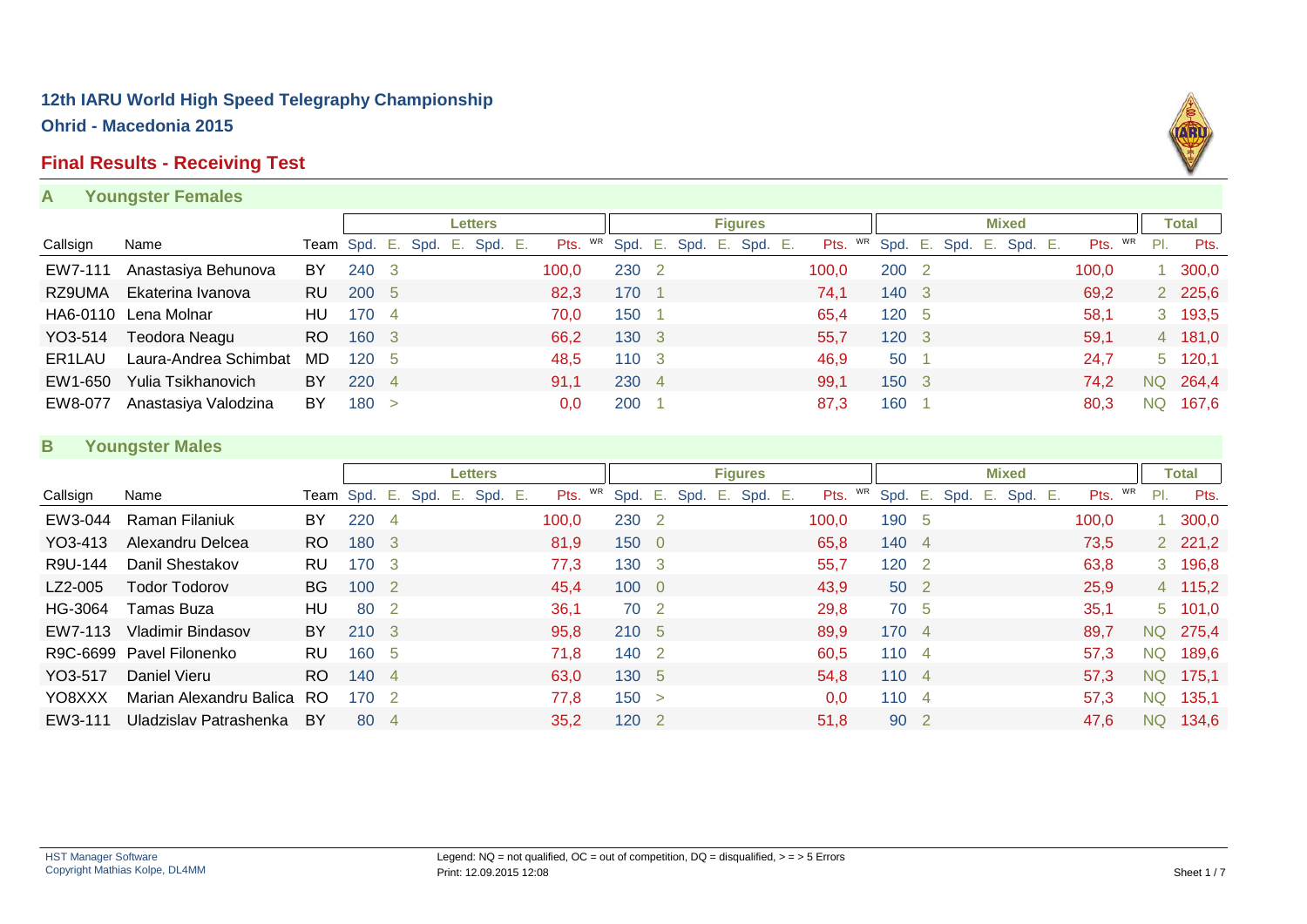#### **Final Results - Receiving Test**

#### **C Juniors Females**



|          |                   |     |                |     |         | <b>Letters</b> |      |       |           |       |      |      | <b>Figures</b> |         |       |    |                  |     |      |      | <b>Mixed</b> |       |    |                | Total     |
|----------|-------------------|-----|----------------|-----|---------|----------------|------|-------|-----------|-------|------|------|----------------|---------|-------|----|------------------|-----|------|------|--------------|-------|----|----------------|-----------|
| Callsign | Name              |     | Team Spd. E. . |     | Spd. E. | Spd.           | - E. | Pts.  | <b>WR</b> | Spd.  | - E. | Spd. | E.,            | Spd. E. | Pts.  | WR | Spd.             | -Ε. | Spd. | ۰E., | Spd. E.      | Pts.  | WR | PI.            | Pts.      |
| RA4FVL   | Anna Sadukova     | RU  | 280            |     |         |                |      | 100,0 |           | 290   |      |      |                |         | 100,0 |    | 230              |     |      |      |              | 100,0 |    |                | 1, 300, 0 |
| EW7BSL   | Liudmilla Basava  | BY  | 270            |     |         |                |      | 96,4  |           | 280 4 |      |      |                |         | 95,5  |    | 200 2            |     |      |      |              | 86,5  |    |                | 2 278,4   |
| YO8TOC   | Diana Ene         | RO. | 190            |     |         |                |      | 67,4  |           | 170 0 |      |      |                |         | 58,8  |    | 150 4            |     |      |      |              | 63,8  |    |                | 3 190,0   |
| HG-3046  | Greta Szekrenyesi | HU  | 70 >           |     |         |                |      | 0.0   |           | 70    |      |      |                |         | 23,9  |    | 50 5             |     |      |      |              | 19,7  |    | 4 <sup>1</sup> | 43,6      |
| EW3-052  | Anastasiya Sitsko | BY  | 250            | - 3 |         |                |      | 88,5  |           | 270 3 |      |      |                |         | 92,4  |    | 210 <sub>1</sub> |     |      |      |              | 91,3  |    |                | NQ 272,2  |
| R4F-30   | Valeriia Pershina | RU  | 240            |     |         |                |      | 85,7  |           | 250 3 |      |      |                |         | 85.5  |    | 190 2            |     |      |      |              | 82,1  |    |                | NQ 253,3  |
| YO8TLK   | Mihaela Macsim    | RO. | 150            | - 5 |         |                |      | 52,0  |           | 120 3 |      |      |                |         | 40,5  |    | 100              |     |      |      |              | 43,2  |    | <b>NQ</b>      | 135,7     |

#### **D Juniors Males**

|          |                         |     |              |                |      |        | <b>Letters</b> |       |    |         |      |    | <b>Figures</b> |       |    |              |    |      |    | <b>Mixed</b> |       |    |           | <b>Total</b> |
|----------|-------------------------|-----|--------------|----------------|------|--------|----------------|-------|----|---------|------|----|----------------|-------|----|--------------|----|------|----|--------------|-------|----|-----------|--------------|
| Callsign | Name                    |     | Team Spd. E. |                | Spd. | - E. I | Spd. E.        | Pts.  | WR | Spd. E. | Spd. | E. | Spd. E.        | Pts.  | WR | Spd.         | E. | Spd. | E. | Spd. E.      | Pts.  | WR | PI.       | Pts.         |
| EW3-046  | Aliaksei Charkassau     | BY  | 280          | $\overline{4}$ |      |        |                | 100,0 |    | 270 0   |      |    |                | 93,8  |    | 210 2        |    |      |    |              | 100,0 |    |           | 293,8        |
| YO8TON   | Andrei Catalin Popa     | RO. | 200          |                |      |        |                | 72,1  |    | 190 5   |      |    |                | 64,2  |    | 160 0        |    |      |    |              | 76,9  |    |           | 2 213,2      |
| R9C-6631 | Andrei Salamatov        | RU  | 150 5        |                |      |        |                | 52,5  |    | 120 2   |      |    |                | 41,0  |    | 1000         |    |      |    |              | 48,1  |    |           | 3, 141, 6    |
| HA8RT    | Tamás Varró             | HU  | 140 5        |                |      |        |                | 48,9  |    | 120 5   |      |    |                | 39,9  |    | $100\quad 0$ |    |      |    |              | 48,1  |    |           | 4 136,9      |
| Z32AJA   | Veljan Gjorgjiov        | МK  | 130          | -2             |      |        |                | 46,4  |    | 110     |      |    |                | 37,8  |    | 60 0         |    |      |    |              | 28,8  |    |           | 5 113,0      |
| LZ2-010  | Timur Fehmi             | BG  | 80           | $\overline{2}$ |      |        |                | 28,3  |    | 70 2    |      |    |                | 23,6  |    | 50 >         |    |      |    |              | 0,0   |    | 6         | 51,9         |
| EW1-634  | Aliaksandr Vialichka    | BY  | 250          | -3             |      |        |                | 89,5  |    | 290 2   |      |    |                | 100,0 |    | 180 2        |    |      |    |              | 85,6  |    | <b>NQ</b> | 275,1        |
| R9YBA    | <b>Platon Zhuravlev</b> | RU  | 190          | $\geq$         |      |        |                | 0.0   |    | 200 4   |      |    |                | 68,1  |    | 150 4        |    |      |    |              | 70.2  |    | <b>NQ</b> | 138,3        |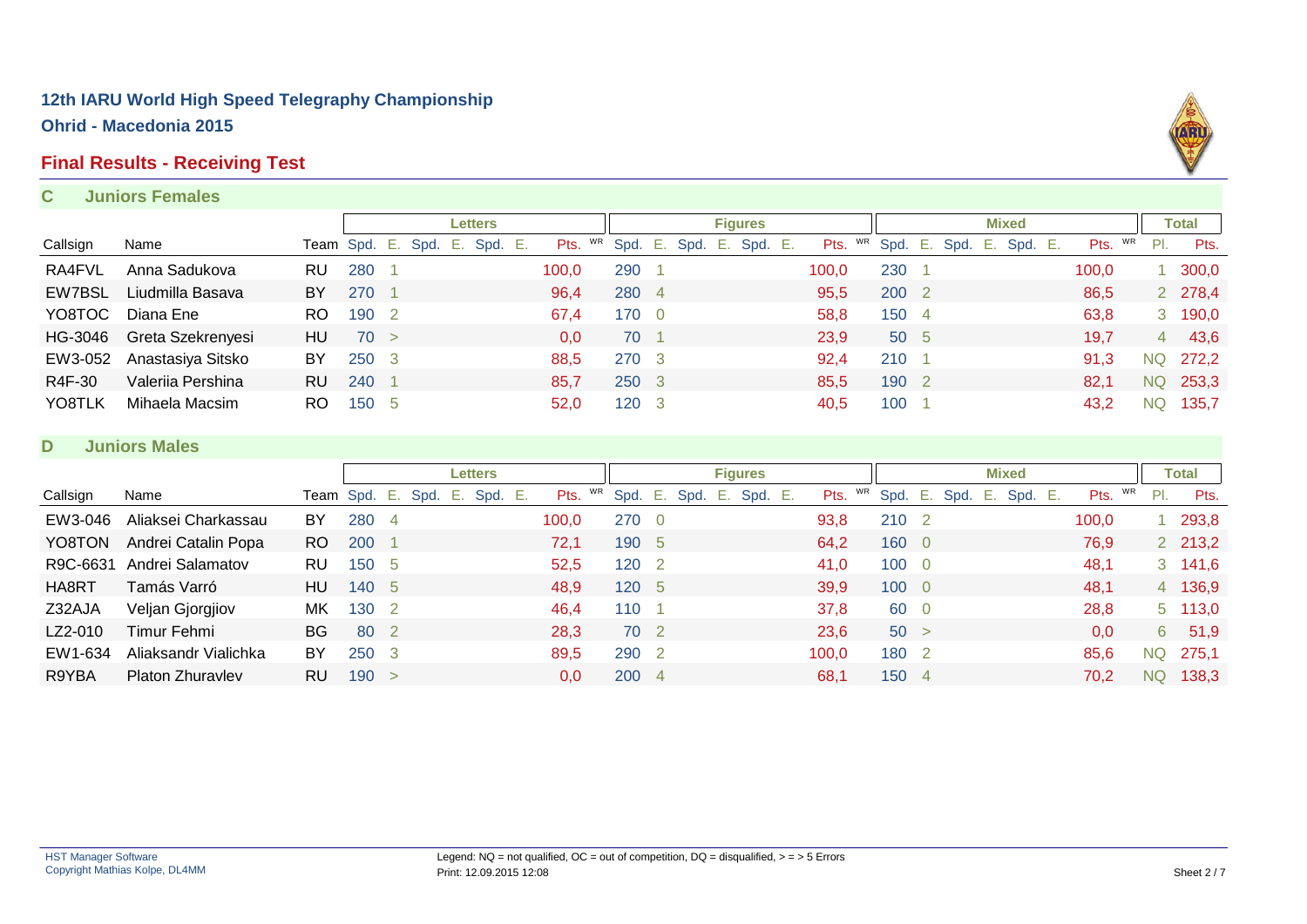#### **Final Results - Receiving Test**

#### **E Females**

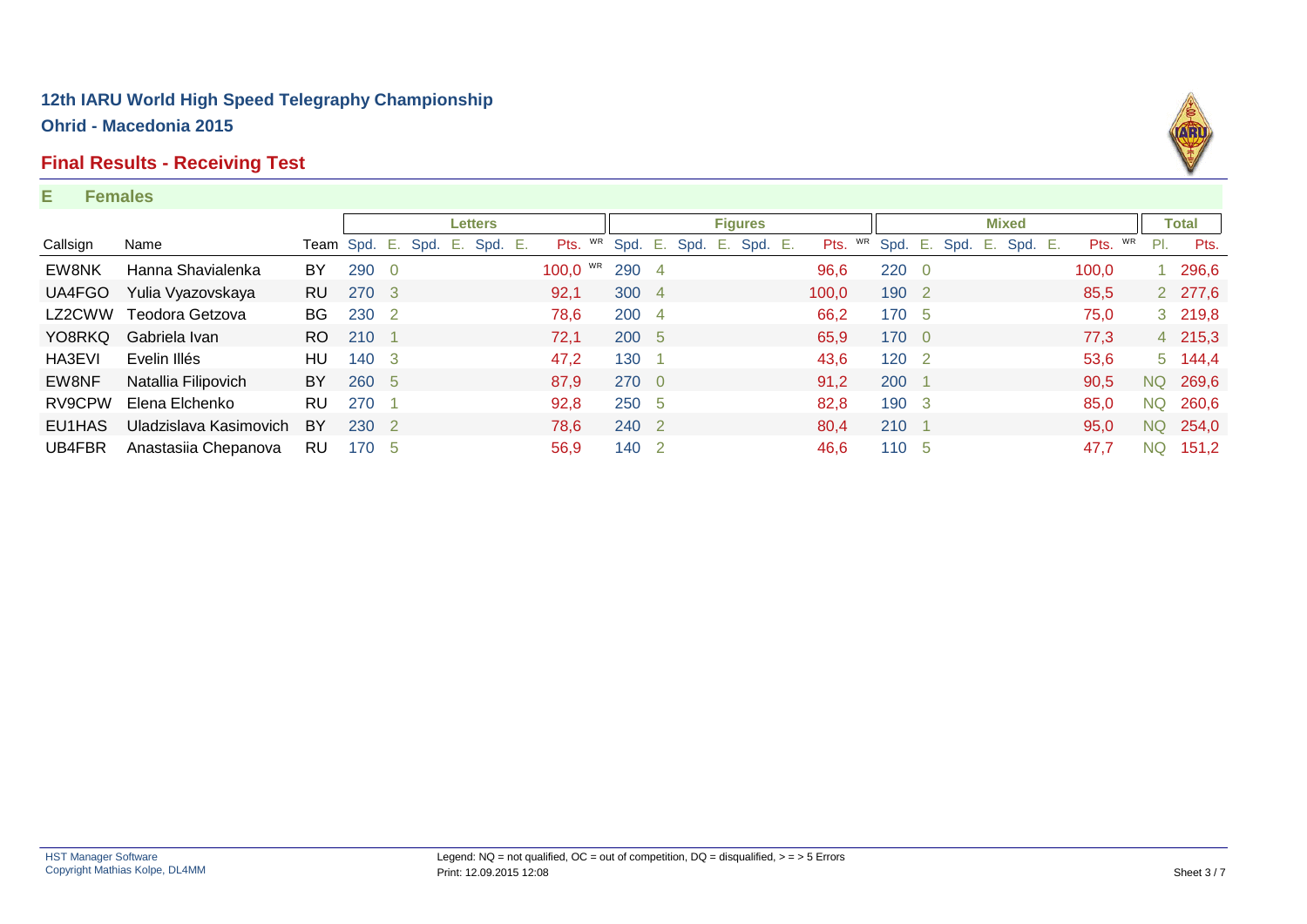#### **Final Results - Receiving Test**

#### **F Males**



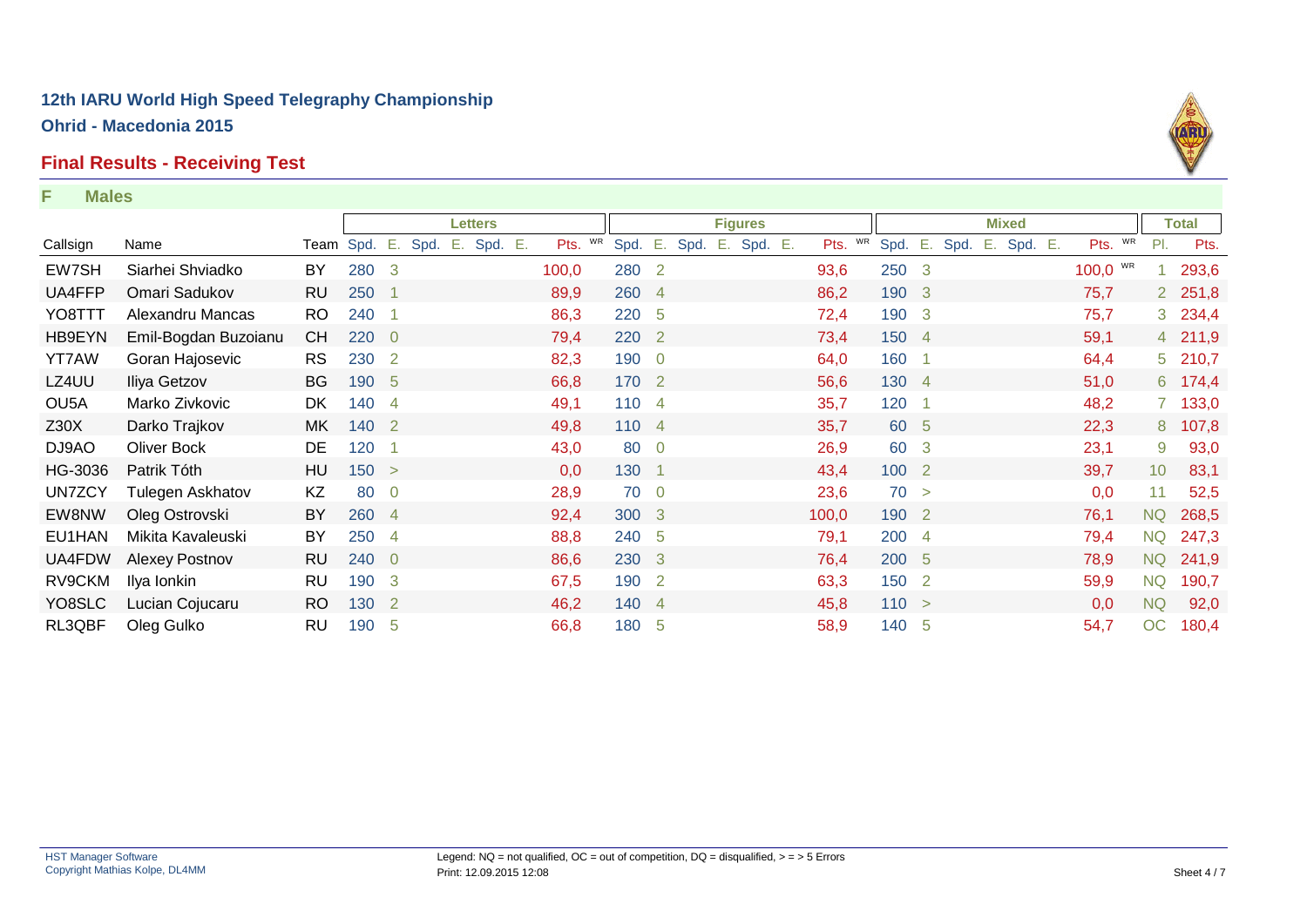#### **Final Results - Receiving Test**

#### **G Senior Females**



|          |                   |           |              |                |      |      | <b>Letters</b> |       |    |       |      |      |    | <b>Figures</b> |       |    |         |      |    | <b>Mixed</b> |       |    |               | Total          |
|----------|-------------------|-----------|--------------|----------------|------|------|----------------|-------|----|-------|------|------|----|----------------|-------|----|---------|------|----|--------------|-------|----|---------------|----------------|
| Callsign | Name              |           | Team Spd. E. |                | Spd. | - E. | Spd. E.        | Pts.  | WR | Spd.  | - E. | Spd. | E. | Spd. E.        | Pts.  | WR | Spd. E. | Spd. | Е. | Spd. E.      | Pts.  | WR | $\mathsf{PL}$ | Pts.           |
| EU7KT    | Larysa Barysenka  | BY        | 250          |                |      |      |                | 100,0 |    | 260 3 |      |      |    |                | 95,9  |    | 190 4   |      |    |              | 100,0 |    |               | 295,9          |
| UA4FJ    | Elvira Aryutkina  | RU.       | 250          | $\overline{4}$ |      |      |                | 98,8  |    | 270 2 |      |      |    |                | 100,0 |    | 180 3   |      |    |              | 95,2  |    |               | 2 294,0        |
| YO3RJ    | Janeta Manea      | RO.       | 210 3        |                |      |      |                | 83,1  |    | 170   |      |      |    |                | 63,1  |    | 140 0   |      |    |              | 75,3  |    |               | $3\quad 221,5$ |
| YU8YL    | Julija Veljic     | RS.       | 130          |                |      |      |                | 51,8  |    | 140 3 |      |      |    |                | 51,1  |    | 90 5    |      |    |              | 45,7  |    |               | 4 148,6        |
| HA7YB    | Andrea Kiss       | HU        | 160 >        |                |      |      |                | 0,0   |    | 170 2 |      |      |    |                | 62,7  |    | 140 4   |      |    |              | 73,1  |    |               | 5 135,8        |
| PA3LEO   | Claudia Fava      | NL.       | 80 3         |                |      |      |                | 30,9  |    | 80 5  |      |      |    |                | 28,0  |    | 50 2    |      |    |              | 25,8  |    | $6^{\circ}$   | 84,7           |
| HB9HVW   | Veronika Walter   | CН        | 70 3         |                |      |      |                | 26,9  |    | 60 0  |      |      |    |                | 22,4  |    | 70 >    |      |    |              | 0,0   |    |               | 49,3           |
| EU7KQ    | Volha Behunova    | BY        | 240 3        |                |      |      |                | 95,2  |    | 200 3 |      |      |    |                | 73.5  |    | 170 3   |      |    |              | 89.8  |    | NQ            | 258,5          |
| UB4FBN   | Svetlana Kalenova | <b>RU</b> | 200          | 3              |      |      |                | 79,1  |    | 180 5 |      |      |    |                | 65,3  |    | 150 4   |      |    |              | 78,5  |    | <b>NQ</b>     | 222,9          |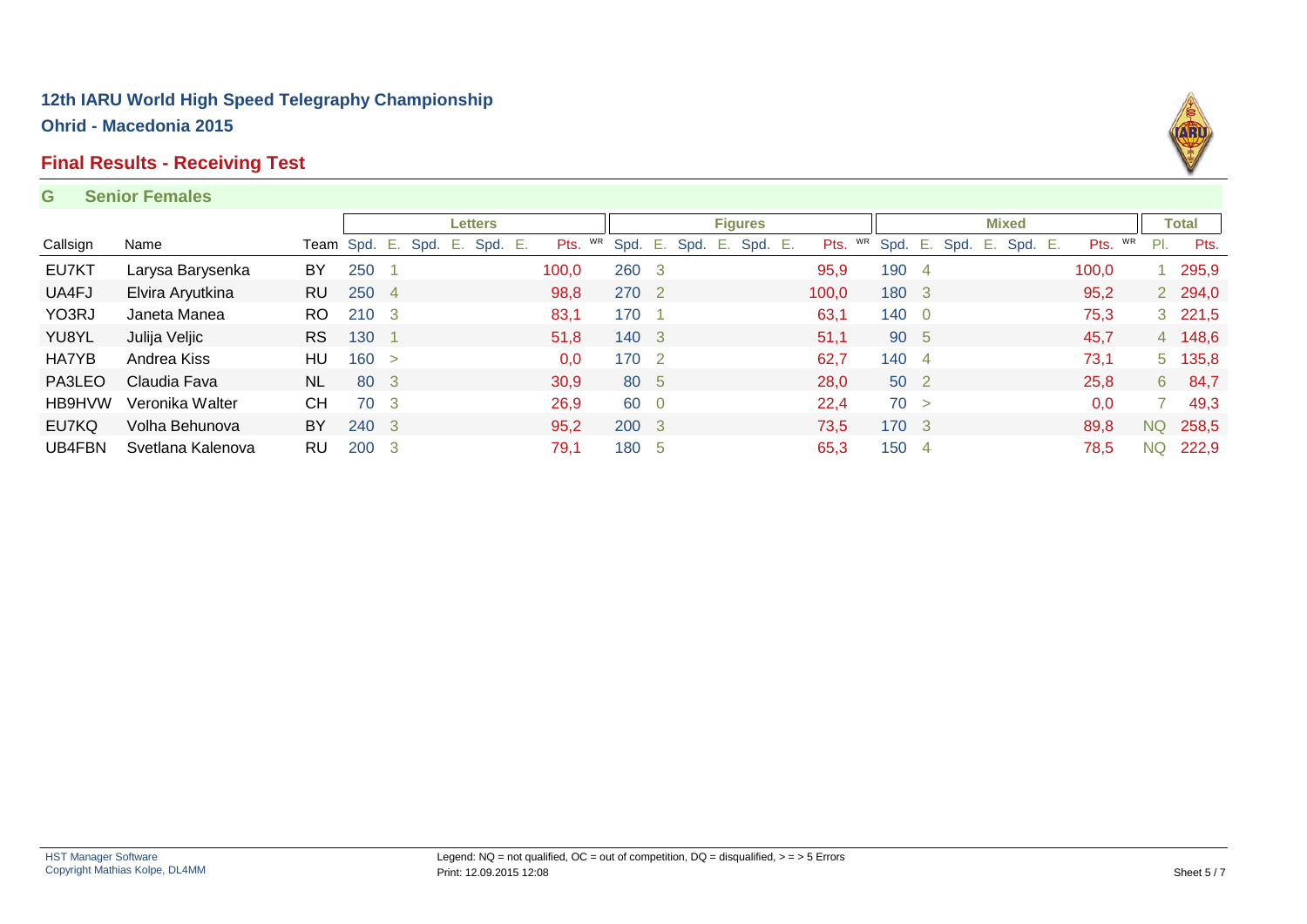#### **Final Results - Receiving Test**

#### **H Senior Males (40-49)**

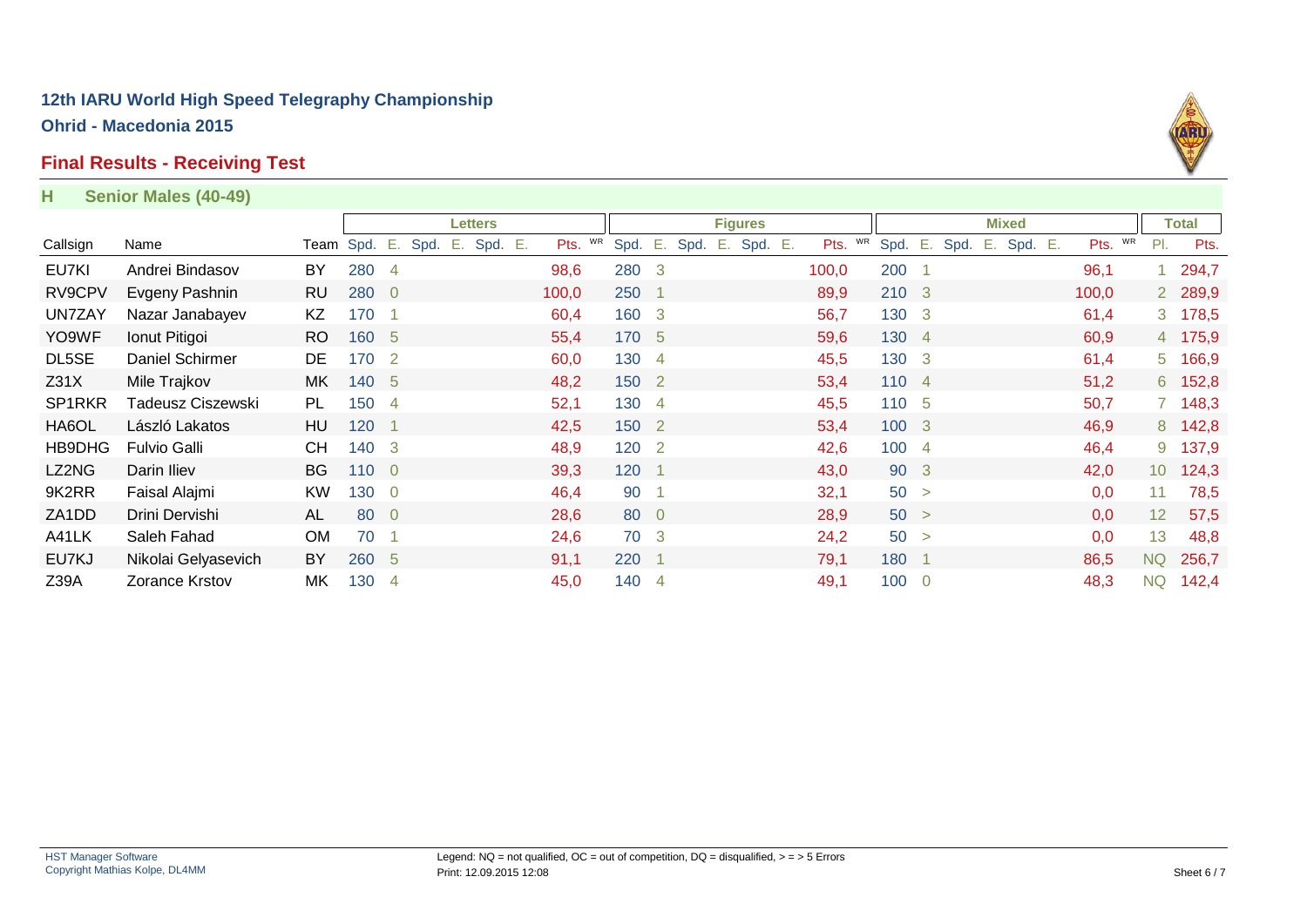#### **Final Results - Receiving Test**

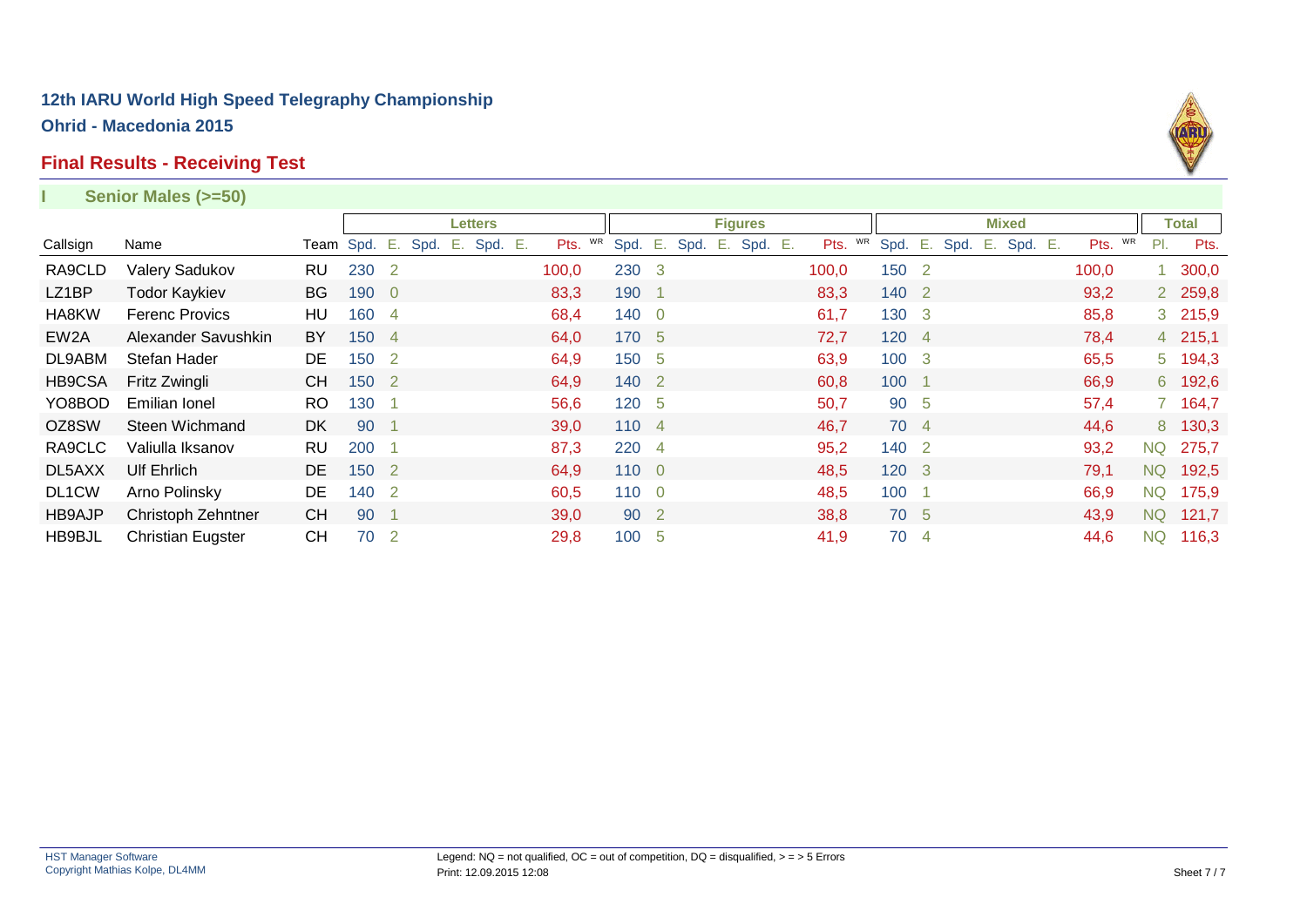# **Final Results - Transmitting Test**

#### **A Youngster Females**

|                     |                       |                             |     |              |     | <b>Letters</b> |     |                       |                        |     | <b>Figures</b> |     |         |                        |          | <b>Mixed</b> |     |               |     | Total     |
|---------------------|-----------------------|-----------------------------|-----|--------------|-----|----------------|-----|-----------------------|------------------------|-----|----------------|-----|---------|------------------------|----------|--------------|-----|---------------|-----|-----------|
| Callsign            | Name                  | Team Spd. E. -Qu. -Qu. -Qu. |     |              |     |                |     | $P$ <sup>ts. WR</sup> | Spd. E. -Qu. -Qu. -Qu. |     |                |     | Pts. WR | Spd. E. -Qu. -Qu. -Qu. |          |              |     | $P$ ts. $W$ R | PI. | Pts.      |
| EW7-111             | Anastasiya Behunova   | BY                          | 227 |              | .00 | .00            | .00 | 100.0                 | 190                    | ,00 | .00            | ,00 | 100.0   | 169                    | .00      | .00          | ,00 | 100.0         |     | 1, 300, 0 |
| RZ9UMA              | Ekaterina Ivanova     | RU.                         | 126 | 3            | .01 | .01            | .01 | 46.6                  | 106                    | .01 | .01            | .01 | 52.4    | $105 \quad 3$          | .01      | .01          | .01 | 52.2          |     | 2, 151, 2 |
| ER <sub>1</sub> LAU | Laura-Andrea Schimbat | MD                          | 114 |              | .01 | .01            | .01 | 49.7                  | 86                     | .01 | .01            | .01 | 42.5    | 79 0                   | .01      | .01          | .01 | 46.3          |     | 3 138,5   |
| YO3-514             | Teodora Neagu         | RO.                         | 132 | <sup>2</sup> | .00 | .00.           | .00 | 52.3                  | $38 \quad 3$           | .01 | .01            | .01 | 16.8    |                        | 71 3 ,01 | ,01          | ,01 | 35.3          |     | 4 104,4   |
|                     | HA6-0110 Lena Molnar  | HU                          | 90  |              | .01 | ,01            | .01 | 37.3                  | $18 \quad 3$           | .01 | .01            | .01 | 8.0     |                        | 36 3 .01 | ,01          | .01 | 17.9          |     | 563,2     |
| EW1-650             | Yulia Tsikhanovich    | BY                          | 204 |              | .00 | .00.           | .00 | 89.9                  | $162 \ 0$              | .00 | $.00 \cdot$    | .00 | 85,3    | 159 0                  | $.00 \,$ | .00.         | .00 | 94,1          | NQ. | 269,3     |
| EW8-077             | Anastasiya Valodzina  | BY                          | 182 |              | .00 | .00            | .00 | 80.2                  | 137                    | ,00 | .00            | .00 | 72.1    | 151                    | .00      | .00          | .00 | 89.3          |     | NQ 241,6  |

#### **B Youngster Males**

|          |                          |           |                             |          |     | <b>Letters</b>   |     |         |      |           |                  | <b>Figures</b>    |      |         |      |                   |                  | <b>Mixed</b>      |     |         |     | Total     |
|----------|--------------------------|-----------|-----------------------------|----------|-----|------------------|-----|---------|------|-----------|------------------|-------------------|------|---------|------|-------------------|------------------|-------------------|-----|---------|-----|-----------|
| Callsign | Name                     |           | Team Spd. E. -Qu. -Qu. -Qu. |          |     |                  |     | Pts. WR | Spd. |           |                  | E. -Qu. -Qu. -Qu. |      | Pts. WR | Spd. |                   |                  | E. -Qu. -Qu. -Qu. |     | Pts. WR | PI. | Pts.      |
| EW7-113  | Vladimir Bindasov        | BY        | 198                         | $\Omega$ | .01 | .01              | .01 | 90,3    | 183  |           | ,00              | .00               | .00. | 95,0    | 173  |                   | .01              | .01               | .01 | 93,6    |     | 278,9     |
| YO3-413  | Alexandru Delcea         | RO.       | 125                         | 0        | .00 | .00              | .00 | 57.6    | 90   |           | .01              | .01               | .01  | 46,2    | 100  |                   | .00              | .00.              | .00 | 51.9    |     | 2 155,7   |
|          | R9C-6699 Pavel Filonenko | <b>RU</b> | 142                         | 2        | .01 | .01              | .01 | 58.2    | 85   | 0         | .01              | .01               | .01  | 46,0    | 92   |                   | .01              | .01               | .01 | 47.3    |     | 3, 151, 5 |
| HG-3064  | Tamas Buza               | HU        | 62                          | $\Omega$ | .00 | .00              | .00 | 28.6    | 47   | $\Omega$  | ,00              | .00.              | .00. | 25.7    | 53 0 |                   | .00.             | .00.              | .00 | 29.0    |     | 4 83,3    |
| LZ2-005  | <b>Todor Todorov</b>     | BG.       | 92                          | $\Omega$ | .01 | .01              | .01 | 42.0    | 19   | $\cdot$ 3 | .02              | .02               | .02  | 8.6     | 60.  | -3                | 03 <sub>o</sub>  | .03               | .03 | 26.9    |     | $5$ 77,5  |
| EW3-044  | Raman Filaniuk           | BY        | 217                         |          | .02 | .02 <sub>1</sub> | ,02 | 93.0    | 177  |           | .02 <sub>1</sub> | .02               | .02  | 85.1    | 183  | $\cdot$ 2 $\cdot$ | .02 <sub>1</sub> | .02 <sub>1</sub>  | ,02 | 88.0    |     | NQ 266,1  |
| R9U-144  | Danil Shestakov          | <b>RU</b> | 115                         |          | .02 | .02              | .02 | 49.3    | 88   | $\Omega$  | .02              | .02 <sub>1</sub>  | .02  | 47.1    | 94   |                   | .01              | .01               | .01 | 48.3    | NQ. | 144.7     |
| YO8XXX   | Marian Alexandru Balica  | RO.       | 115                         | $\Omega$ | .02 | .02              | .02 | 51.9    | 80   |           | .01              | .01               | .01  | 41.1    | 78 3 |                   | .02 <sub>0</sub> | .02               | .02 | 35,4    | NQ. | 128,4     |
| YO3-517  | Daniel Vieru             | RO        | 94                          |          | .00 | .00              | .00 | 41.2    | 64   |           | .00              | .00               | .00  | 33,2    | 82   | - 0               | .00.             | .00.              | .00 | 44,8    | NQ. | 119,2     |
| EW3-111  | Uladzislav Patrashenka   | BY        | 78                          | 3        | .02 | .02              | ,02 | 29.8    |      |           | .01              | .01               | .01  | 39.6    | 40   | - 3               | .02 <sub>0</sub> | .02               | .02 | 18.1    | NQ  | 87.5      |

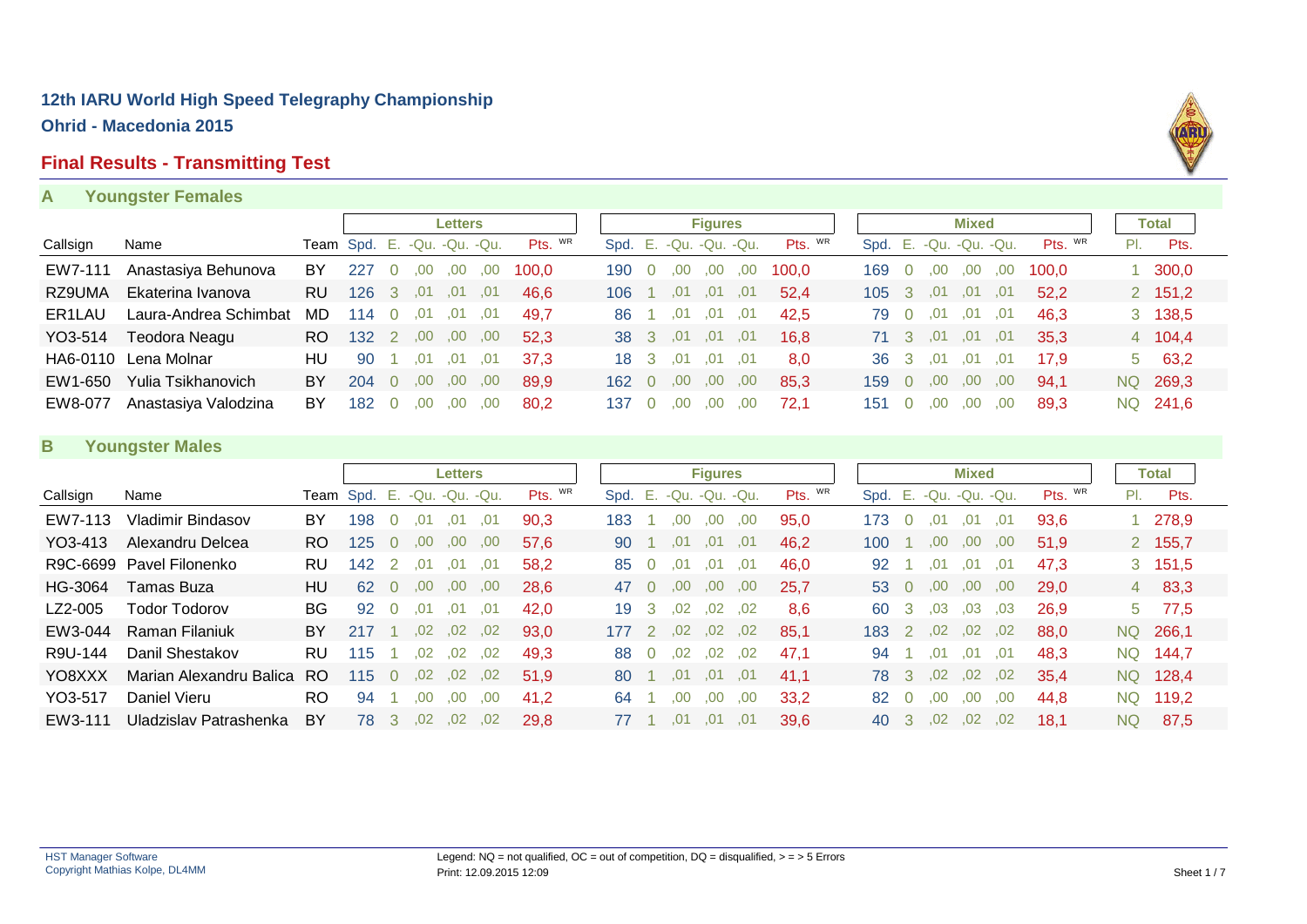#### **Final Results - Transmitting Test**

#### **C Juniors Females**



#### **D Juniors Males**

|          |                      |           |                             |                |      | <b>Letters</b> |     |         |      |                  |                  | <b>Figures</b> |                        |         |               |                |          | <b>Mixed</b>           |      |         |     | Total    |
|----------|----------------------|-----------|-----------------------------|----------------|------|----------------|-----|---------|------|------------------|------------------|----------------|------------------------|---------|---------------|----------------|----------|------------------------|------|---------|-----|----------|
| Callsign | Name                 |           | Team Spd. E. -Qu. -Qu. -Qu. |                |      |                |     | Pts. WR |      |                  |                  |                | Spd. E. -Qu. -Qu. -Qu. | Pts. WR |               |                |          | Spd. E. -Qu. -Qu. -Qu. |      | Pts. WR | PI. | Pts.     |
| EW1-634  | Aliaksandr Vialichka | BY        | 247                         |                | .01  |                | .01 | 99.0    | 219  |                  | 00               | .00            | .00                    | 100.0   | 205           |                | .01      | .01                    | .01  | 99.0    |     | 298,0    |
| R9YBA    | Platon Zhuravlev     | <b>RU</b> | 168                         | $\Omega$       | .01  | .02            | .03 | 66.7    | 134  |                  | .00              | .00.           | .00                    | 58.1    | 135           |                | .01      | .01                    | .01  | 61.9    |     | 2 186,7  |
| HA8RT    | Tamás Varró          | HU        | 144                         | $\overline{0}$ | .00. | .00.           | .01 | 58.1    | 94   | $\Omega$         | .00              | .00.           | .01                    | 42.8    | $112 \quad 2$ |                | .01      | .01                    | .01  | 48.6    |     | 3 149,5  |
| YO8TON   | Andrei Catalin Popa  | RO.       | 124                         | $\Omega$       | .00  | .00.           | .00 | 50.2    | 83   |                  | .00.             | .00.           | .00                    | 34,1    | 108           | $\overline{2}$ | .00.     | ,00                    | .00  | 47.4    |     | 4 131,7  |
| Z32AJA   | Veljan Gjorgjiov     | МK        | 110                         | -3.            | .01  | .01            | .01 | 37.4    | 67   | $\left( \right)$ | .00              | .00            | .00                    | 30,6    | 71 3          |                | .01      | .01                    | .01  | 29.1    |     | $5$ 97,1 |
| LZ2-010  | Timur Fehmi          | <b>BG</b> | 62                          | 3              | .02  | .02            | .02 | 20.8    | 27   | $\mathbf{R}$     | .02 <sub>1</sub> | .02            | .02                    | 10,2    |               |                | 27 3 ,02 | .02 <sub>1</sub>       | 0.02 | 10.9    |     | 6 41,9   |
| EW3-046  | Aliaksei Charkassau  | BY        | 189                         |                | .00  | .00.           | .00 | 76.5    | 197  | $\Omega$         | .00              | .00.           | .00                    | 90.0    | 167           |                | .00      | .00.                   | .00  | 81.5    | NQ. | 248,0    |
| R9C-6631 | Andrei Salamatov     | RU        | 121                         |                | .01  | .01            | .01 | 43.6    | 82 3 |                  | .01              | .01            | .01                    | 31.5    | 105           |                | .00.     | .00.                   | .00  | 48.7    |     | NQ 123,8 |

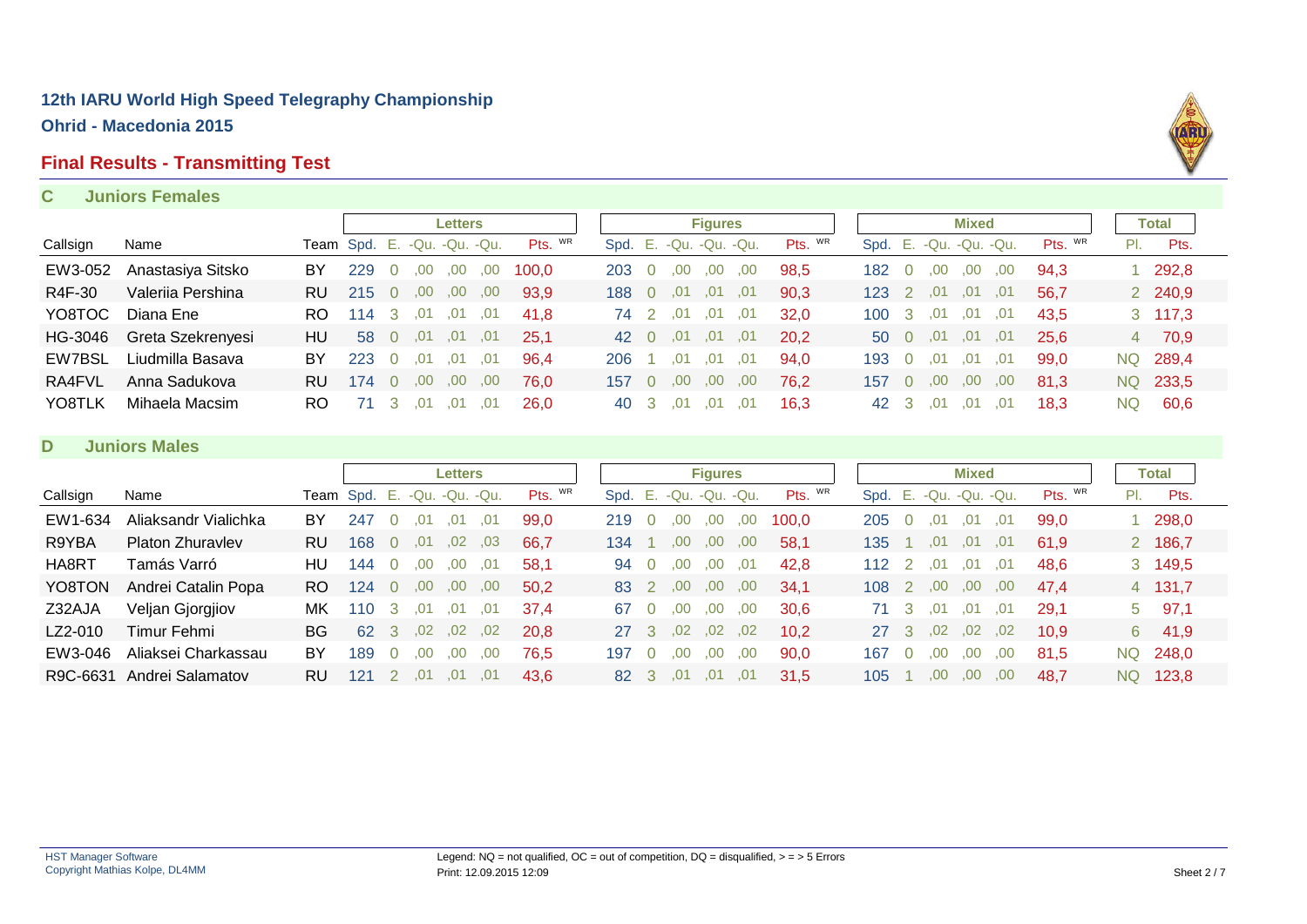#### **Final Results - Transmitting Test**

#### **E Females**



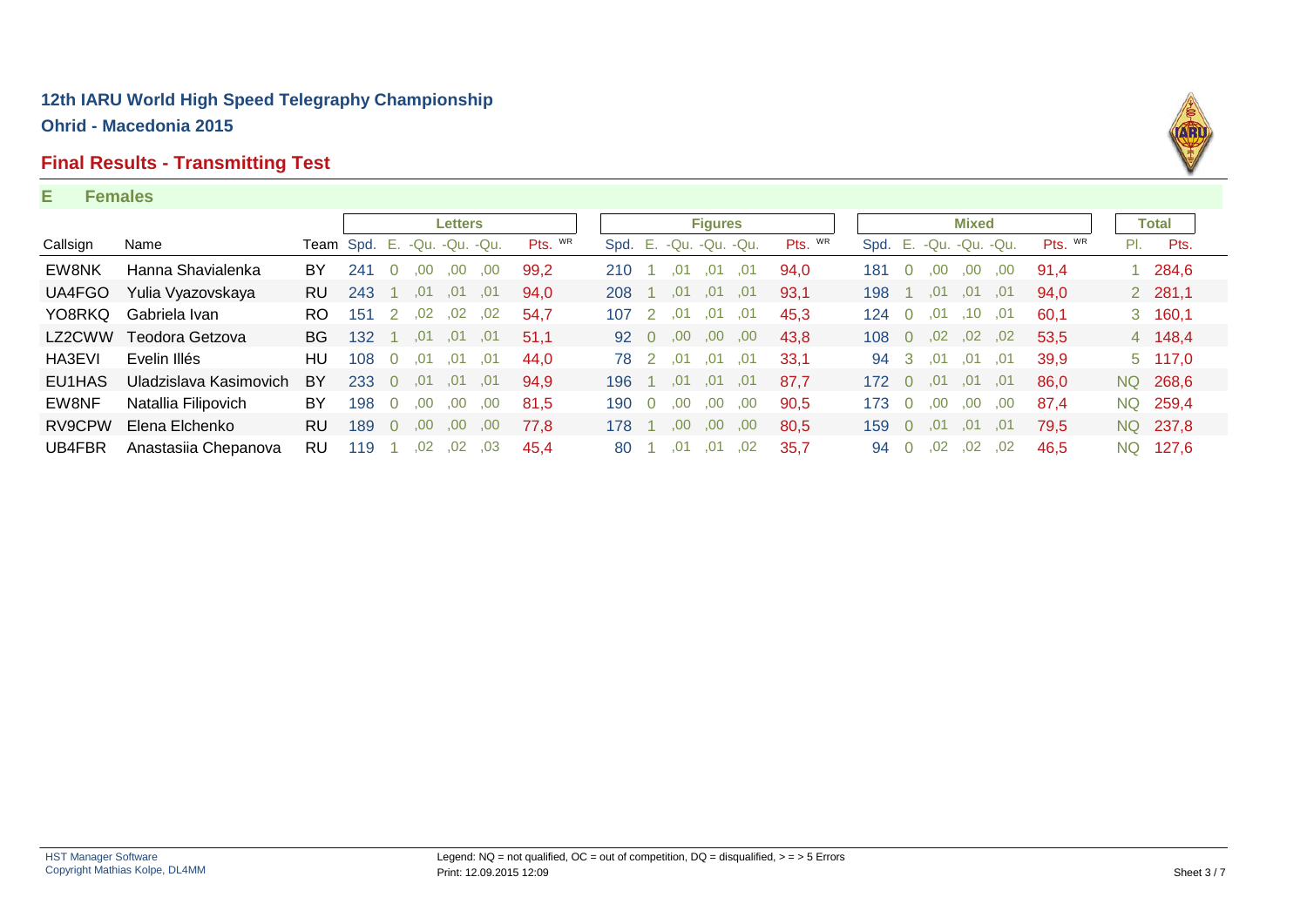### **Final Results - Transmitting Test**

#### **F Males**

|                   |                      |           |      |                |                | <b>Letters</b>   |     |         |      |                |      | <b>Figures</b> |     |         |      |                |                  | <b>Mixed</b> |      |         |                 | Total   |
|-------------------|----------------------|-----------|------|----------------|----------------|------------------|-----|---------|------|----------------|------|----------------|-----|---------|------|----------------|------------------|--------------|------|---------|-----------------|---------|
| Callsign          | Name                 | Team      | Spd. | $-E_{\rm eff}$ | -Qu. -Qu. -Qu. |                  |     | Pts. WR | Spd. | Е.             |      | -Qu. -Qu. -Qu. |     | Pts. WR | Spd. | Е.             | -Qu. -Qu. -Qu.   |              |      | Pts. WR | PI.             | Pts.    |
| EU1HAN            | Mikita Kavaleuski    | BY.       | 241  | $\overline{0}$ | .00.           | .00              | .00 | 100,0   | 221  | $\Omega$       | .00  | .00            | ,00 | 96,1    | 190  | $\Omega$       | $.00\,$          | ,00          | .00. | 100,0   |                 | 1 296,1 |
| UA4FFP            | Omari Sadukov        | RU        | 193  | $\Omega$       | .00.           | 00.              | .00 | 80,1    | 158  | $\overline{0}$ | .00  | .00.           | ,00 | 68,7    | 141  | <sup>2</sup>   | .00.             | .00.         | .00. | 66,8    |                 | 2 215,6 |
| YO8TTT            | Alexandru Mancas     | RO.       | 168  |                | .01            | .01              | .01 | 65,5    | 120  | <sup>2</sup>   | .01  | .01            | ,01 | 46,4    | 133  |                | $.00\,$          | ,00          | ,00  | 66,5    |                 | 3 178,4 |
| YT7AW             | Goran Hajosevic      | <b>RS</b> | 169  | $\Omega$       | .01            | .01              | .01 | 69,4    | 93   |                | .01  | .01            | .01 | 38,0    | 126  | $\overline{0}$ | .01              | .01          | ,01  | 65,7    |                 | 4 173,1 |
| LZ4UU             | Iliya Getzov         | <b>BG</b> | 141  |                | .01            | .01              | .01 | 55,0    | 72   | 3              | .01  | .01            | .01 | 26,3    | 111  | -3             | .01              | .01          | ,01  | 49,1    |                 | 5 130,4 |
| HB9EYN            | Emil-Bogdan Buzoianu | CН        | 147  |                | .02            | .02 <sub>0</sub> | ,02 | 56,7    | 129  |                | .01  | .01            | .01 | 52,7    | 43   | 3              | .02 <sub>0</sub> | ,02          | ,02  | 18,8    |                 | 6 128,2 |
| OU <sub>5</sub> A | Marko Zivkovic       | DK.       | 152  | 3              | .01            | .01              | .01 | 53,0    | 78   |                | .00. | .00            | .00 | 32,2    | 97   | 3              | .01              | .01          | .01  | 42,9    |                 | 7 128,1 |
| HG-3036           | Patrik Tóth          | HU.       | 113  | $\mathbf{2}$   | .02            | .02 <sub>1</sub> | .02 | 41.3    | 70   | $\overline{0}$ | .01  | .01            | ,01 | 30.1    | 87   |                | .01              | .01          | ,01  | 43,0    |                 | 8 114,4 |
| DJ9AO             | <b>Oliver Bock</b>   | DE        | 78   | 3              | .04            | .04              | .04 | 26,2    | 70   | 3 <sup>1</sup> | .02  | .02            | ,02 | 25,3    | 50   | 3              | .04              | .04          | ,04  | 21,3    | 9               | 72,8    |
| UN7ZCY            | Tulegen Askhatov     | KZ        | 45   | 3              | .10            | .10 <sub>1</sub> | .10 | 14.0    | 50   |                | .09  | .09            | .09 | 17,6    | 30   | -3             | .10 <sub>1</sub> | ,10          | ,10  | 11,8    | 10 <sup>°</sup> | 43,4    |
| EW7SH             | Siarhei Shviadko     | BY        | 231  | $\Omega$       | .01            | .01              | ,01 | 94.9    | 230  |                | .00  | 00,            | ,00 | 100.0   | 188  |                | .00              | ,00,         | ,00  | 94,0    | NQ              | 288,9   |
| EW8NW             | Oleg Ostrovski       | BY        | 224  |                | .00            | .00.             | ,00 | 88.3    | 225  | $\Omega$       | .00  | .00.           | .00 | 97,8    | 184  |                | .00.             | .00.         | ,00  | 92,0    | <b>NQ</b>       | 278,1   |
| RV9CKM            | Ilya Ionkin          | RU        | 178  |                | .00.           | .00.             | .00 | 70,2    | 128  | $\Omega$       | .00  | .00.           | ,00 | 55,7    | 135  | 2              | .01              | .01          | ,01  | 63,2    | <b>NQ</b>       | 189,1   |
| UA4FDW            | Alexey Postnov       | RU        | 184  |                | .00.           | .00.             | .00 | 72,5    | 114  | 2              | .01  | .01            | ,01 | 44,1    | 139  |                | .01              | .01          | .01  | 68,8    | <b>NQ</b>       | 185,4   |
| YO8SLC            | Lucian Cojucaru      | RO        | 71   | $\overline{0}$ | .00.           | .01              | .01 | 29,3    | 38   | 3              | .02  | .02            | ,02 | 13,7    | 36   | 3              | .01              | .01          | ,01  | 15,9    | <b>NQ</b>       | 58,9    |
| RL3QBF            | Oleg Gulko           | RU        | 148  |                | .03            | .03              | .03 | 56.5    | 86   |                | .02  | .02            | .02 | 34.8    | 109  |                | .03              | .03          | .03  | 52,8    | OC              | 144,1   |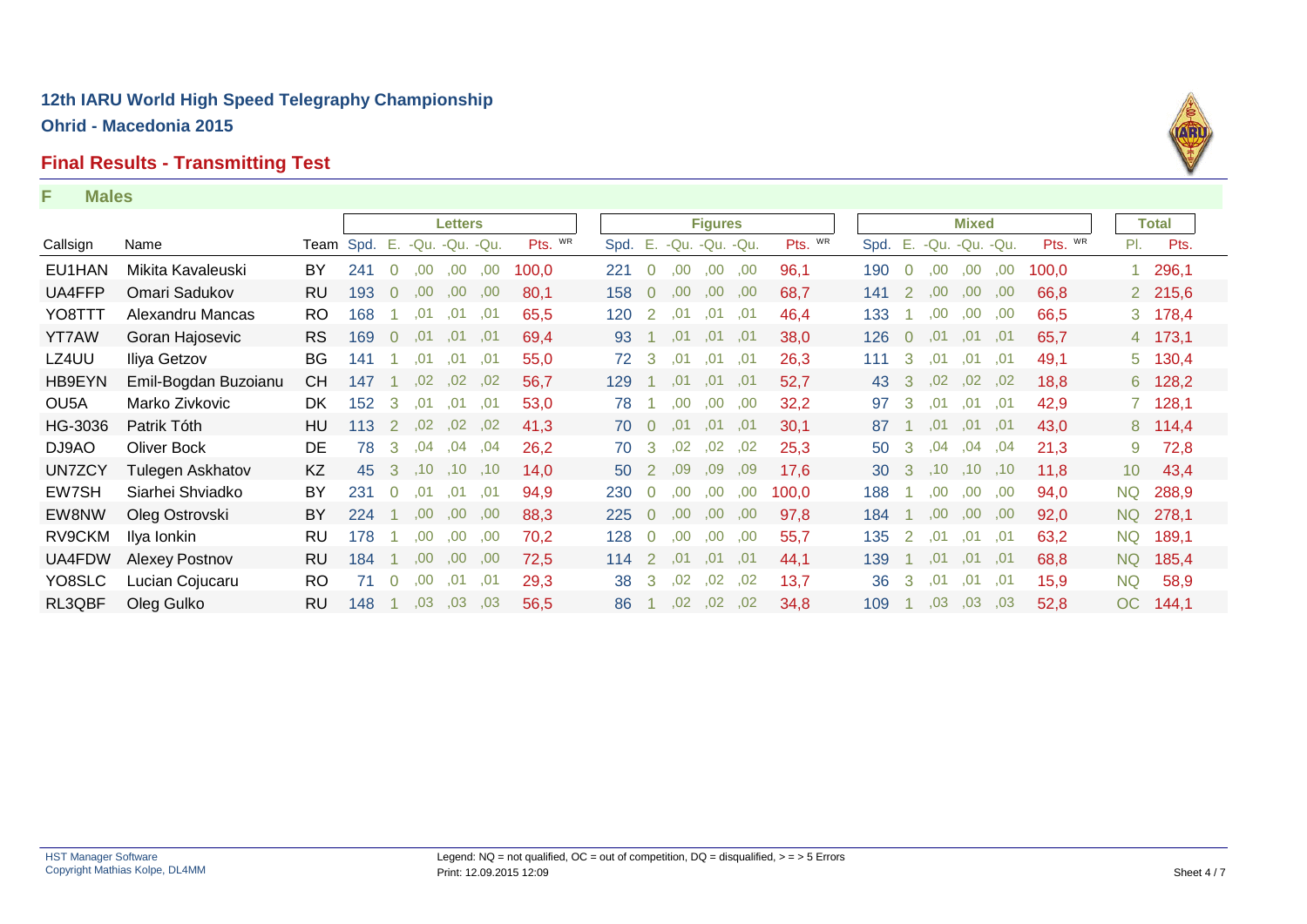#### **Final Results - Transmitting Test**

#### **G Senior Females**



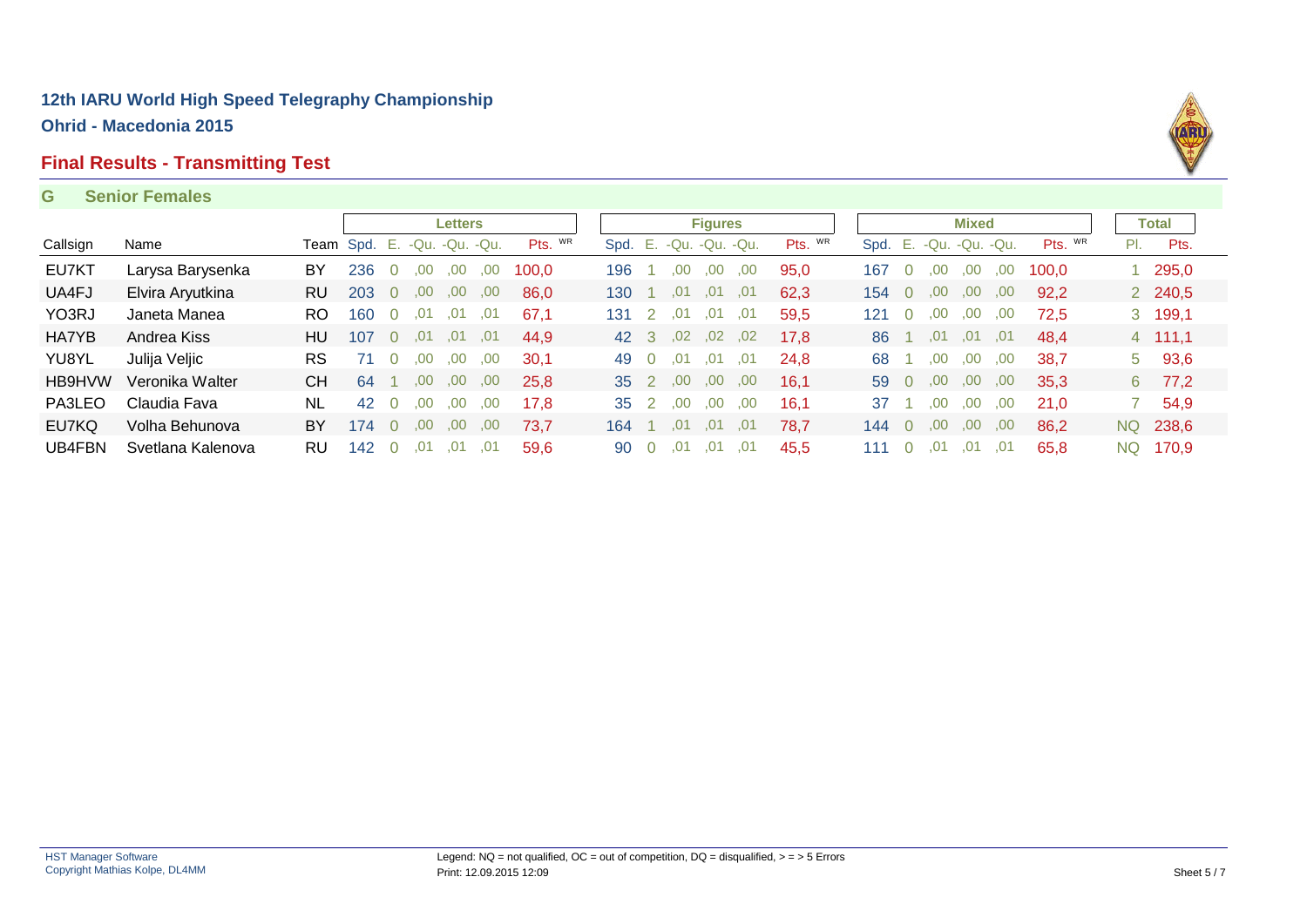### **Final Results - Transmitting Test**

#### **H Senior Males (40-49)**

|          |                       |           |     |                |                | <b>Letters</b> |      |         |      |                |      | <b>Figures</b> |      |         |      |                |                  | <b>Mixed</b>      |     |         |                 | Total   |  |
|----------|-----------------------|-----------|-----|----------------|----------------|----------------|------|---------|------|----------------|------|----------------|------|---------|------|----------------|------------------|-------------------|-----|---------|-----------------|---------|--|
| Callsign | Name                  | Team Spd. |     | Е.             | -Qu. -Qu. -Qu. |                |      | Pts. WR | Spd. | Е.             |      | -Qu. -Qu. -Qu. |      | Pts. WR | Spd. |                |                  | E. -Qu. -Qu. -Qu. |     | Pts. WR | PI.             | Pts.    |  |
| RV9CPV   | Evgeny Pashnin        | RU        | 240 |                | .01            | .01            | .01  | 94,0    | 211  |                | .00  | .00            | .00. | 100.0   | 195  |                | .01              | .01               | .01 | 91,2    |                 | 285,2   |  |
| EU7KJ    | Nikolai Gelyasevich   | BY.       | 218 | $\overline{0}$ | .00.           | 00.            | .00. | 90,8    | 177  |                | .00  | 00,            | .00. | 83,9    | 201  | 2              | .00              | .00.              | ,00 | 90,0    |                 | 2 264,7 |  |
| YO9WF    | Ionut Pitigoi         | <b>RO</b> | 193 | $\Omega$       | .00            | .00            | .00. | 80,4    | 122  | $\Omega$       | .00. | .00            | .00  | 57,8    | 146  | $\Omega$       | .00.             | .00.              | .00 | 72,6    |                 | 3 210,8 |  |
| HB9DHG   | <b>Fulvio Galli</b>   | <b>CH</b> | 155 |                | .01            | .01            | .01  | 60.7    | 120  |                | .01  | .01            | .01  | 53,5    | 120  |                | .01              | .01               | .01 | 56,1    |                 | 4 170,3 |  |
| Z39A     | <b>Zorance Krstov</b> | МK        | 129 | $\Omega$       | .00.           | .00            | .00  | 53,8    | 88   | $\Omega$       | .00  | .00            | .00  | 41,7    | 106  |                | 00.              | .00.              | ,00 | 50,1    |                 | 5 145,6 |  |
| SP1RKR   | Tadeusz Ciszewski     | PL.       | 142 |                | .01            | .01            | .01  | 55,6    | 70   | $\Omega$       | .01  | .01            | .01  | 32,8    | 86   |                | .02 <sub>0</sub> | ,02               | ,02 | 39,8    |                 | 6 128,2 |  |
| LZ2NG    | Darin Iliev           | BG.       | 112 | $\overline{0}$ | .01            | .01            | .01  | 46,2    | 89   | -3             | .02  | ,03            | .03  | 34,7    | 86   | $\overline{0}$ | 00.              | .01               | ,01 | 42,5    |                 | 7 123,4 |  |
| HA6OL    | László Lakatos        | HU        | 114 | $\Omega$       | .01            | .01            | .01  | 47.0    | 72   | $\overline{0}$ | .01  | .01            | .01  | 33.8    | 82   | $\overline{0}$ | .01              | .01               | .01 | 40.4    |                 | 8 121,2 |  |
| UN7ZAY   | Nazar Janabayev       | KZ        | 122 | 3              | .10            | .10            | .10  | 38.1    | 74   | 2              | .08  | .08            | ,08  | 28,8    | 77   | $\mathbf{3}$   | .10 <sub>1</sub> | .10               | ,10 | 28,7    | 9.              | 95,6    |  |
| DL5SE    | Daniel Schirmer       | DE.       | 105 | $\Omega$       | .01            | .01            | .01  | 43.3    | 50   | $\mathcal{B}$  | .02  | .02            | .02  | 19,7    | 62   | 3              | .02              | .02 <sub>1</sub>  | ,02 | 25,6    | 10 <sup>°</sup> | 88,6    |  |
| 9K2RR    | Faisal Alajmi         | <b>KW</b> | 90  | 0              | .02            | .02            | .02  | 36,8    | 49   | 3              | .02  | .02            | ,02  | 19,3    | 63   |                | .02              | .02               | ,03 | 29,0    | 11              | 85,1    |  |
| A41LK    | Saleh Fahad           | <b>OM</b> | 81  |                | .02            | .02            | .02  | 31,4    | 28   | -2             | .03  | .03            | .03  | 11.5    | 51   | 3              | .02              | .02               | .02 | 21,1    | 12 <sup>2</sup> | 64,0    |  |
| EU7KI    | Andrei Bindasov       | BY        | 206 | 0              | .01            | .01            | .01  | 85,0    | 129  |                | .02  | .02            | .02  | 56,9    | 145  |                | .01              | .01               | .01 | 67,8    | <b>NQ</b>       | 209,7   |  |

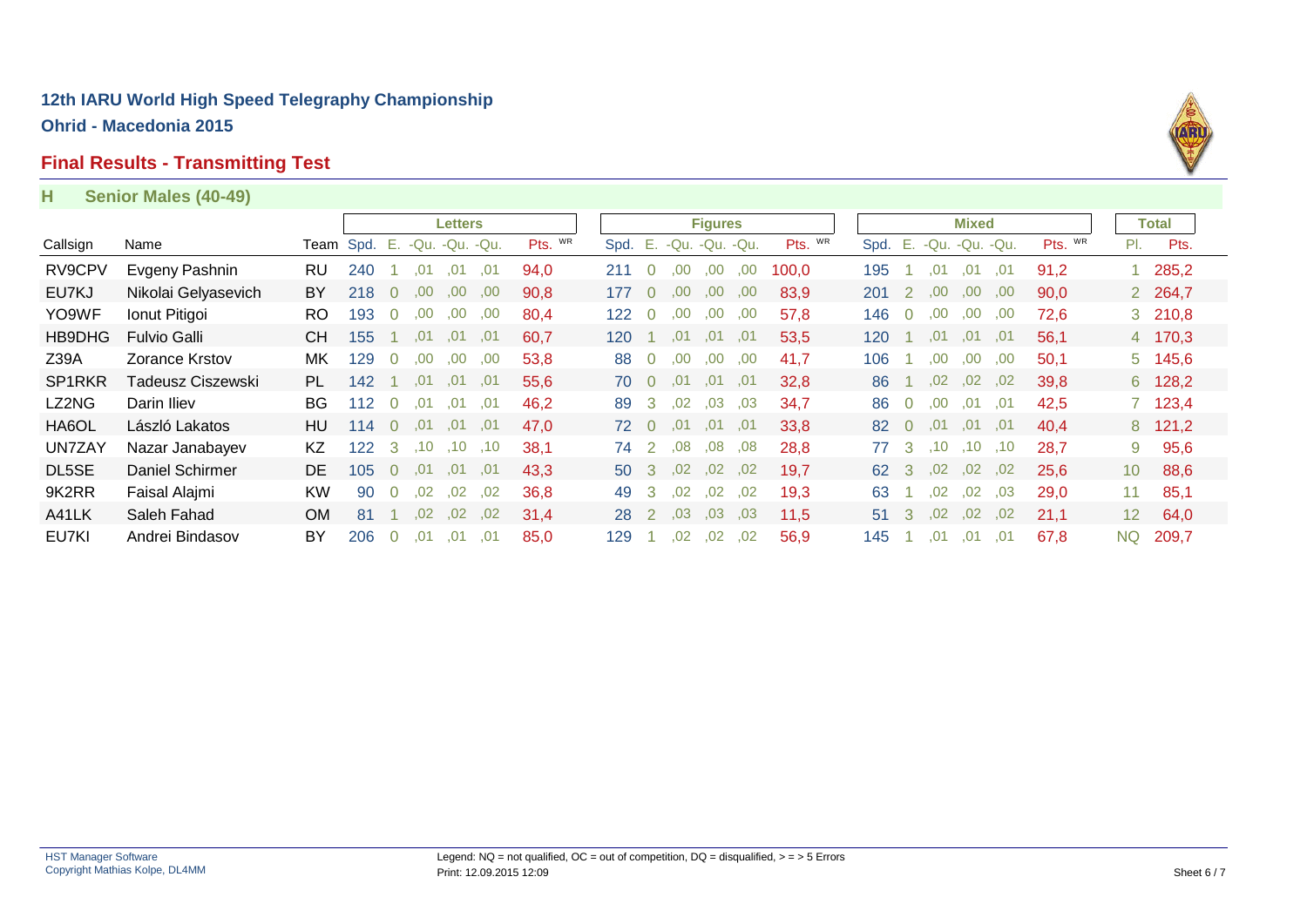#### **Final Results - Transmitting Test**

#### Callsign Name Team Spd. E. -Qu. -Qu. -Qu. Pts. <sup>wr</sup> Spd. E. -Qu. -Qu. -Qu. Pts. <sup>wr</sup> Spd. E. -Qu. -Qu. -Qu. Pts. <sup>wr</sup> **Letters Figures** Pts. **Mixed** Pl. Pts. **Total I Senior Males (>=50)** RA9CLD Valery Sadukov RU 185 0 ,01 ,01 ,01 99,0 175 0 ,01 ,01 ,01 99,0 120 0 ,01 ,01 ,01 90,0 1 288,0 HB9CSA Fritz Zwingli CH 169 1 ,00 ,00 ,00 86,8 115 0 ,00 ,00 ,00 65,7 132 1 ,00 ,00 ,00 95,0 2 247,5 HA8KW Ferenc Provics HU 166 0 ,00 ,00 ,00 89,7 111 1 ,00 ,00 ,00 60,3 118 1 ,00 ,00 ,00 84,9 3 234,9 LZ1BP Todor Kaykiev BG 149 0 ,00 ,00 ,00 80,5 101 1 ,01 ,01 ,01 54,3 117 0 ,00 ,00 ,00 88,6 4 223,4 EW2A Alexander Savushkin BY 142 0 ,00 ,00 ,00 76,8 109 0 ,01 ,01 ,01 61,7 116 1 ,00 ,00 ,00 83,5 5 222,0 02 6 7,6 117 2 ,02 02 03,2 117 160 1 17 160 1 17,0 120 3 101 ,01 ,01 ,01 ,01 ,01 ,01 ,02 ,02 ,04 IKOXCB Claudio DL1CW Arno Polinsky DE 137 0 ,00 ,00 ,00 74,1 88 0 ,00 ,00 ,00 50,3 110 2 ,00 ,00 ,00 75,0 7 199,4 OZ8SW Steen Wichmand DK 117 1 ,00 ,00 60.1 70 1 ,00,00 ,00 38.0 57 2 ,01 ,01 38.4 58 136.5 YO8BOD Emilian Ionel RO 89 3 ,00 ,00 ,00 40,9 73 1 ,00 ,00 ,00 39,6 76 2 ,00 ,00 ,00 51,8 9 132,3 ZA1KC Kujtim Cela AL 103 1 ,03 ,03 ,03 51,2 82 2 ,03 ,03 40,8 10 92,0 9,1 RA9CLC Valiulla Iksanov RU 160 1 ,<sup>00</sup> ,<sup>00</sup> ,00 82,2 120 0 ,<sup>00</sup> ,00 ,00 111 1 ,01 ,01 ,01 p1 DL9ABM Stefan Hader DE 141 1 ,01 ,01 ,01 71,6 90 2 ,01 ,01 ,01 45,8 115 3 ,01 ,01 ,01 73,2 NQ 190,6 HB9BJL Christian Eugster CH 93 0 ,00 ,00 ,00 50,3 64 1 ,00 ,00 ,00 34,7 83 1 ,01 ,01 ,01 59,1 NQ 144,1 HB9AJP Christoph Zehntner CH 84 0 ,00 ,00 ,00 45,4 61 0 ,00 ,00 ,00 34,9 69 0 ,00 ,00 ,00 52,3 NQ 132,6 DL5AXX Ulf Ehrlich DE 94 0 ,00 ,00 ,00 50,8 64 1 ,00 ,00 ,00 34,7 51 3 ,01 ,01 ,01 32,5 NQ 118,0

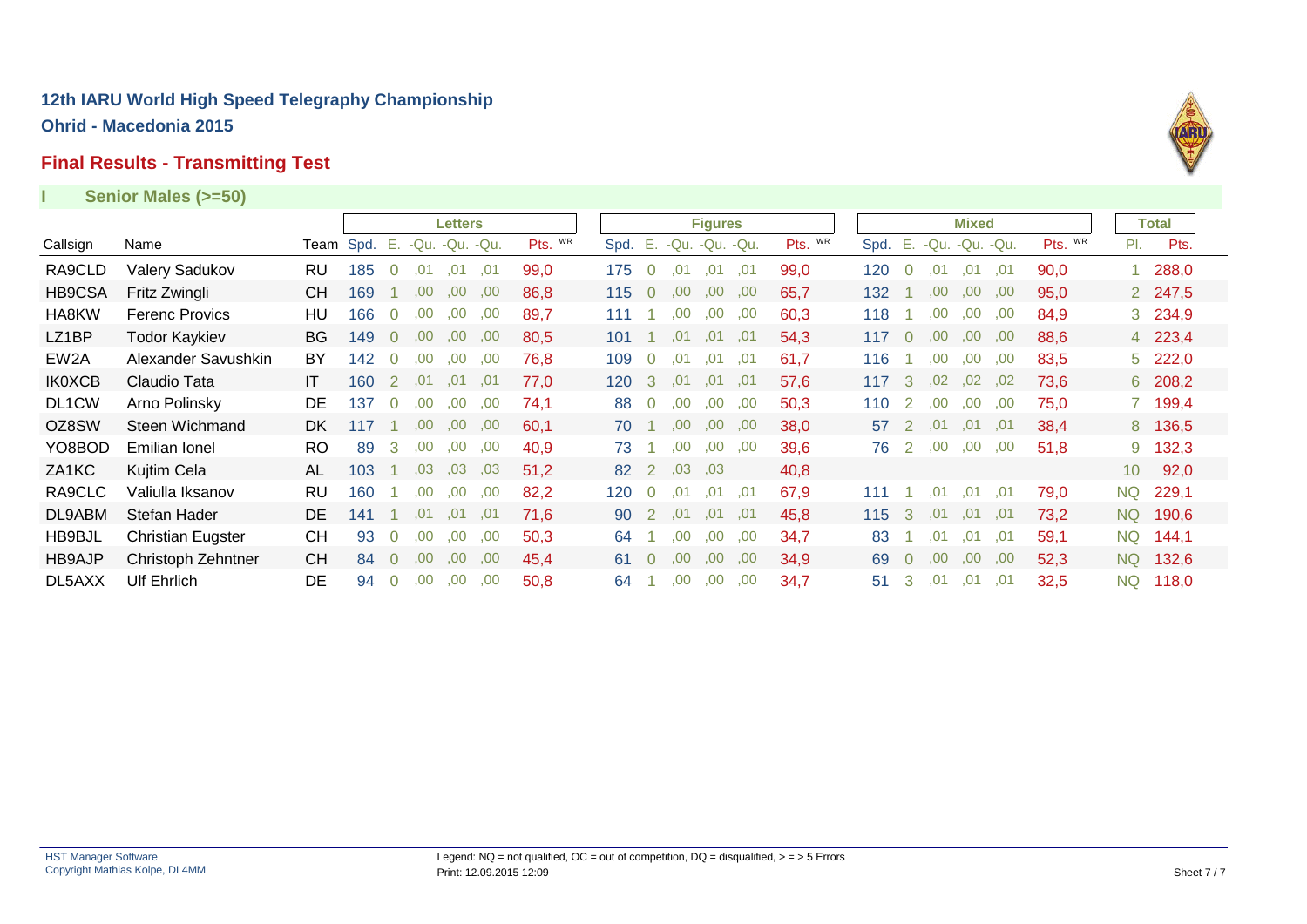#### **Final Results - Morse Runner Test**

**A Youngster Females**



|          |                       |           | Run 1        | Run 2 | <b>Best Run</b> |             | Total   |  |
|----------|-----------------------|-----------|--------------|-------|-----------------|-------------|---------|--|
| Callsign | Name                  | Team      | <b>Score</b> | Score | Score           |             | Pts. WR |  |
| EW1-650  | Yulia Tsikhanovich    | BY        | 3.393        | 2.802 | 3.393           |             | 1 100,0 |  |
| YO3-514  | Teodora Neagu         | <b>RO</b> | 2.584        | 2.975 | 2.975           | $2^{\circ}$ | 87,7    |  |
| RZ9UMA   | Ekaterina Ivanova     | RU        | 2.594        | 2.463 | 2.594           | 3           | 76,5    |  |
| ER1LAU   | Laura-Andrea Schimbat | MD.       | 2.587        | 1.999 | 2.587           |             | 4 76,2  |  |
|          | HA6-0110 Lena Molnar  | HU        | 1.842        | 1.970 | 1.970           | 5           | 58,1    |  |
| EW7-111  | Anastasiya Behunova   | BY        | 3.061        | 3.339 | 3.339           | <b>NQ</b>   | 98,4    |  |
| EW8-077  | Anastasiya Valodzina  | BY        | 1.790        | 2.382 | 2.382           | NQ.         | 70,2    |  |

#### **B Youngster Males**

|          |                            |               | Run 1 | Run 2 | <b>Best Run</b> |       | <b>Total</b> |  |
|----------|----------------------------|---------------|-------|-------|-----------------|-------|--------------|--|
| Callsign | Name                       | Team          | Score | Score | <b>Score</b>    | PI.   | Pts. WR      |  |
| YO8XXX   | Marian Alexandru Balica RO |               | 3.925 | 3.492 | 3.925           |       | 100,0        |  |
| EW3-044  | Raman Filaniuk             | BY            | 3.516 | 3.790 | 3.790           |       | 2 96,6       |  |
| R9U-144  | Danil Shestakov            | RU            | 2.298 | 1.582 | 2.298           |       | 3, 58, 5     |  |
| HG-3064  | Tamas Buza                 | HU            | 1.405 | 1.644 | 1.644           |       | 4 41,9       |  |
| LZ2-005  | <b>Todor Todorov</b>       | <b>BG</b>     | 1.616 | 1.580 | 1.616           | $5 -$ | 41,2         |  |
| YO3-413  | Alexandru Delcea           | <sub>RO</sub> | 3.444 | 3.801 | 3.801           | NQ    | 96,8         |  |
| EW7-113  | Vladimir Bindasov          | <b>BY</b>     | 3.546 | 3.422 | 3.546           | NQ.   | 90,3         |  |
| YO3-517  | Daniel Vieru               | <sub>RO</sub> | 2.317 | 2.027 | 2.317           | NQ.   | 59,0         |  |
|          | R9C-6699 Pavel Filonenko   | <b>RU</b>     | 1.403 | 1.362 | 1.403           | NQ.   | 35,7         |  |
| EW3-111  | Uladzislav Patrashenka     | BY            | 1.195 | 1.021 | 1.195           | NQ.   | 30,4         |  |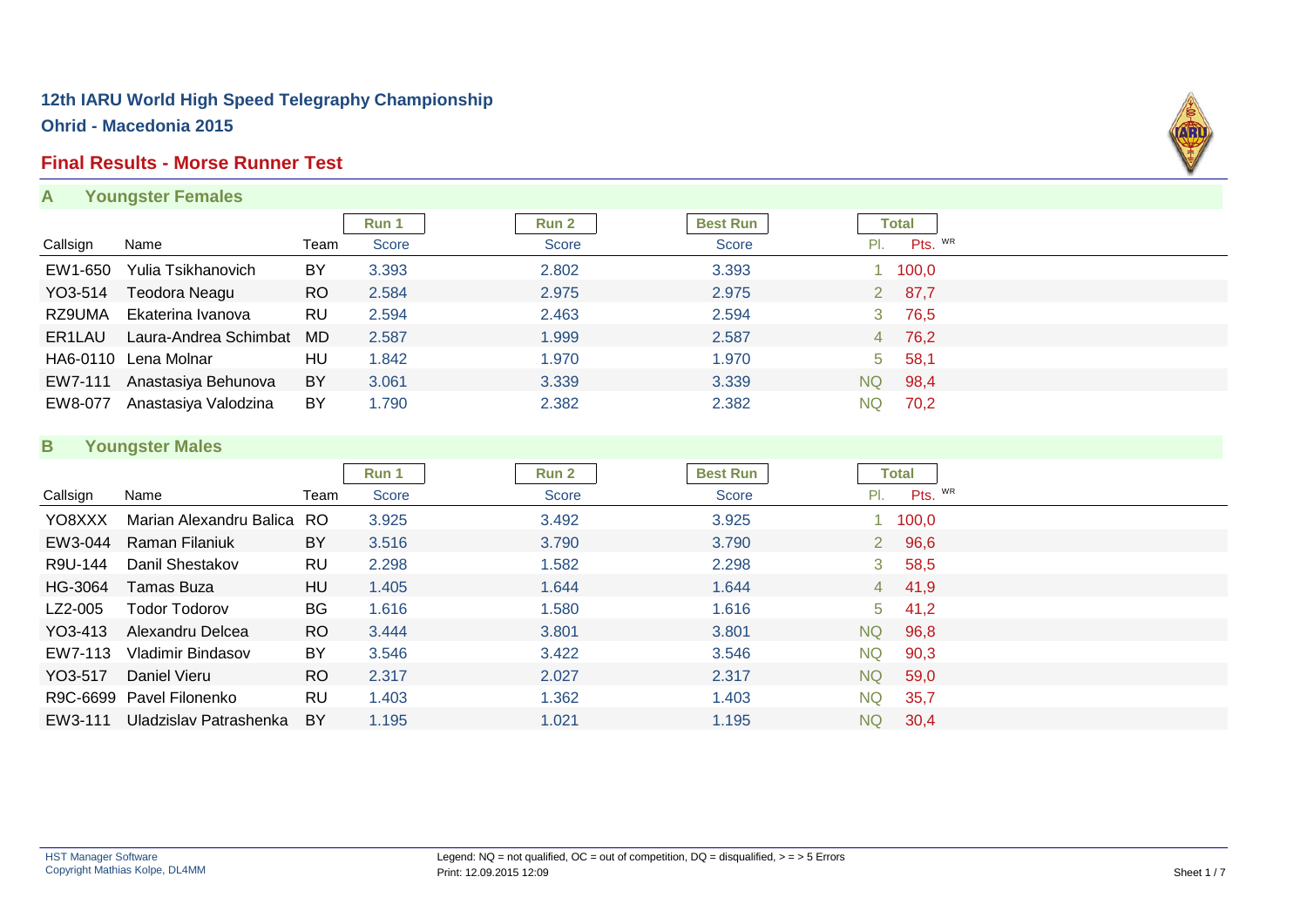#### **Final Results - Morse Runner Test**

#### **C Juniors Females**



|          |                   |           | Run 1 | Run 2        | <b>Best Run</b> |                | Total   |  |
|----------|-------------------|-----------|-------|--------------|-----------------|----------------|---------|--|
| Callsign | Name              | Team      | Score | <b>Score</b> | Score           |                | Pts. WR |  |
| RA4FVL   | Anna Sadukova     | RU        | 4.510 | 3.244        | 4.510           |                | 1 100,0 |  |
| EW7BSL   | Liudmilla Basava  | BY        | 3.569 | 2.971        | 3.569           |                | 2 79,1  |  |
| YO8TOC   | Diana Ene         | <b>RO</b> | 3.520 | 3.400        | 3.520           | 3 <sup>1</sup> | 78,0    |  |
| HG-3046  | Greta Szekrenyesi | HU        | 1.071 | 1.166        | 1.166           |                | 4 25,9  |  |
| R4F-30   | Valeriia Pershina | RU        | 3.075 | 3.398        | 3.398           | <b>NQ</b>      | 75,3    |  |
| EW3-052  | Anastasiya Sitsko | BY        | 2.866 | 3.357        | 3.357           | NQ             | 74,4    |  |
| YO8TLK   | Mihaela Macsim    | <b>RO</b> | 2.320 | 2.737        | 2.737           | <b>NQ</b>      | 60,7    |  |

#### **D Juniors Males**

|          |                      |           | Run 1        | Run 2 | <b>Best Run</b> |           | <b>Total</b>  |  |
|----------|----------------------|-----------|--------------|-------|-----------------|-----------|---------------|--|
| Callsign | Name                 | Team      | <b>Score</b> | Score | <b>Score</b>    | PI.       | Pts. WR       |  |
| YO8TON   | Andrei Catalin Popa  | <b>RO</b> | 4.423        | 3.971 | 4.423           |           | 100,0         |  |
| EW3-046  | Aliaksei Charkassau  | <b>BY</b> | 3.568        | 4.026 | 4.026           |           | $2\quad 91,0$ |  |
| HA8RT    | Tamás Varró          | HU        | 2.073        | 3.161 | 3.161           |           | 3, 71, 5      |  |
| Z32AJA   | Veljan Gjorgjiov     | MK        | 2.656        | 3.025 | 3.025           |           | 4 68,4        |  |
| R9YBA    | Platon Zhuravlev     | <b>RU</b> | 2.650        | 2.242 | 2.650           | $5 -$     | 59,9          |  |
| LZ2-010  | Timur Fehmi          | <b>BG</b> | 1.051        | 1.375 | 1.375           |           | $6\quad 31,1$ |  |
| EW1-634  | Aliaksandr Vialichka | BY        | 2.266        | 3.565 | 3.565           | <b>NQ</b> | 80,6          |  |
| R9C-6631 | Andrei Salamatov     | <b>RU</b> | 1.882        | 1.449 | .882            | NQ.       | 42,6          |  |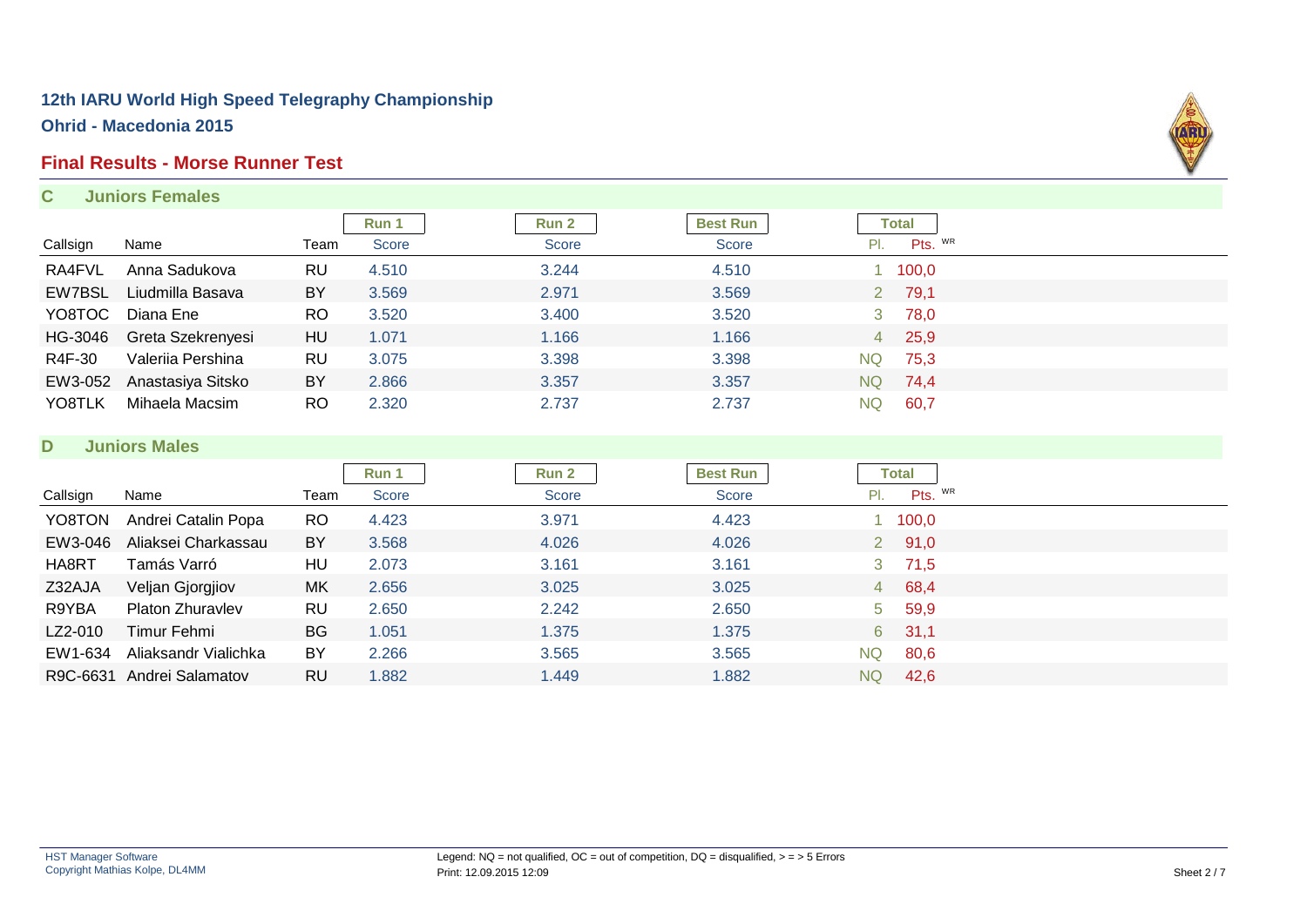#### **Final Results - Morse Runner Test**

#### **E Females**



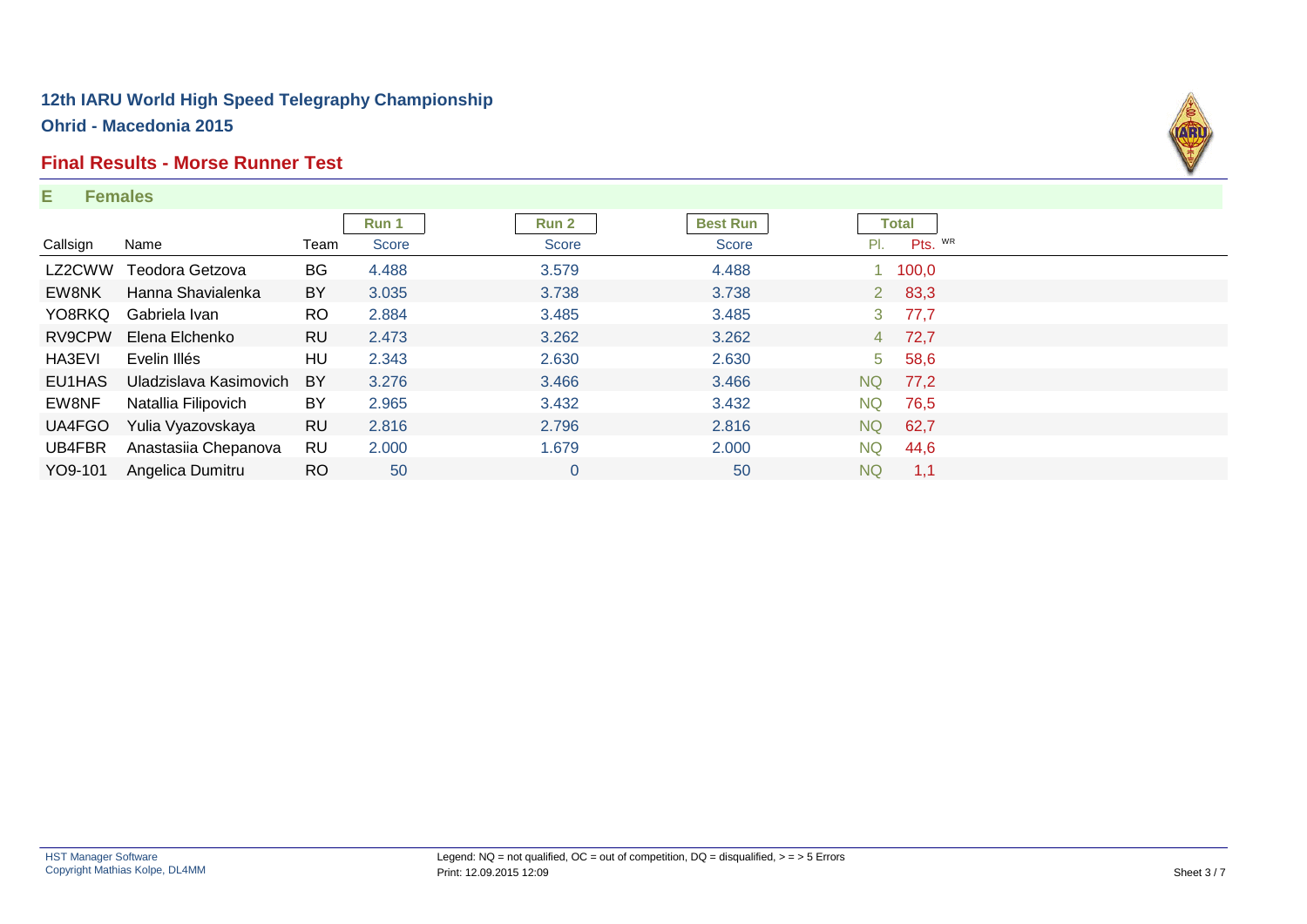#### **Final Results - Morse Runner Test**

**F Males**



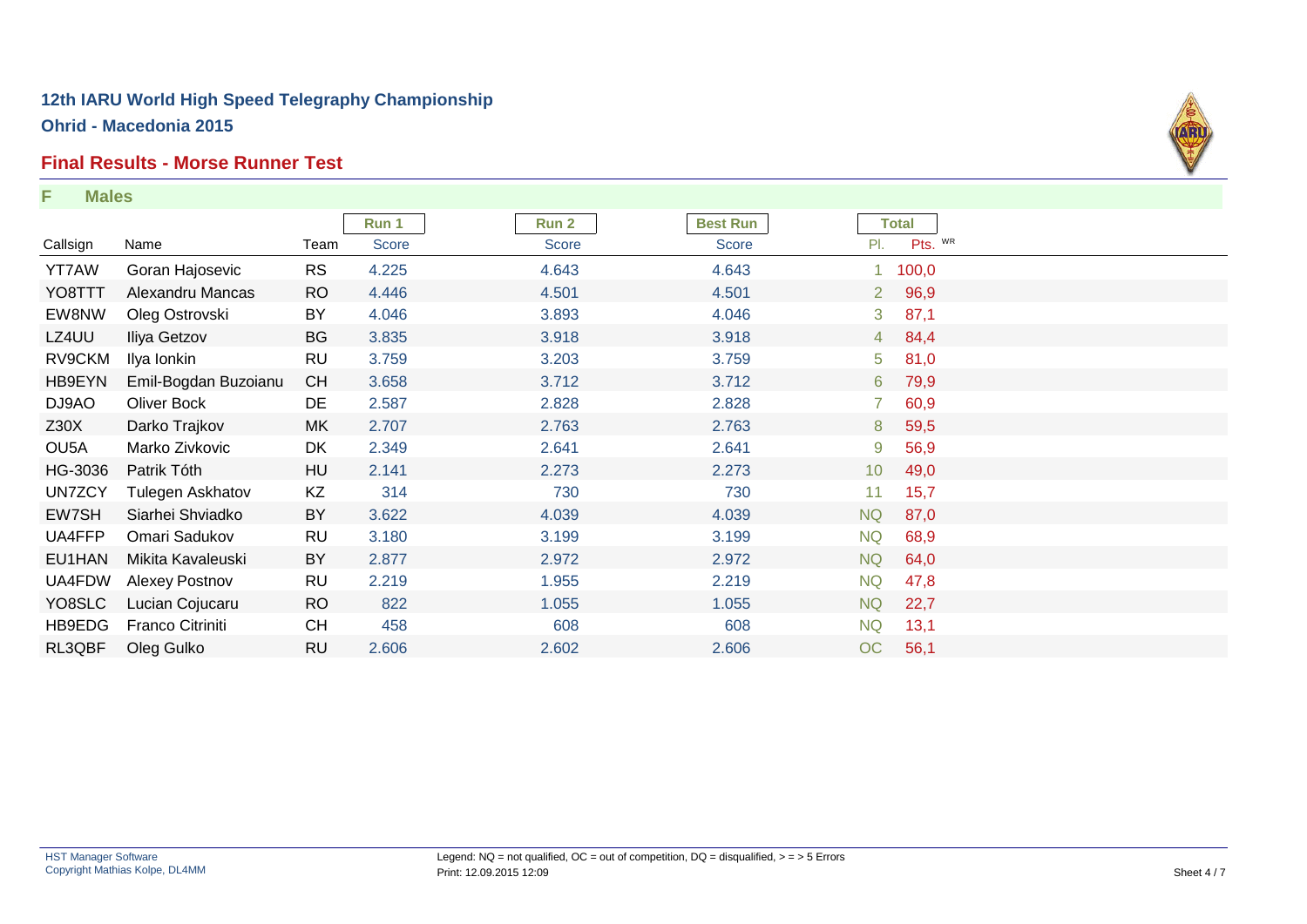#### **Final Results - Morse Runner Test**

#### **G Senior Females**



| Callsign | Name              | Team      | Run 1<br>Score | Run 2<br>Score | <b>Best Run</b><br><b>Score</b> | PI.            | <b>Total</b><br>Pts. WR |  |
|----------|-------------------|-----------|----------------|----------------|---------------------------------|----------------|-------------------------|--|
|          |                   |           |                |                |                                 |                |                         |  |
| EU7KT    | Larysa Barysenka  | <b>BY</b> | 3.553          | 2.881          | 3.553                           |                | 1 100,0                 |  |
| UA4FJ    | Elvira Aryutkina  | <b>RU</b> | 3.243          | 2.884          | 3.243                           |                | $2\quad 91,3$           |  |
| YO3RJ    | Janeta Manea      | RO.       | 3.167          | 2.852          | 3.167                           | 3 <sup>7</sup> | 89,1                    |  |
| YU8YL    | Julija Veljic     | <b>RS</b> | 2.565          | 2.225          | 2.565                           |                | 4 72,2                  |  |
| HA7YB    | Andrea Kiss       | HU        | 1.900          | 1.702          | 1.900                           | 5 <sub>1</sub> | 53,5                    |  |
| HB9HVW   | Veronika Walter   | <b>CH</b> | 1.139          | 1.081          | 1.139                           | 6 <sup>1</sup> | 32,1                    |  |
| PA3LEO   | Claudia Fava      | <b>NL</b> | 999            | 491            | 999                             |                | 28,1                    |  |
| EU7KQ    | Volha Behunova    | BY        | 3.004          | 2.917          | 3.004                           | <b>NQ</b>      | 84,5                    |  |
| UB4FBN   | Svetlana Kalenova | RU        | .594           | 1.811          | 1.811                           | <b>NQ</b>      | 51,0                    |  |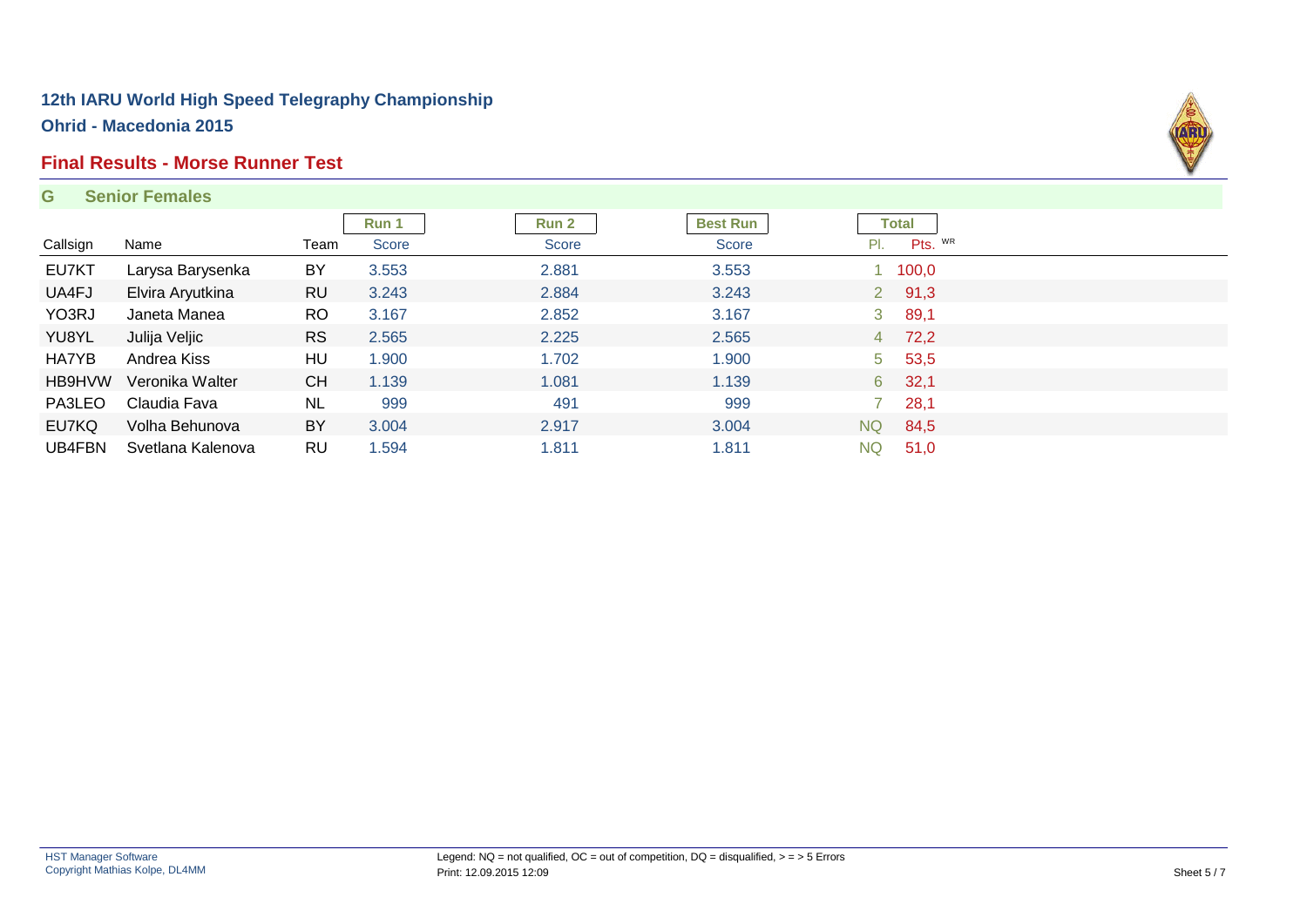#### **Final Results - Morse Runner Test**

| H                | Senior Males (40-49) |           |       |              |                 |                 |              |  |
|------------------|----------------------|-----------|-------|--------------|-----------------|-----------------|--------------|--|
|                  |                      |           | Run 1 | <b>Run 2</b> | <b>Best Run</b> |                 | <b>Total</b> |  |
| Callsign         | Name                 | Team      | Score | Score        | Score           | PI.             | Pts. WR      |  |
| EU7KI            | Andrei Bindasov      | BY        | 4.247 | 4.005        | 4.247           |                 | 100,0        |  |
| RV9CPV           | Evgeny Pashnin       | <b>RU</b> | 3.102 | 2.963        | 3.102           |                 | 2, 73, 0     |  |
| YO9WF            | Ionut Pitigoi        | <b>RO</b> | 3.014 | 2.817        | 3.014           | 3               | 71,0         |  |
| SP1RKR           | Tadeusz Ciszewski    | <b>PL</b> | 2.302 | 2.799        | 2.799           |                 | 4 65,9       |  |
| HB9DHG           | <b>Fulvio Galli</b>  | <b>CH</b> | 2.682 | 2.487        | 2.682           | 5 <sup>1</sup>  | 63,2         |  |
| Z39A             | Zorance Krstov       | MK        | 2.405 | 2.330        | 2.405           | 6               | 56,6         |  |
| 9K2RR            | Faisal Alajmi        | <b>KW</b> | 2.356 | 2.255        | 2.356           |                 | 55,5         |  |
| UN7ZAY           | Nazar Janabayev      | KZ        | 1.880 | 1.955        | 1.955           | 8               | 46,0         |  |
| LZ2NG            | Darin Iliev          | BG        | 1.770 | 1.887        | 1.887           | 9               | 44,4         |  |
| DL5SE            | Daniel Schirmer      | DE        | 1.834 | 1.631        | 1.834           | 10 <sup>°</sup> | 43,2         |  |
| HA6OL            | László Lakatos       | HU        | 1.626 | 1.525        | 1.626           | 11 <sub>1</sub> | 38,3         |  |
| A41LK            | Saleh Fahad          | <b>OM</b> | 1.267 | 1.124        | 1.267           | 12 <sup>2</sup> | 29,8         |  |
| EU7KJ            | Nikolai Gelyasevich  | <b>BY</b> | 3.216 | 3.217        | 3.217           | <b>NQ</b>       | 75,7         |  |
| Z <sub>31X</sub> | Mile Trajkov         | MK        | 2.115 | 2.163        | 2.163           | <b>NQ</b>       | 50,9         |  |

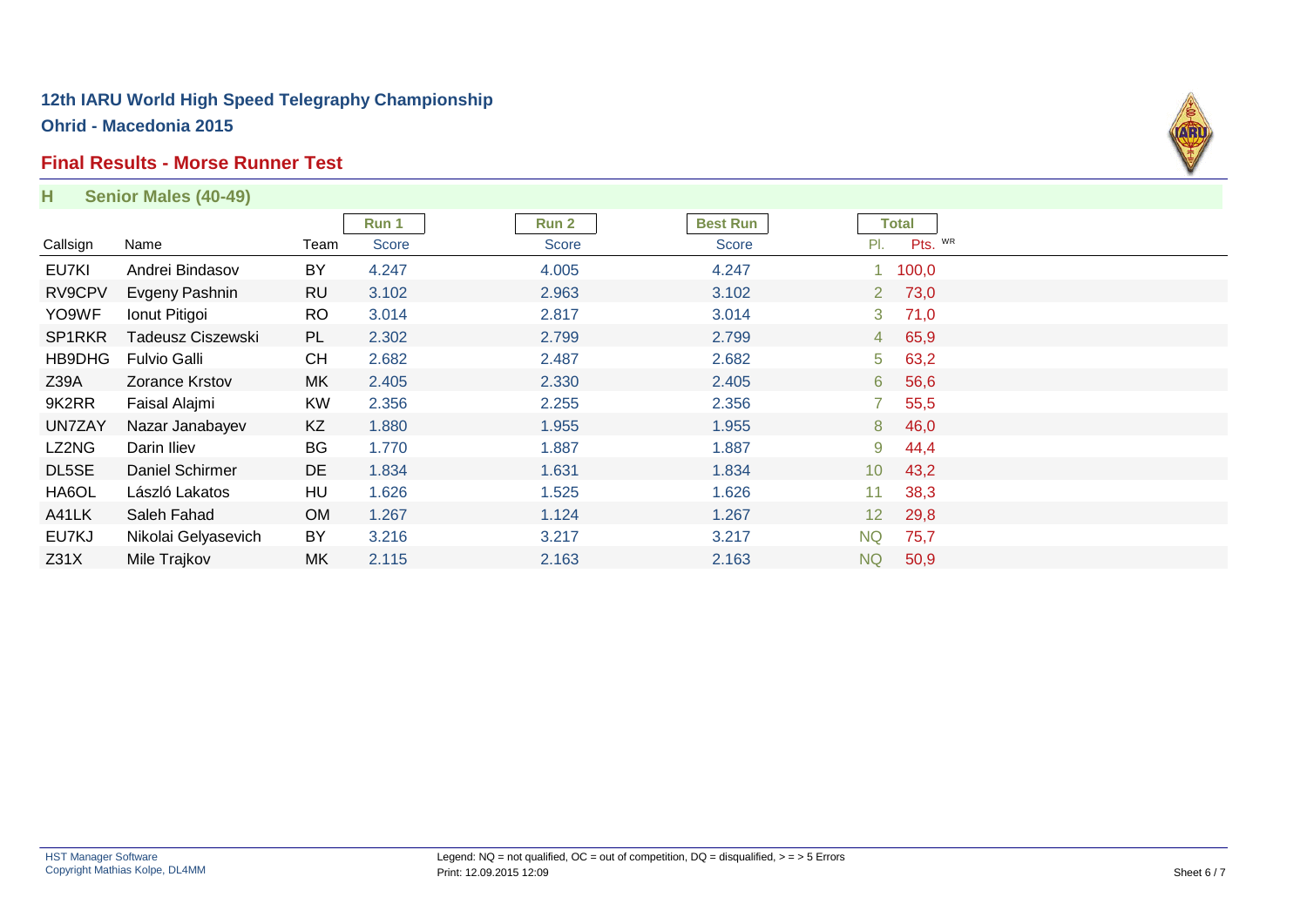#### **Final Results - Morse Runner Test**

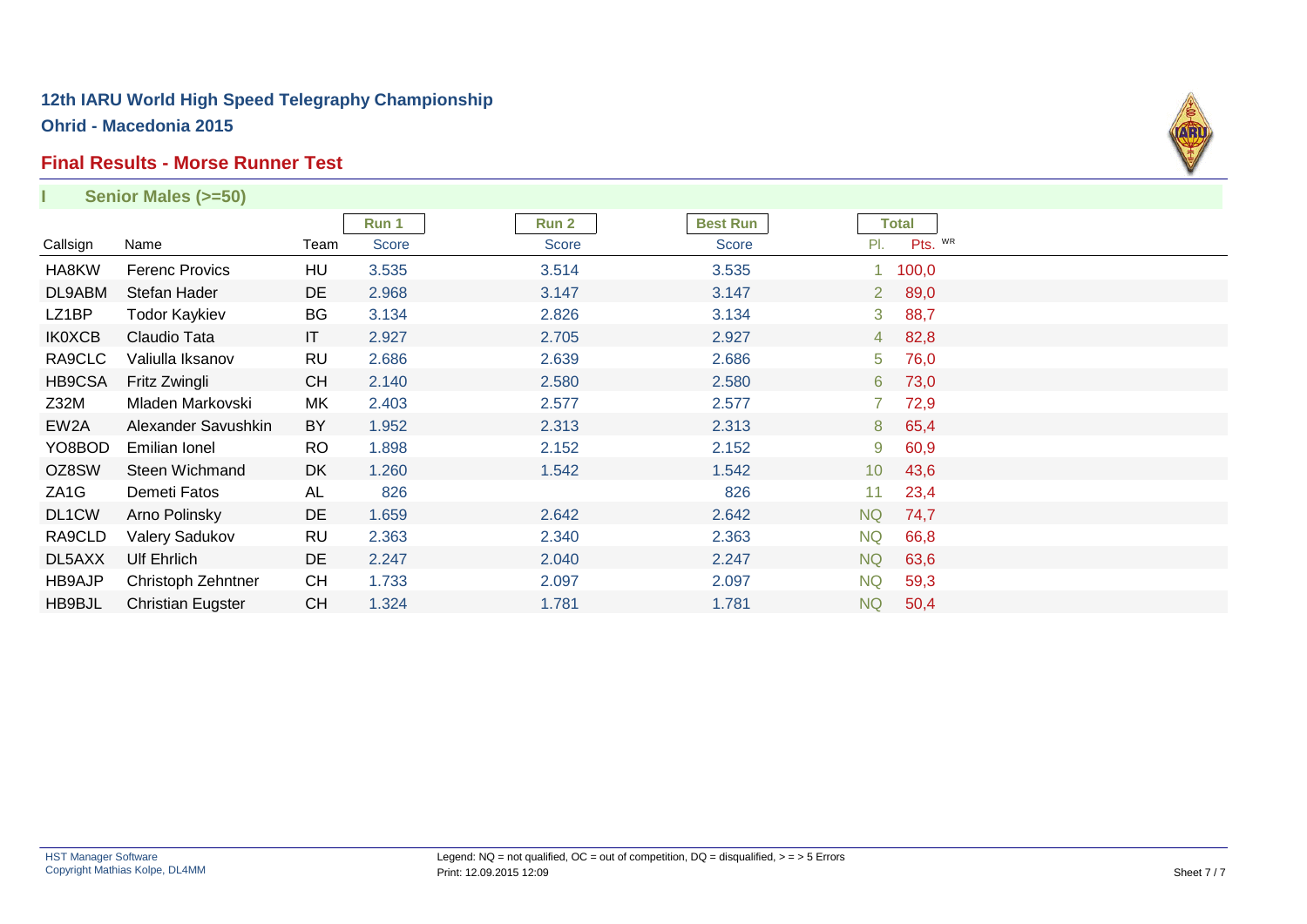#### **Final Results - Callsign Receiving Test**

**A Youngster Females**



#### **B Youngster Males**

|          |                            |           | Run 1       |     | Run 2       |            | <b>Best Run</b> |     |     | Total          |  |
|----------|----------------------------|-----------|-------------|-----|-------------|------------|-----------------|-----|-----|----------------|--|
| Callsign | Name                       | Team      | Score Spd.  |     |             | Score Spd. | Score Spd.      |     | PI. | Pts. WR        |  |
| EW3-044  | Raman Filaniuk             | <b>BY</b> | 211.349     | 838 | 191.326 588 |            | 211.349 838     |     |     | 1 100,0        |  |
| YO3-413  | Alexandru Delcea           | RO.       | 134.588 702 |     | 139.753 662 |            | 139.753 702     |     |     | 2 66,1         |  |
|          | R9C-6699 Pavel Filonenko   | RU.       | 24.846 289  |     | 24.692 281  |            | 24.846 289      |     |     | $3 \quad 11,8$ |  |
| LZ2-005  | <b>Todor Todorov</b>       | BG.       | 23.726 298  |     | 22.795 281  |            | 23.726 298      |     |     | $4$ 11,2       |  |
| HG-3064  | Tamas Buza                 | HU        | 13.973 236  |     | 12.840 229  |            | 13.973 236      |     | 5   | 6,6            |  |
| EW7-113  | Vladimir Bindasov          | <b>BY</b> | 163.719 702 |     | 167.452 745 |            | 167.452 745     |     | NQ. | 79,2           |  |
| YO8XXX   | Marian Alexandru Balica RO |           | 64.447      | 464 | 63.066 478  |            | 64.447          | 478 | NQ. | 30,5           |  |
| EW3-111  | Uladzislav Patrashenka     | BY        | 39.951      | 355 | 31.174 335  |            | 39.951          | 355 | NQ. | 18,9           |  |
| YO3-517  | Daniel Vieru               | RO.       | 29.966 345  |     | 35.621 345  |            | 35.621          | 345 | NQ. | 16,9           |  |
| R9U-144  | Danil Shestakov            | <b>RU</b> | 18.510 265  |     | 17.516 250  |            | 18.510          | 265 | NQ  | 8,8            |  |

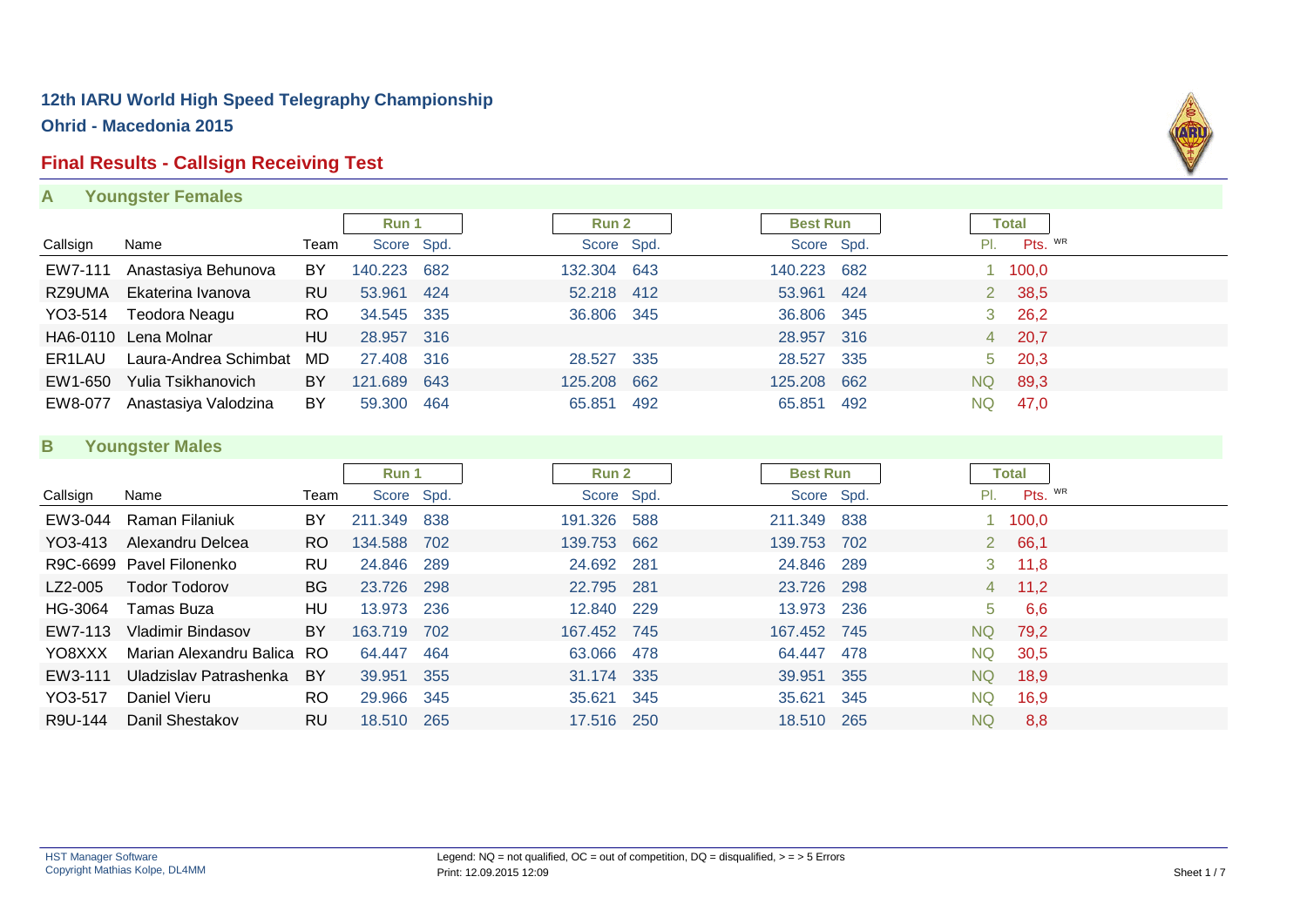# **Final Results - Callsign Receiving Test**

**C Juniors Females**



|          |                   |           | Run 1       |      | Run 2       |     | <b>Best Run</b> |     |     | Total               |         |
|----------|-------------------|-----------|-------------|------|-------------|-----|-----------------|-----|-----|---------------------|---------|
| Callsign | Name              | Team      | Score Spd.  |      | Score Spd.  |     | Score Spd.      |     | PI. |                     | Pts. WR |
| RA4FVL   | Anna Sadukova     | RU        | 208.354     | 790  | 200.765     | 790 | 208,354         | 790 |     | 100,0               |         |
| EW7BSL   | Liudmilla Basava  | BY        | 144.173 723 |      | 127.221     | 682 | 144.173         | 723 |     | 69,2<br>$2^{\circ}$ |         |
| YO8TOC   | Diana Ene         | <b>RO</b> | 79.257      | 554  | 75.046 538  |     | 79.257          | 554 | 3   | 38,0                |         |
| HG-3046  | Greta Szekrenyesi | HU        | 7.305 171   |      | 7.576       | 192 | 7.576 192       |     | 4   | 3,6                 |         |
| EW3-052  | Anastasiya Sitsko | BY        | 105.622 588 |      | 128.172 624 |     | 128.172         | 624 | NQ  | 61,5                |         |
| R4F-30   | Valeriia Pershina | <b>RU</b> | 94.850 538  |      | 89.507      | 538 | 94.850          | 538 | NQ  | 45,5                |         |
| YO8TLK   | Mihaela Macsim    | <b>RO</b> | 34.133      | -345 | 30.394 325  |     | 34.133          | 345 | NQ. | 16,4                |         |

#### **D Juniors Males**

|          |                           |           | Run 1       |       | Run 2       |       | <b>Best Run</b> |       |     | <b>Total</b>  |  |
|----------|---------------------------|-----------|-------------|-------|-------------|-------|-----------------|-------|-----|---------------|--|
| Callsign | Name                      | Team      | Score Spd.  |       | Score Spd.  |       | Score Spd.      |       | PI. | Pts. WR       |  |
| EW3-046  | Aliaksei Charkassau       | BY        | 186.299     | 745   | 176.794     | - 723 | 186.299         | 745   |     | 1 100,0       |  |
| YO8TON   | Andrei Catalin Popa       | RO.       | 71.944 492  |       | 73.531 492  |       | 73.531          | - 492 |     | 2 39,5        |  |
| R9YBA    | <b>Platon Zhuravlev</b>   | <b>RU</b> | 63.056      | 464   | 49.809      | - 424 | 63.056 464      |       |     | $3\quad 33,8$ |  |
| HA8RT    | Tamás Varró               | HU        | 36.060 355  |       | 35.141 345  |       | 36.060 355      |       |     | 4 19,4        |  |
| Z32AJA   | Veljan Gjorgjiov          | MK.       | 32.726 345  |       | 28.910 345  |       | 32.726 345      |       |     | $5\quad 17,6$ |  |
| 9A5DSZ   | Zvonimir Stanecic         | HR        | 23.835 298  |       | 19.458 257  |       | 23.835 298      |       | 6   | 12.8          |  |
| LZ2-010  | Timur Fehmi               | BG        | 12.539      | 250   | 11.438 236  |       | 12.539 250      |       |     | 6,7           |  |
| EW1-634  | Aliaksandr Vialichka      | BY        | 146.224 702 |       | 121.051 624 |       | 146.224         | 702   | NQ. | 78,5          |  |
|          | R9C-6631 Andrei Salamatov | RU        | 20.638      | - 257 | 18.742 250  |       | 20.638          | -257  | NQ  | $-11.1$       |  |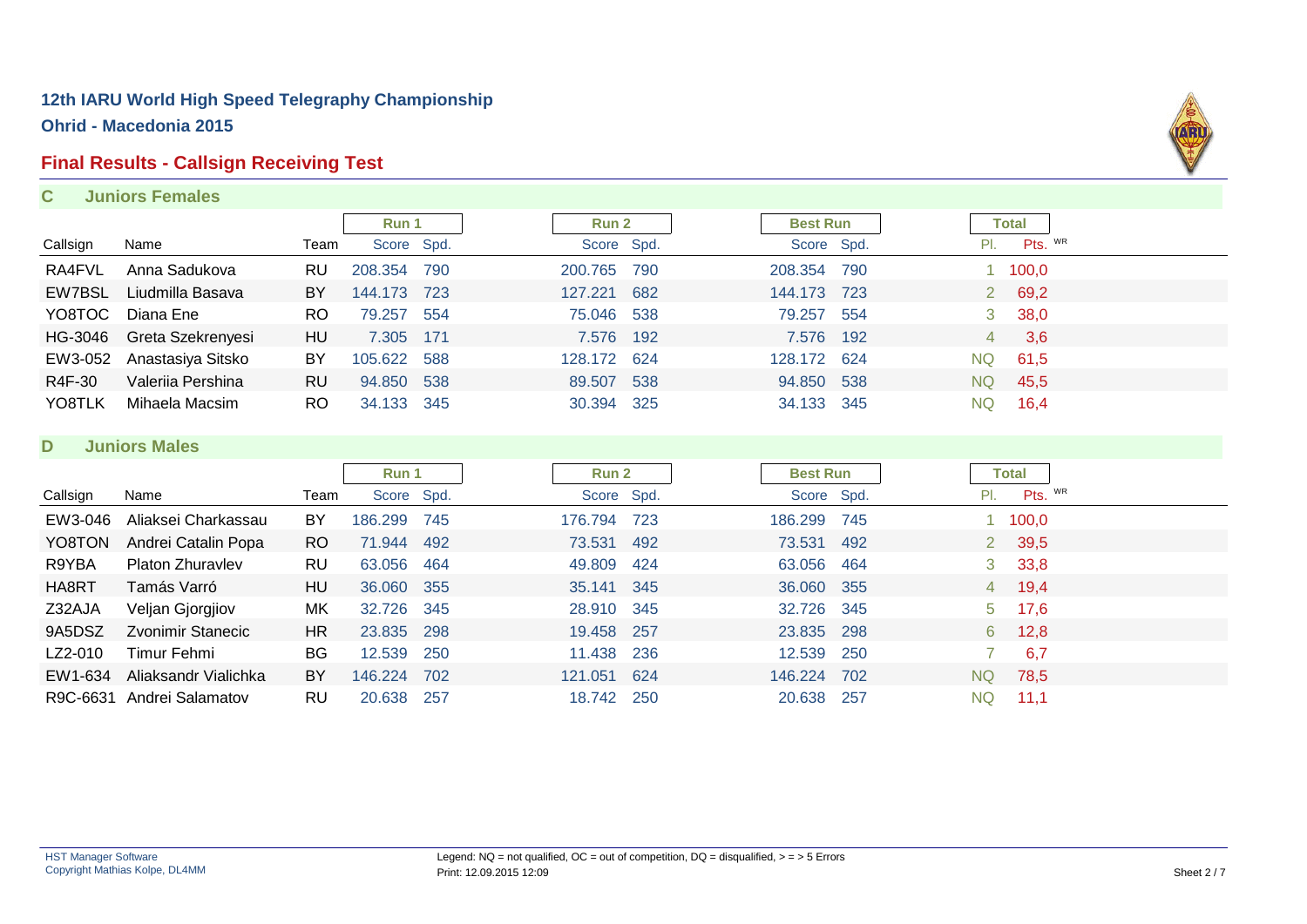#### **Final Results - Callsign Receiving Test**

#### **E Females**



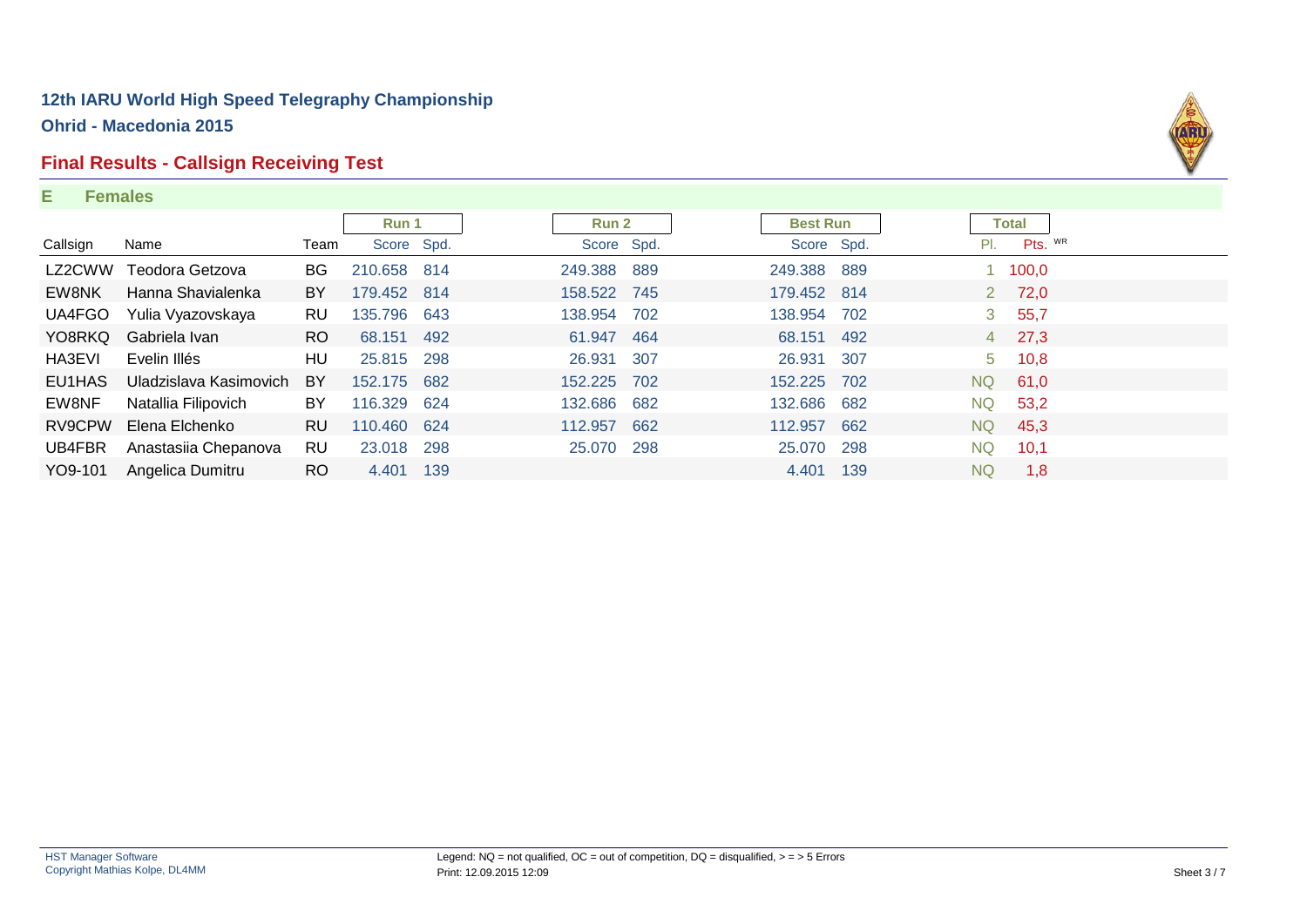# **Final Results - Callsign Receiving Test**

**F Males**

| marco             |                         |           |             |     |         |        |             |                 |     |                |              |         |
|-------------------|-------------------------|-----------|-------------|-----|---------|--------|-------------|-----------------|-----|----------------|--------------|---------|
|                   |                         |           | Run 1       |     |         | Run 2  |             | <b>Best Run</b> |     |                | <b>Total</b> |         |
| Callsign          | Name                    | Team      | Score Spd.  |     |         |        | Score Spd.  | Score Spd.      |     | PI.            |              | Pts. WR |
| EW7SH             | Siarhei Shviadko        | BY        | 153.792 723 |     |         |        | 196.133 814 | 196.133         | 814 |                | 1 100,0      |         |
| HB9EYN            | Emil-Bogdan Buzoianu    | <b>CH</b> | 163.575     | 790 | 187.915 |        | 790         | 187.915         | 790 | $2^{\circ}$    | 95,8         |         |
| <b>YT7AW</b>      | Goran Hajosevic         | <b>RS</b> | 134.786     | 682 | 180.023 |        | 745         | 180.023         | 745 | 3              | 91,8         |         |
| YO8TTT            | Alexandru Mancas        | RO        | 150.951     | 702 | 149.513 |        | 723         | 150.951         | 723 | 4              | 77,0         |         |
| Z30X              | Darko Trajkov           | MK        | 140.341     | 682 | 116.023 |        | 682         | 140.341         | 682 | 5 <sup>5</sup> | 71,6         |         |
| RV9CKM            | Ilya Ionkin             | <b>RU</b> | 112.606 588 |     | 108.327 |        | 606         | 112.606         | 606 | 6              | 57,4         |         |
| LZ4UU             | Iliya Getzov            | BG        | 76.234      | 538 |         | 86.337 | 538         | 86.337          | 538 |                | 44,0         |         |
| OU <sub>5</sub> A | Marko Zivkovic          | DK.       | 50.251      | 437 |         | 44.369 | 424         | 50.251          | 437 | 8              | 25,6         |         |
| HG-3036           | Patrik Tóth             | HU        | 32.311      | 316 |         | 30.750 | 307         | 32.311          | 316 | 9              | 16,5         |         |
| DJ9AO             | <b>Oliver Bock</b>      | DE        | 23.551      | 289 |         | 26.387 | 316         | 26.387          | 316 | 10             | 13,5         |         |
| UN7ZCY            | Tulegen Askhatov        | ΚZ        | 1.405       | 86  |         |        |             | 1.405           | 86  | 11             | 0,7          |         |
| EW8NW             | Oleg Ostrovski          | BY        | 151.151     | 723 | 165.101 |        | 767         | 165.101         | 767 | <b>NQ</b>      | 84,2         |         |
| EU1HAN            | Mikita Kavaleuski       | BY        | 123.984     | 662 | 129.680 |        | 662         | 129.680         | 662 | <b>NQ</b>      | 66,1         |         |
| UA4FFP            | Omari Sadukov           | <b>RU</b> | 101.429     | 554 |         | 91.343 | 554         | 101.429         | 554 | <b>NQ</b>      | 51,7         |         |
| UA4FDW            | Alexey Postnov          | <b>RU</b> | 66.433      | 464 |         | 74.573 | 507         | 74.573          | 507 | <b>NQ</b>      | 38,0         |         |
| YO8SLC            | Lucian Cojucaru         | <b>RO</b> | 24.080      | 298 |         | 32.696 | 345         | 32.696          | 345 | <b>NQ</b>      | 16,7         |         |
| HB9EDG            | <b>Franco Citriniti</b> | <b>CH</b> | 2.969       | 139 |         |        |             | 2.969           | 139 | <b>NQ</b>      | 1,5          |         |
| RL3QBF            | Oleg Gulko              | <b>RU</b> | 46.629      | 388 |         | 34.481 | 345         | 46.629          | 388 | OC             | 23,8         |         |

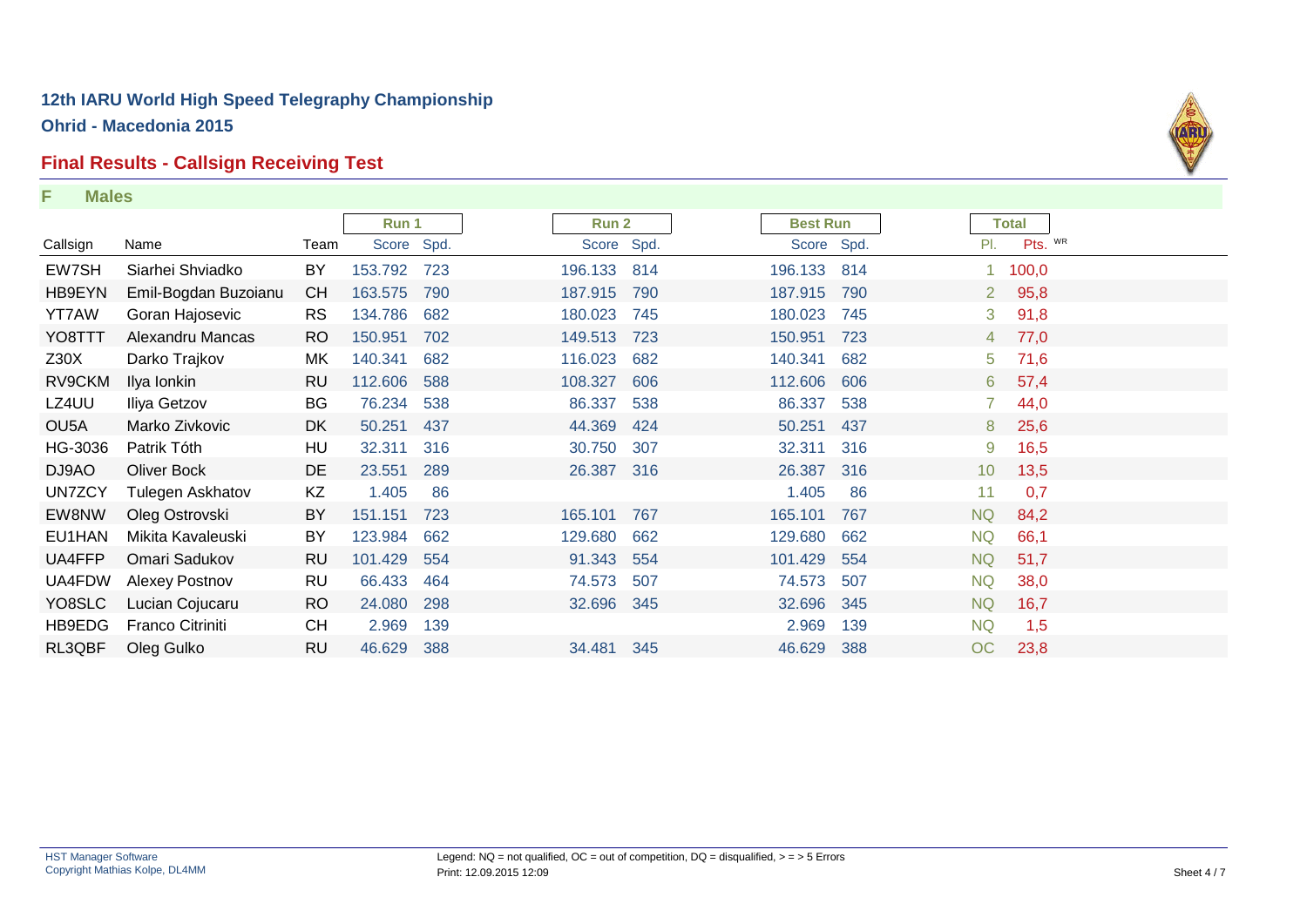### **Final Results - Callsign Receiving Test**

#### **G Senior Females**



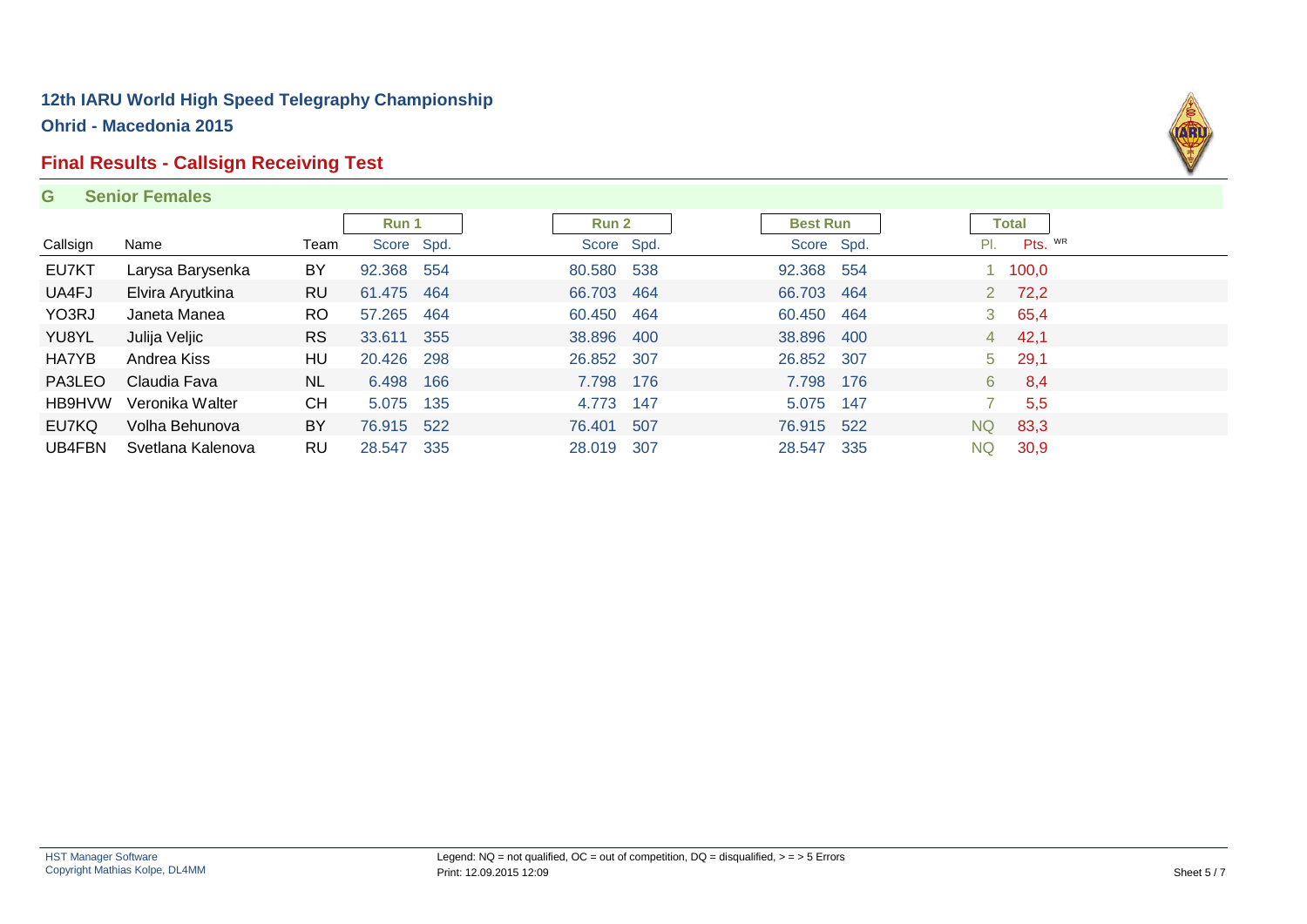#### **Final Results - Callsign Receiving Test**

**H Senior Males (40-49)**



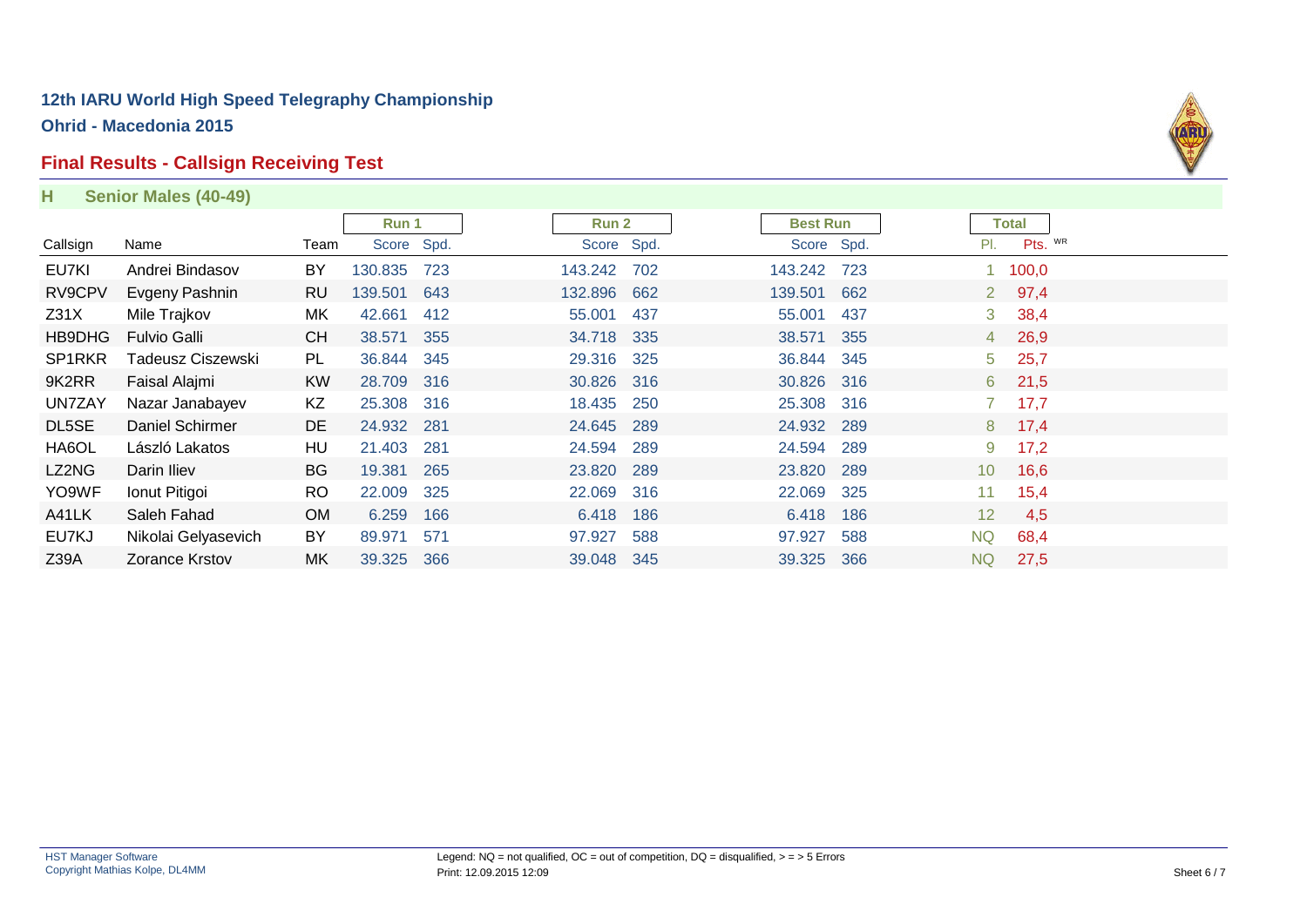# **Final Results - Callsign Receiving Test**

|                   | Senior Males (>=50)      |           |            |     |            |     |                 |     |                 |              |  |
|-------------------|--------------------------|-----------|------------|-----|------------|-----|-----------------|-----|-----------------|--------------|--|
|                   |                          |           | Run 1      |     | Run 2      |     | <b>Best Run</b> |     |                 | <b>Total</b> |  |
| Callsign          | Name                     | Team      | Score Spd. |     | Score Spd. |     | Score Spd.      |     | PI.             | Pts. WR      |  |
| LZ1BP             | <b>Todor Kaykiev</b>     | BG        | 74.421     | 492 | 74.164     | 507 | 74.421          | 507 |                 | 1 100,0      |  |
| DL9ABM            | Stefan Hader             | DE        | 50.037     | 412 | 52.943     | 424 | 52.943          | 424 | $2^{\circ}$     | 71,1         |  |
| HA8KW             | Ferenc Provics           | HU        | 52.825     | 437 | 46.381     | 400 | 52.825          | 437 | 3               | 71,0         |  |
| RA9CLC            | Valiulla Iksanov         | <b>RU</b> | 44.514     | 400 | 28.039     | 366 | 44.514          | 400 | $4 \square$     | 59,8         |  |
| EW2A              | Alexander Savushkin      | BY        | 37.150     | 355 | 35.106     | 355 | 37.150          | 355 | 5 <sup>1</sup>  | 49,9         |  |
| HB9CSA            | Fritz Zwingli            | <b>CH</b> | 36.318 355 |     | 36.384     | 366 | 36.384          | 366 | 6               | 48,9         |  |
| <b>IK0XCB</b>     | Claudio Tata             | IT.       | 34.110     | 345 | 33.906     | 335 | 34.110          | 345 |                 | 45,8         |  |
| Z32M              | Mladen Markovski         | МK        | 26.945     | 345 | 28.064 325 |     | 28.064          | 345 | 8               | 37,7         |  |
| YO8BOD            | Emilian Ionel            | <b>RO</b> | 16.357     | 281 | 19.074     | 289 | 19.074          | 289 | 9               | 25,6         |  |
| OZ8SW             | Steen Wichmand           | DK        | 15.391     | 229 | 13.253 216 |     | 15.391          | 229 | 10 <sup>°</sup> | 20,7         |  |
| ZA <sub>1</sub> G | Demeti Fatos             | AL        | 13.664     | 222 |            |     | 13.664          | 222 | 11              | 18,4         |  |
| RA9CLD            | Valery Sadukov           | <b>RU</b> | 40.561     | 388 | 36.737     | 366 | 40.561          | 388 | <b>NQ</b>       | 54,5         |  |
| DL1CW             | Arno Polinsky            | DE        | 38.330     | 377 | 29.858     | 355 | 38.330          | 377 | NQ.             | 51,5         |  |
| DL5AXX            | <b>Ulf Ehrlich</b>       | DE        | 27.119     | 289 | 24.875     | 281 | 27.119          | 289 | NQ              | 36,4         |  |
| HB9AJP            | Christoph Zehntner       | <b>CH</b> | 11.821     | 222 | 10.371     | 216 | 11.821          | 222 | NQ              | 15,9         |  |
| HB9BJL            | <b>Christian Eugster</b> | <b>CH</b> | 11.393     | 204 | 10.729     | 204 | 11.393          | 204 | NQ.             | 15,3         |  |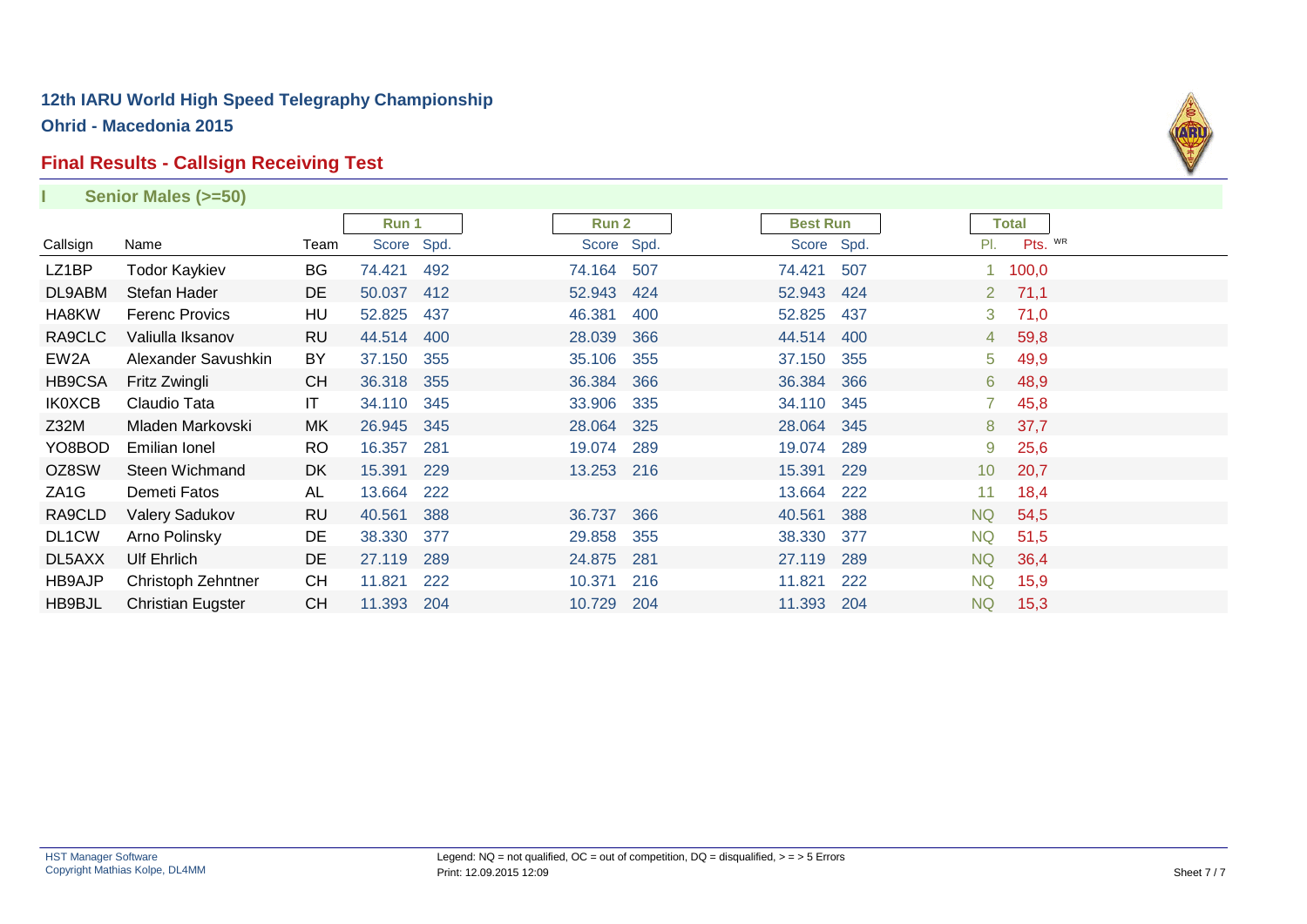#### **Final Results - Overall Individual Champion**



#### **A Youngster Females**

|          |                       |                              |  |             |  | L / F / M-Receiving                           |          |    | м       | <b>Contract</b> |      | <b>Transmitting</b>   |                                                  | <b>Pile Up</b> | ×.                                                                                     | <b>RufzXP</b> |          | <b>Total</b>  |
|----------|-----------------------|------------------------------|--|-------------|--|-----------------------------------------------|----------|----|---------|-----------------|------|-----------------------|--------------------------------------------------|----------------|----------------------------------------------------------------------------------------|---------------|----------|---------------|
| Callsign | Name                  | Team Spd. E. Spd. E. Spd. E. |  |             |  |                                               |          |    |         |                 |      |                       | Pts. Spd. Qual. Spd. Qual. Spd. Qual. Pts. Score | Pts.           | Score Spd.                                                                             |               | Pts. Pl. | Pts.          |
| EW7-111  | Anastasiya Behunova   | BY.                          |  |             |  | 240 3 230 2 200 2 300,0 227 1,000 190 1,000   |          |    |         |                 |      | 169 1,000 300,0 3.339 |                                                  |                | 98,4 140.223 682                                                                       |               | 100.0    | 798.4         |
| EW1-650  | Yulia Tsikhanovich    |                              |  |             |  |                                               |          |    |         |                 |      |                       |                                                  |                | BY 220 4 230 4 150 3 264,4 204 1,000 162 1,000 159 1,000 269,3 3.393 100,0 125.208 662 |               | 89,3     | 2 723,0       |
| RZ9UMA   | Ekaterina Ivanova     |                              |  |             |  | RU 200 5 170 1 140 3 225,6 126                | ,840 106 |    | ,940    | 105             |      | ,840 151,2 2.594      |                                                  | 76.5           | 53.961 424                                                                             |               | 38.5     | 3 491,8       |
| YO3-514  | Teodora Neagu         |                              |  |             |  | RO 160 3 130 3 120 3 181,0 132 ,900           |          | 38 | ,840 71 |                 | ,840 | 104,4 2.975           |                                                  | 87.7           | 36.806 345                                                                             |               | 26.2     | 4 399,3       |
| ER1LAU   | Laura-Andrea Schimbat | MD.                          |  | 120 5 110 3 |  | 50 1 120,1 114                                | ,990     | 86 | ,940    | - 79            | ,990 | 138,5 2.587           |                                                  | 76.2           | 28.527 335                                                                             |               | 20.3     | 5 355,1       |
|          | HA6-0110 Lena Molnar  | HU I                         |  |             |  | 170 4 150 1 120 5 193.5 90                    | ,940     | 18 | .840    | - 36            | .840 |                       | 63,2 1.970                                       | 58.1           | 28,957 316                                                                             |               | 20.7     | 6 335.5       |
| EW8-077  | Anastasiya Valodzina  | BY.                          |  |             |  | $180 > 200$ 1 160 1 167.6 182 1,000 137 1,000 |          |    |         | -151            |      | 1,000 241,6 2.382     |                                                  | 70.2           | 65.851                                                                                 | 492           |          | 47.0 NQ 526.4 |

#### **B Youngster Males**

|          |                          |                              |      |                |                 |          | <b>M</b> - Receiving |                |                         |           |            |     |            |     | <b>Transmitting</b> |             |             | <b>Pile Up</b> | <b>COL</b>  | <b>RufzXP</b> |                |      | Total   |
|----------|--------------------------|------------------------------|------|----------------|-----------------|----------|----------------------|----------------|-------------------------|-----------|------------|-----|------------|-----|---------------------|-------------|-------------|----------------|-------------|---------------|----------------|------|---------|
| Callsign | Name                     | Team Spd. E. Spd. E. Spd. E. |      |                |                 |          |                      |                |                         | Pts. Spd. | Qual. Spd. |     | Qual. Spd. |     | Qual.               | Pts.        | Score       | Pts.           | Score Spd.  |               | Pts.           | -PI. | Pts.    |
| EW3-044  | Raman Filaniuk           | BY                           | 220  |                | <b>230</b>      |          | 2 190                | - 5            | 300.0 217               |           | .930       | 177 | ,880       | 183 | ,880                | 266,1 3.790 |             | 96,6           | 211.349 838 |               | 100.0          |      | 762.7   |
| EW7-113  | Vladimir Bindasov        | BY.                          | 210  |                | 3 210 5 170     |          |                      | 4              | 275.4 198               |           | .990       | 183 | ,950       | 173 | ,990                | 278,9 3.546 |             | 90,3           | 167.452 745 |               | 79.2           |      | 2 723.8 |
| YO3-413  | Alexandru Delcea         | RO.                          | 180. |                | 3 150           | $\Omega$ | 140                  | 4              | 221.2 125               |           | 000. ا     | 90  | ,940       | 100 | ,950                | 155,7       | 3.801       | 96.8           | 139,753 702 |               | 66.1           |      | 3 539.8 |
| R9U-144  | Danil Shestakov          | RU                           | 170  |                |                 |          |                      |                | 3 130 3 120 2 196.8 115 |           | ,930       | 88  | ,980       | 94  | ,940                |             | 144,7 2.298 | 58.5           | 18.510 265  |               | 8.8            |      | 4 408.8 |
| YO8XXX   | Marian Alexandru Balica  | RO.                          | 170- |                | 2 150 > 110 4   |          |                      |                | 135.1 115               |           | ,980       | 80  | ,940       | 78  | ,830                |             | 128,4 3.925 | 100.0          | 64.447 478  |               | 30.5           |      | 5 394,0 |
|          | R9C-6699 Pavel Filonenko | <b>RU</b>                    |      |                | 160 5 140 2 110 |          |                      | $4 \cdot$      | 189.6 142               |           | ,890       | 85  | ,990       | 92  | ,940                |             | 151,5 1.403 | 35,7           | 24.846 289  |               | 11.8           |      | 6 388.6 |
| LZ2-005  | Todor Todorov            | BG.                          | 100  |                | 2 100           | - 0      |                      |                | 50 2 115.2              | 92        | ,990       | 19  | ,830       | 60  | ,820                |             | 77,5 1.616  | 41.2           | 23.726 298  |               | 11.2           |      | 7 245.1 |
| HG-3064  | Tamas Buza               | HU                           | -80. | $\mathcal{P}$  | 70              |          |                      | 70 5           | 101.0                   | 62        | 1,000      | 47  | 1,000      | 53  | 1,000               |             | 83,3 1.644  | 41.9           | 13.973 236  |               | 6.6            |      | 8 232.8 |
| YO3-517  | Daniel Vieru             | RO                           | 140. | $\overline{4}$ | 130 5 110       |          |                      | $\overline{4}$ | 175.1                   | 94        | .950       | 64  | ,950       | 82  | 1,000               | 119,2 2.317 |             | 59.0           | 35.621 345  |               | 16.9           | NQ.  | -370.2  |
| EW3-111  | Uladzislav Patrashenka   | BY                           | -80  | $\overline{4}$ | 120             |          |                      |                | 90 2 134.6              | 78        | ,830       | 77  | ,940       | 40  | ,830                |             | 87.5 1.195  | 30.4           | 39.951 355  |               | <b>18.9 NQ</b> |      | 271.4   |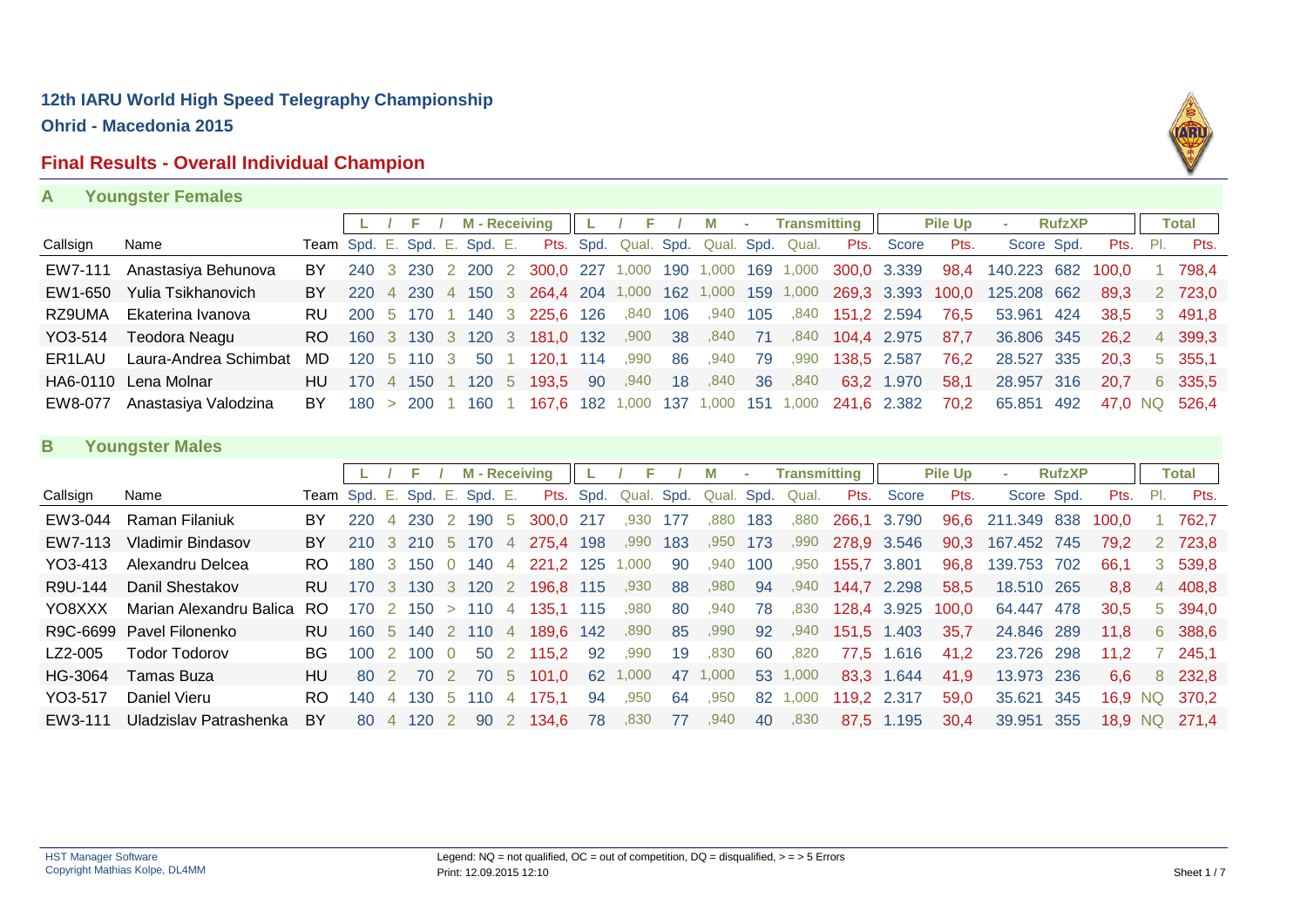#### **Final Results - Overall Individual Champion**



#### **C Juniors Females**

|          |                      |              |      |                | F       |                | <b>M</b> - Receiving |                |           |           | Е          |     | М          |        | <b>Transmitting</b> |             |              | <b>Pile Up</b> |             | <b>RufzXP</b> |       |     | <b>Total</b> |
|----------|----------------------|--------------|------|----------------|---------|----------------|----------------------|----------------|-----------|-----------|------------|-----|------------|--------|---------------------|-------------|--------------|----------------|-------------|---------------|-------|-----|--------------|
| Callsign | Name                 | Team         | Spd. | Έ.             | Spd. E. |                | Spd. E.              |                |           | Pts. Spd. | Qual. Spd. |     | Qual. Spd. |        | Qual.               | Pts.        | <b>Score</b> | Pts.           | Score Spd.  |               | Pts.  | PI. | Pts.         |
| RA4FVL   | Anna Sadukova        | RU           | 280  |                | 290     |                | 230                  |                | 300.0     |           | 174 1,000  | 157 | 1,000      | 157    | 1,000               |             | 233,5 4.510  | 100,0          | 208.354     | 790           | 100,0 |     | 733,5        |
| EW7BSL   | Liudmilla Basava     | BY           | 270  |                | 280     | $\overline{4}$ | 200                  | 2              | 278,4 223 |           | .990       | 206 | .940       | 193    | ,990                | 289,4 3.569 |              | 79,1           | 144.173     | 723           | 69,2  |     | 2 716,1      |
| EW3-052  | Anastasiya Sitsko    | BY           | 250  | 3              | 270     | $\mathbf{3}$   | 210                  |                | 272,2 229 |           | 1,000      | 203 | 1,000      | 182    | ,000                | 292,8 3.357 |              | 74,4           | 128.172 624 |               | 61,5  | 3   | 700,9        |
| R4F-30   | Valeriia Pershina    | <b>RU</b>    | 240  |                | 250     |                | 190                  |                | 253,3     | 215       | 1,000      | 188 | ,990       | 123    | ,890                | 240,9       | 3.398        | 75,3           | 94.850      | 538           | 45,5  |     | 4 615,0      |
| YO8TOC   | Diana Ene            | RO           | 190  | 2              | 170     | $\Omega$       | 150                  | 4              | 190.0     | 114       | ,840       | 74  | ,890       | 100    | ,840                | 117,3       | 3.520        | 78,0           | 79.257      | 554           | 38,0  | 5   | 423,3        |
| YO8TLK   | Mihaela Macsim       | <b>RO</b>    | 150  | -5             | 120     | 3              | 100                  |                | 135,7     | 71        | ,840       | 40  | ,840       | 42     | ,840                | 60,6        | 2.737        | 60,7           | 34.133      | 345           | 16,4  | 6   | 273,4        |
| HG-3046  | Greta Szekrenyesi    | HU           | 70   | $\geq$         | 70      |                | 50                   | 5              | 43,6      | 58        | ,990       | 42  | ,990       | 50     | .990                | 70,9        | 1.166        | 25,9           | 7.576       | 192           | 3,6   |     | 144,0        |
|          |                      |              |      |                |         |                |                      |                |           |           |            |     |            |        |                     |             |              |                |             |               |       |     |              |
| D        | <b>Juniors Males</b> |              |      |                |         |                |                      |                |           |           |            |     |            |        |                     |             |              |                |             |               |       |     |              |
|          |                      |              |      |                |         |                |                      |                |           |           |            |     |            |        |                     |             |              |                |             |               |       |     |              |
|          |                      |              | L.   |                | F       |                | <b>M</b> - Receiving |                |           |           | F          |     | M          | $\sim$ | <b>Transmitting</b> |             |              | <b>Pile Up</b> | $\sim$      | <b>RufzXP</b> |       |     | <b>Total</b> |
| Callsign | Name                 | Team Spd. E. |      |                | Spd. E. |                | Spd. E.              |                |           | Pts. Spd. | Qual. Spd. |     | Qual. Spd. |        | Qual.               | Pts.        | <b>Score</b> | Pts.           | Score Spd.  |               | Pts.  | PI. | Pts.         |
| EW3-046  | Aliaksei Charkassau  | BY           | 280  | $\overline{4}$ | 270     |                | 210                  | 2              | 293,8     | 189       | 1,000      | 197 | 1.000      | 167    | 1,000               | 248,0       | 4.026        | 91,0           | 186.299     | 745           | 100,0 |     | 732,8        |
| EW1-634  | Aliaksandr Vialichka | BY           | 250  | $\mathbf{3}$   | 290     |                | 2 180                | $\overline{2}$ | 275,1 247 |           | ,990       | 219 | 1,000      | 205    | ,990                | 298,0 3.565 |              | 80,6           | 146.224 702 |               | 78,5  |     | 2 732,2      |
| YO8TON   | Andrei Catalin Popa  | RO.          | 200  |                | 190     | -5             | 160                  | $\overline{0}$ | 213,2     | 124       | 1,000      | 83  | ,900       | 108    | ,900                | 131,7       | 4.423        | 100,0          | 73.531      | 492           | 39,5  | 3   | 484,4        |
| R9YBA    | Platon Zhuravlev     | RU           | 190  | $\geq$         | 200     | $\overline{4}$ | 150                  | 4              | 138,3     | 168       | ,980       | 134 | ,950       | 135    | ,940                | 186,7       | 2.650        | 59,9           | 63.056      | 464           | 33,8  |     | 4 418,7      |
| HA8RT    | Tamás Varró          | HU           | 140  | 5              | 120     | 5              | 100                  | $\Omega$       | 136.9     | 144       | .997       | 94  | .997       | 112    | .890                | 149,5       | 3.161        | 71,5           | 36.060 355  |               | 19,4  | 5.  | 377,3        |
| R9C-6631 | Andrei Salamatov     | <b>RU</b>    | 150  | -5             | 120     | $\overline{2}$ | 100                  | $\overline{0}$ | 141,6     | 121       | ,890       | 82  | ,840       | 105    | ,950                |             | 123,8 1.882  | 42,6           | 20.638      | 257           | 11,1  | 6   | 319,1        |
| Z32AJA   | Veljan Gjorgjiov     | МK           | 130  | 2              | 110     |                | 60                   | $\overline{0}$ | 113,0     | 110       | .840       | 67  | ,000       | 71     | .840                | 97,1        | 3.025        | 68,4           | 32.726      | 345           | 17,6  |     | 296,1        |
| LZ2-010  | Timur Fehmi          | BG           | 80   | 2              | 70      | 2              | 50                   | $\geq$         | 51,9      | 62        | ,830       | 27  | ,830       | 27     | ,830                | 41,9        | 1.375        | 31,1           | 12.539      | 250           | 6,7   | 8   | 131,6        |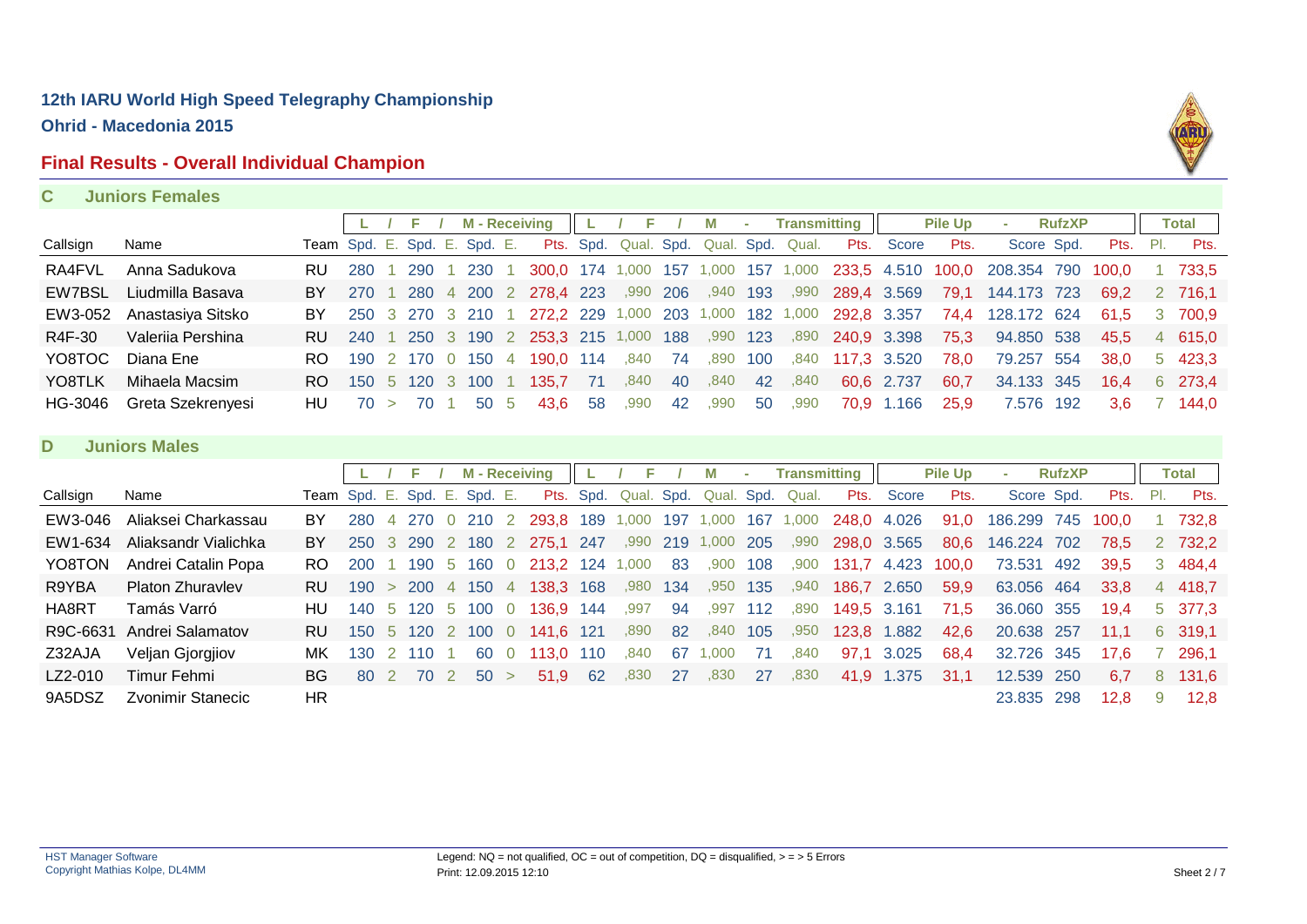# **Final Results - Overall Individual Champion**



#### **E Females**

|          |                        |                              |      | F.                | <b>M-Receiving</b> |                             |      | F         |      | М      | $\sim$ | <b>Transmitting</b> |             |             | <b>Pile Up</b> |             | <b>RufzXP</b> |         |     | Total   |
|----------|------------------------|------------------------------|------|-------------------|--------------------|-----------------------------|------|-----------|------|--------|--------|---------------------|-------------|-------------|----------------|-------------|---------------|---------|-----|---------|
| Callsign | Name                   | Team Spd. E. Spd. E. Spd. E. |      |                   |                    | Pts.                        | Spd. | Qual.     | Spd. | Qual.  | Spd.   | Qual.               | Pts.        | Score       | Pts.           | Score Spd.  |               | Pts.    | PI. | Pts.    |
| EW8NK    | Hanna Shavialenka      | BY                           | 290  | 0 290             | 4 220 0            | 296,6 241                   |      | 1,000 210 |      | .940   |        | 181 1,000           | 284,6 3.738 |             | 83,3           | 179.452 814 |               | 72.0    |     | 736,5   |
| UA4FGO   | Yulia Vyazovskaya      | RU.                          |      |                   |                    | 270 3 300 4 190 2 277.6 243 |      | ,940 208  |      | ,940   | 198    | ,940                | 281,1 2.816 |             | 62,7           | 138,954 702 |               | 55.7    |     | 2 677.1 |
| EU1HAS   | Uladzislava Kasimovich | BY                           | 230  | 2 240 2 210       |                    | 254,0 233                   |      | .990      | 196  | .940   | 172    | .990                |             | 268,6 3.466 | 77.2           | 152.225     | 702           | 61.0    | 3   | 660,8   |
| RV9CPW   | Elena Elchenko         | RU.                          | -270 | 250 5 190 3       |                    | 260,6 189 1,000 178         |      |           |      | ,950   | 159    | ,990                | 237,8 3.262 |             | 72.7           | 112.957 662 |               | 45.3    |     | 4 616.4 |
| LZ2CWW   | Teodora Getzova        | BG.                          |      |                   |                    | 230 2 200 4 170 5 219,8 132 |      | ,940      | 92   | 000. ا | 108    | ,980                |             | 148,4 4.488 | 100.0          | 249.388 889 |               | 100.0   |     | 5 568.2 |
| YO8RKQ   | Gabriela Ivan          | RO.                          | -210 |                   |                    | 200 5 170 0 215,3 151       |      | .880      | 107  | .890   | 124    | .960                | 160.1 3.485 |             | 77.7           | 68.151      | 492           | 27.3    |     | 6 480.4 |
| HA3EVI   | Evelin Illés           | HU                           | 140  | 3 130             |                    | 120 2 144.4 108             |      | .990      | 78   | .890   | 94     | .840                | 117,0 2.630 |             | 58,6           | 26.931      | - 307         | 10.8    |     | 330.8   |
| YO9-101  | Angelica Dumitru       | R <sub>O</sub>               |      |                   |                    |                             |      |           |      |        |        |                     |             | 50          | 1.1            | 4.401 139   |               | 1.8     | 8   | 2.9     |
| EW8NF    | Natallia Filipovich    | BY                           | 260  | 5 270             | 200                | 269.6 198                   |      | 000.1     | 190  | .000   | 173    | 1,000               | 259.4 3.432 |             | 76.5           | 132.686 682 |               | 53.2 NO |     | 658.7   |
| UB4FBR   | Anastasiia Chepanova   | RU                           |      | 170 5 140 2 110 5 |                    | 151.2 119                   |      | ,927      | 80   | ,937   | 94     | ,980                |             | 127,6 2.000 | 44,6           | 25,070 298  |               | 10.1 NQ |     | 333.5   |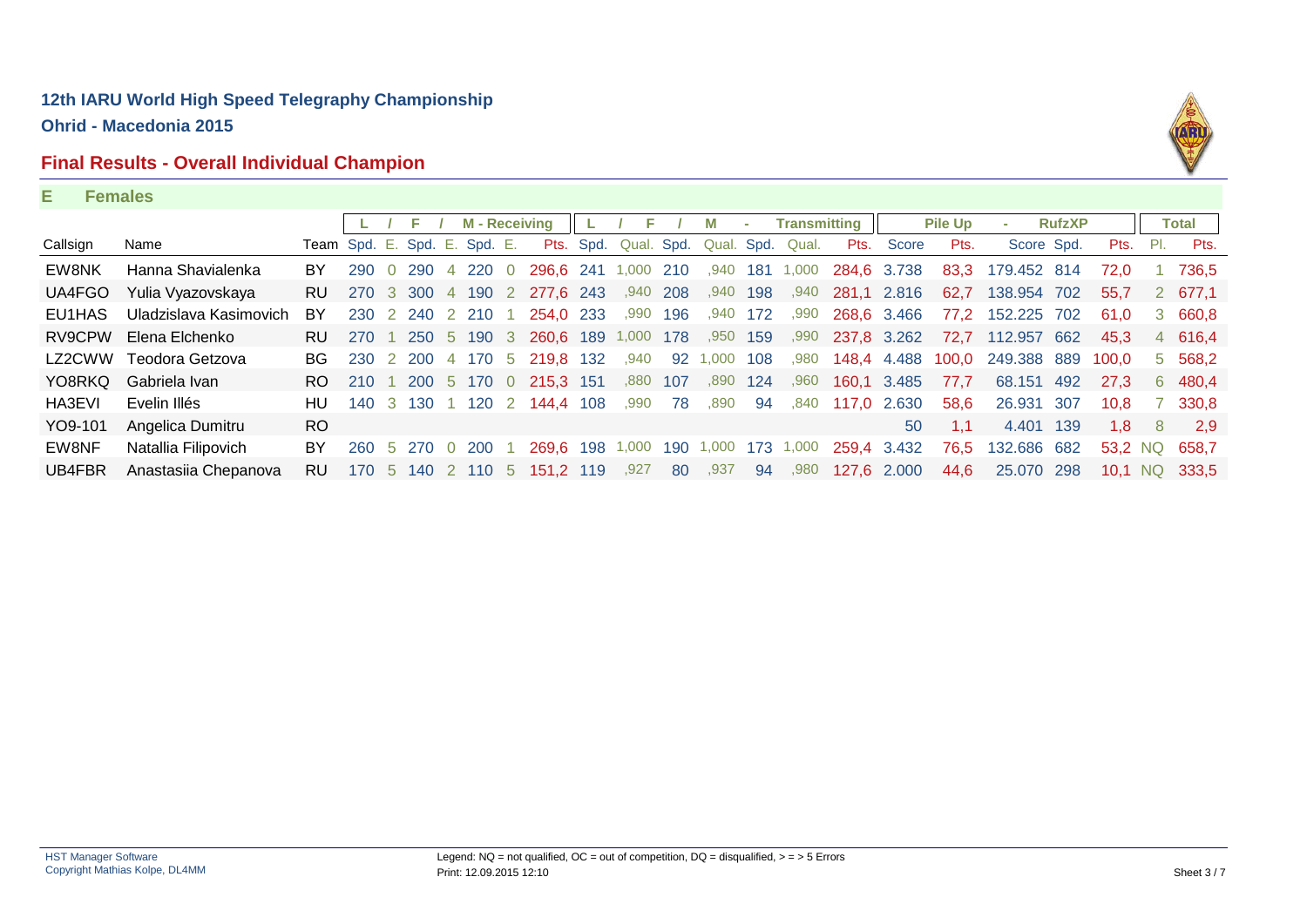# **Final Results - Overall Individual Champion**



|                   |                         |              |     |                |         |                | <b>M</b> - Receiving |                |           |           | F     |      | M     |      | <b>Transmitting</b> |       |             | <b>Pile Up</b> |             | <b>RufzXP</b> |         |                 | <b>Total</b> |
|-------------------|-------------------------|--------------|-----|----------------|---------|----------------|----------------------|----------------|-----------|-----------|-------|------|-------|------|---------------------|-------|-------------|----------------|-------------|---------------|---------|-----------------|--------------|
| Callsign          | Name                    | Team Spd. E. |     |                | Spd. E. |                | Spd. E.              |                |           | Pts. Spd. | Qual. | Spd. | Qual. | Spd. | Qual.               | Pts.  | Score       | Pts.           | Score Spd.  |               | Pts.    | PI.             | Pts.         |
| EW7SH             | Siarhei Shviadko        | BY           | 280 | -3             | 280     | $\overline{2}$ | 250 3                |                | 293,6 231 |           | ,990  | 230  | 1,000 | 188  | ,950                | 288,9 | 4.039       | 87,0           | 196.133 814 |               | 100,0   |                 | 769,5        |
| EW8NW             | Oleg Ostrovski          | BY           | 260 | $\overline{4}$ | 300     |                | 190                  |                | 268,5 224 |           | .950  | 225  | 1,000 | 184  | ,950                | 278,1 | 4.046       | 87,1           | 165.101     | 767           | 84,2    |                 | 2 717,9      |
| UA4FFP            | Omari Sadukov           | RU           | 250 |                | 260     | $\overline{4}$ | 190                  | 3              | 251,8     | 193       | 1,000 | 158  | 1,000 | 141  | ,900                | 215,6 | 3.199       | 68,9           | 101.429     | 554           | 51,7    | 3               | 588,0        |
| YO8TTT            | Alexandru Mancas        | RO           | 240 |                | 220     | $5^{\circ}$    | 190                  | 3              | 234,4 168 |           | ,940  | 120  | ,890  | 133  | ,950                |       | 178,4 4.501 | 96,9           | 150.951     | 723           | 77,0    | 4               | 586,7        |
| <b>YT7AW</b>      | Goran Hajosevic         | <b>RS</b>    | 230 |                | 2 190   |                | $0$ 160              |                | 210,7 169 |           | ,990  | 93   | ,940  | 126  | ,990                | 173,1 | 4.643       | 100,0          | 180.023     | 745           | 91,8    | 5 <sup>1</sup>  | 575,6        |
| RV9CKM            | Ilya Ionkin             | <b>RU</b>    | 190 |                | 3 190   |                | 2 150                | $\overline{2}$ | 190,7 178 |           | ,950  | 128  | 1,000 | 135  | ,890                |       | 189,1 3.759 | 81,0           | 112.606 606 |               | 57,4    |                 | 6 518,2      |
| HB9EYN            | Emil-Bogdan Buzoianu    | СH           | 220 | $\Omega$       | 220     | 2              | 150                  | 4              | 211,9     | 147       | ,930  | 129  | ,940  | 43   | ,830                |       | 128,2 3.712 | 79,9           | 187.915     | 790           | 95,8    |                 | 7 515,8      |
| LZ4UU             | Iliya Getzov            | <b>BG</b>    | 190 | -5             | 170     | 2              | 130                  | 4              | 174.4     | 141       | ,940  | 72   | .840  | 111  | ,840                | 130,4 | 3.918       | 84,4           | 86.337      | 538           | 44,0    | 8               | 433,2        |
| OU <sub>5</sub> A | Marko Zivkovic          | DK           | 140 | 4              | 110     | 4              | 120                  |                | 133,0     | 152       | ,840  | 78   | ,950  | 97   | ,840                | 128,1 | 2.641       | 56,9           | 50.251      | 437           | 25,6    | 9               | 343,6        |
| HG-3036           | Patrik Tóth             | HU           | 150 | $\geq$         | 130     |                | 1002                 |                | 83,1 113  |           | ,880  | 70   | ,990  | 87   | ,940                | 114,4 | 2.273       | 49,0           | 32.311 316  |               | 16,5    | 10              | 263,0        |
| DJ9AO             | <b>Oliver Bock</b>      | DE           | 120 |                | 80      | $\overline{0}$ | 60                   | -3             | 93,0      | 78        | ,810  | 70   | ,830  | 50   | .810                | 72,8  | 2.828       | 60,9           | 26.387 316  |               | 13,5    | 11              | 240,2        |
| Z30X              | Darko Trajkov           | MK.          | 140 |                | 2 110   | $\overline{4}$ | 60 5                 |                | 107,8     |           |       |      |       |      |                     |       | 2.763       | 59,5           | 140.341 682 |               | 71,6    | 12 <sub>2</sub> | 238,9        |
| YO8SLC            | Lucian Cojucaru         | <b>RO</b>    | 130 | 2              | 140     | 4              | 110                  | $\geq$         | 92,0      | 71        | ,993  | 38   | ,830  | 36   | ,840                | 58,9  | 1.055       | 22,7           | 32.696      | 345           | 16,7    | 13              | 190,3        |
| <b>UN7ZCY</b>     | Tulegen Askhatov        | KZ           | 80  | $\Omega$       | 70      |                | 70                   | $\geq$         | 52,5      | 45        | .750  | 50   | ,810  | 30   | .750                | 43,4  | 730         | 15,7           | 1.405       | 86            | 0,7     | 14              | 112,3        |
| HB9EDG            | <b>Franco Citriniti</b> | <b>CH</b>    | 50  | $\geq$         | 50      | $\geq$         | 70 >                 |                | 0,0       |           |       |      |       |      |                     |       | 608         | 13,1           | 2.969       | 139           | 1,5     | 15              | 14,6         |
| EU1HAN            | Mikita Kavaleuski       | BY           | 250 |                | 4 240   | $-5$           | 200                  | $\overline{4}$ | 247,3 241 |           | 1,000 | 221  | 1,000 |      | 190 1,000           | 296,1 | 2.972       | 64,0           | 129.680 662 |               | 66,1 NQ |                 | 673,5        |
| UA4FDW            | Alexey Postnov          | <b>RU</b>    | 240 | $\Omega$       | 230     | 3              | 200                  | -5             | 241,9     | 184       | ,950  | 114  | ,890  | 139  | ,940                | 185,4 | 2.219       | 47,8           | 74.573 507  |               | 38,0 NQ |                 | 513,1        |
| RL3QBF            | Oleg Gulko              | <b>RU</b>    | 190 | -5             | 180     | -5             | 140 5                |                | 180,4 148 |           | ,920  | 86   | ,930  | 109  | ,920                | 144,1 | 2.606       | 56,1           | 46.629 388  |               | 23,8 OC |                 | 404,4        |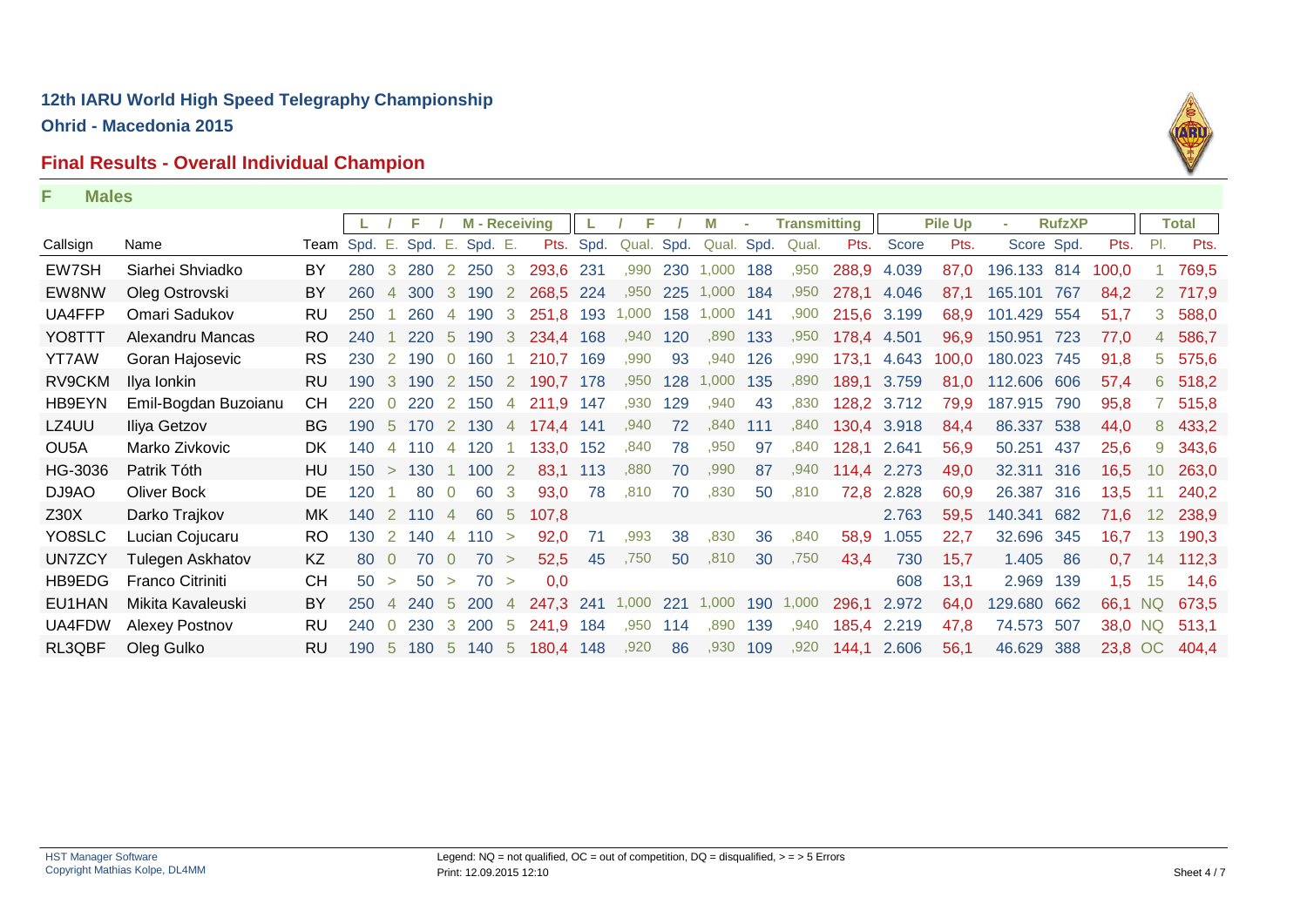### **Final Results - Overall Individual Champion**



**G Senior Females**

|          |                   |           |                              |        | F          |                | <b>M</b> - Receiving |                |                 |      | Е          |     | М     | ×.   | Transmitting |             |             | <b>Pile Up</b> |            | <b>RufzXP</b> |               |     | <b>Total</b> |
|----------|-------------------|-----------|------------------------------|--------|------------|----------------|----------------------|----------------|-----------------|------|------------|-----|-------|------|--------------|-------------|-------------|----------------|------------|---------------|---------------|-----|--------------|
| Callsign | Name              |           | Team Spd. E. Spd. E. Spd. E. |        |            |                |                      |                | Pts.            | Spd. | Qual. Spd. |     | Qual. | Spd. | Qual.        | Pts.        | Score       | Pts.           | Score Spd. |               | Pts.          | PI. | Pts.         |
| EU7KT    | Larysa Barysenka  | BY        | 250                          |        | <b>260</b> |                | 3 190                | -4             | 295.9 236 1,000 |      |            | 196 | .950  | 167  | 1,000        |             | 295.0 3.553 | 100,0          | 92.368 554 |               | 100.0         |     | 790,9        |
| UA4FJ    | Elvira Aryutkina  | <b>RU</b> | <b>250</b>                   | 4      | - 270      |                | 2 180                | - 3            | 294.0 203 1,000 |      |            | 130 | .940  | 154  | 1,000        |             | 240,5 3.243 | 91,3           | 66.703 464 |               | 72.2          |     | 698,0        |
| EU7KQ    | Volha Behunova    | BY        | 240                          | -3-    | - 200      | $\mathbf{3}$   | 170 3                |                | 258.5 174 1,000 |      |            | 164 | ,940  | 144  | 000.         |             | 238,6 3.004 | 84,5           | 76.915 522 |               | 83,3          | 3.  | 664,9        |
| YO3RJ    | Janeta Manea      | RO.       | 210                          |        | 3 170      |                | 140                  | - 0            | 221,5 160       |      | ,990       | 131 | .890  | 121  | 1,000        |             | 199,1 3.167 | 89,1           | 60.450 464 |               | 65,4          | 4   | 575,1        |
| UB4FBN   | Svetlana Kalenova | RU.       | <b>200</b>                   | -3-    |            |                | 180 5 150            | -4             | 222.9           | 142  | ,990       | -90 | .990  | 111  | .990         | 170.9 1.811 |             | 51.0           | 28,547 335 |               | 30.9          |     | 5 475.7      |
| YU8YL    | Julija Veljic     | <b>RS</b> | 130                          |        | 140        | -3             | 90 5                 |                | 148.6           | 71   | 1.000      | 49  | .990  | 68   | .950         | 93,6        | 2.565       | 72,2           | 38.896 400 |               | 42,1          |     | 6 356,5      |
| HA7YB    | Andrea Kiss       | HU        | 160                          | $\geq$ | 170        | $\overline{2}$ | 140                  | $\overline{4}$ | 135.8           | 107  | .990       | -42 | .830  | 86   | .940         | 111.1       | 1.900       | 53,5           | 26.852 307 |               | 29.1          |     | 329,5        |
| PA3LEO   | Claudia Fava      | NL.       | -80                          | 3      | 80         | $\mathcal{D}$  | 50 2                 |                | 84.7            | 42   | .000       | 35  | .900  | -37  | .950         | 54,9        | 999         | 28,1           | 7.798      | -176          | 8,4           | 8   | 176,1        |
| HB9HVW   | Veronika Walter   | CН        | 70.                          | 3      | -60        |                | 70                   | $\geq$         | 49.3            | 64   | .950       | 35  | .900  | 59   | 000.         |             | 77.2 1.139  | 32.1           | 5.075      | -147          | $5.5^{\circ}$ | 9   | 164.1        |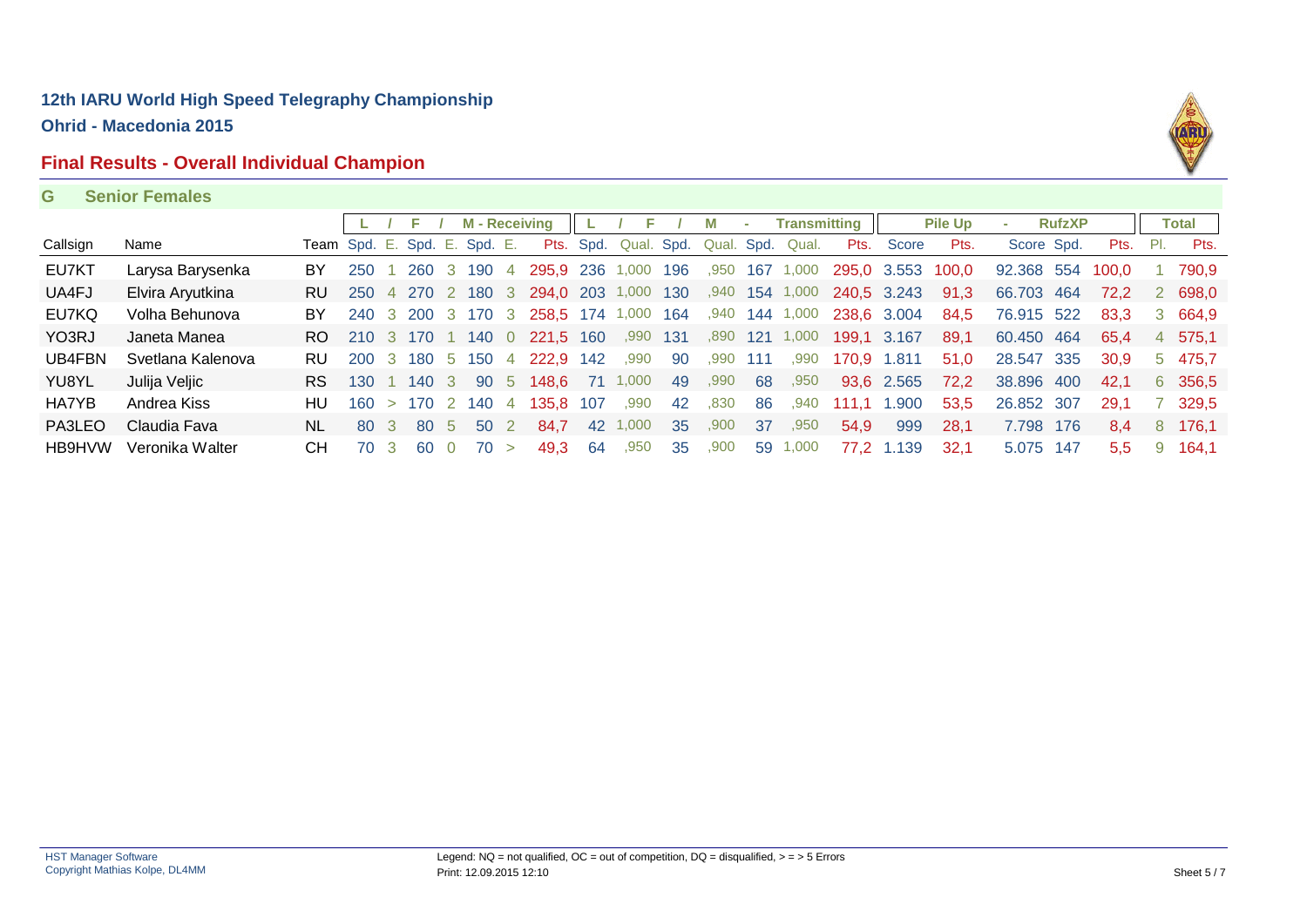### **Final Results - Overall Individual Champion**



**H Senior Males (40-49)**

|                                |                     |                              |     |                |            |                | <b>M</b> - Receiving |                |                 |      | F     |      | М          |     | <b>Transmitting</b> |             |             | <b>Pile Up</b> |             | <b>RufzXP</b> |       |                 | <b>Total</b> |
|--------------------------------|---------------------|------------------------------|-----|----------------|------------|----------------|----------------------|----------------|-----------------|------|-------|------|------------|-----|---------------------|-------------|-------------|----------------|-------------|---------------|-------|-----------------|--------------|
| Callsign                       | Name                | Team Spd. E. Spd. E. Spd. E. |     |                |            |                |                      |                | Pts.            | Spd. | Qual. | Spd. | Qual. Spd. |     | Qual.               | Pts.        | Score       | Pts.           | Score Spd.  |               | Pts.  | PI.             | Pts.         |
| RV9CPV                         | Evgeny Pashnin      | RU                           | 280 |                | 250        |                | 210                  | 3              | 289,9           | 240  | ,940  | 211  | 1,000      | 195 | ,940                | 285,2 3.102 |             | 73,0           | 139.501     | 662           | 97.4  |                 | 745.5        |
| EU7KI                          | Andrei Bindasov     | BY                           | 280 | $\overline{4}$ | <b>280</b> | 3              | <b>200</b>           |                | 294.7           | 206  | .990  | 129  | .930       | 145 | .940                | 209,7       | 4.247       | 100,0          | 143.242 723 |               | 100,0 |                 | 2 704,4      |
| EU7KJ                          | Nikolai Gelyasevich | BY                           | 260 | -5             | 220        |                | 180                  |                | 256.7           | 218  | 1,000 | 177  | 1,000      | 201 | ,900                | 264,7       | 3.217       | 75,7           | 97.927      | 588           | 68,4  |                 | 3 665,5      |
| YO9WF                          | Ionut Pitigoi       | RO.                          | 160 | -5             | 170        | -5             | 130                  | $\overline{4}$ | 175,9 193 1,000 |      |       | 122  | 1,000      | 146 | 1,000               | 210,8 3.014 |             | 71,0           | 22.069      | 325           | 15,4  |                 | 4 473,1      |
| HB9DHG                         | <b>Fulvio Galli</b> | <b>CH</b>                    | 140 | -3-            | 120        |                | 2 100                | $\overline{4}$ | 137.9           | 155  | ,940  | 120  | ,940       | 120 | ,940                | 170,3 2.682 |             | 63,2           | 38.571 355  |               | 26,9  |                 | 5 398,3      |
| Z39A                           | Zorance Krstov      | MK.                          | 130 | $\overline{4}$ | 140        |                | 4 100                |                | 0 142.4 129     |      | 1,000 | 88   | 1,000      | 106 | ,950                |             | 145,6 2.405 | 56,6           | 39.325 366  |               | 27.5  |                 | 6 372,1      |
| SP <sub>1</sub> RKR            | Tadeusz Ciszewski   | PL.                          | 150 | $\overline{4}$ | 130        |                | 4 110                | -5             | 148,3           | 142  | ,940  | 70   | ,990       | 86  | ,930                |             | 128,2 2.799 | 65,9           | 36.844 345  |               | 25,7  |                 | 368,1        |
| <b>UN7ZAY</b>                  | Nazar Janabayev     | KZ.                          | 170 |                | 160        | -3             | 130                  | $\mathbf{3}$   | 178.5           | 122  | .750  | 74   | ,820       | 77  | ,750                |             | 95,6 1.955  | 46,0           | 25.308 316  |               | 17,7  |                 | 8 337,8      |
| HA6OL                          | László Lakatos      | HU                           | 120 |                | 150        | $\overline{2}$ | 100                  | -3             | 142,8           | 114  | ,990  | 72   | ,990       | 82  | ,990                |             | 121,2 1.626 | 38,3           | 24.594      | 289           | 17,2  | 9               | 319,5        |
| DL5SE                          | Daniel Schirmer     | DE.                          | 170 | <sup>2</sup>   | 130        | $\overline{4}$ | 130 3                |                | 166,9 105       |      | ,990  | 50   | ,830       | 62  | ,830                |             | 88,6 1.834  | 43,2           | 24.932 289  |               | 17,4  | 10              | 316,1        |
| LZ2NG                          | Darin Iliev         | BG.                          | 110 | $\overline{0}$ | 120        |                |                      |                | 90 3 124,3 112  |      | ,990  | 89   | ,823       | 86  | ,993                |             | 123,4 1.887 | 44,4           | 23.820      | 289           | 16,6  | 11              | 308,7        |
| Z31X                           | Mile Trajkov        | MK.                          | 140 | 5 <sup>5</sup> |            |                | 150 2 110 4          |                | 152.8           |      |       |      |            |     |                     |             | 2.163       | 50,9           | 55.001 437  |               | 38,4  | 12 <sup>2</sup> | 242,1        |
| 9K2RR                          | Faisal Alajmi       | <b>KW</b>                    | 130 | $\Omega$       | 90         |                | 50                   | $\geq$         | 78,5            | 90   | .980  | 49   | .830       | 63  | ,927                | 85,1        | 2.356       | 55,5           | 30.826      | 316           | 21,5  | 13              | 240,6        |
| A41LK                          | Saleh Fahad         | <b>OM</b>                    | 70  |                | 70         | 3              | 50 >                 |                | 48.8            | -81  | ,930  | 28   | .870       | 51  | ,830                | 64,0        | 1.267       | 29,8           | 6.418       | 186           | 4.5   | 14              | 147,1        |
| ZA <sub>1</sub> D <sub>D</sub> | Drini Dervishi      | AL                           | 80  | $\Omega$       | 80         | $\overline{0}$ | 50                   | $\geq$         | 57,5            |      |       |      |            |     |                     |             |             |                |             |               |       | 15              | 57,5         |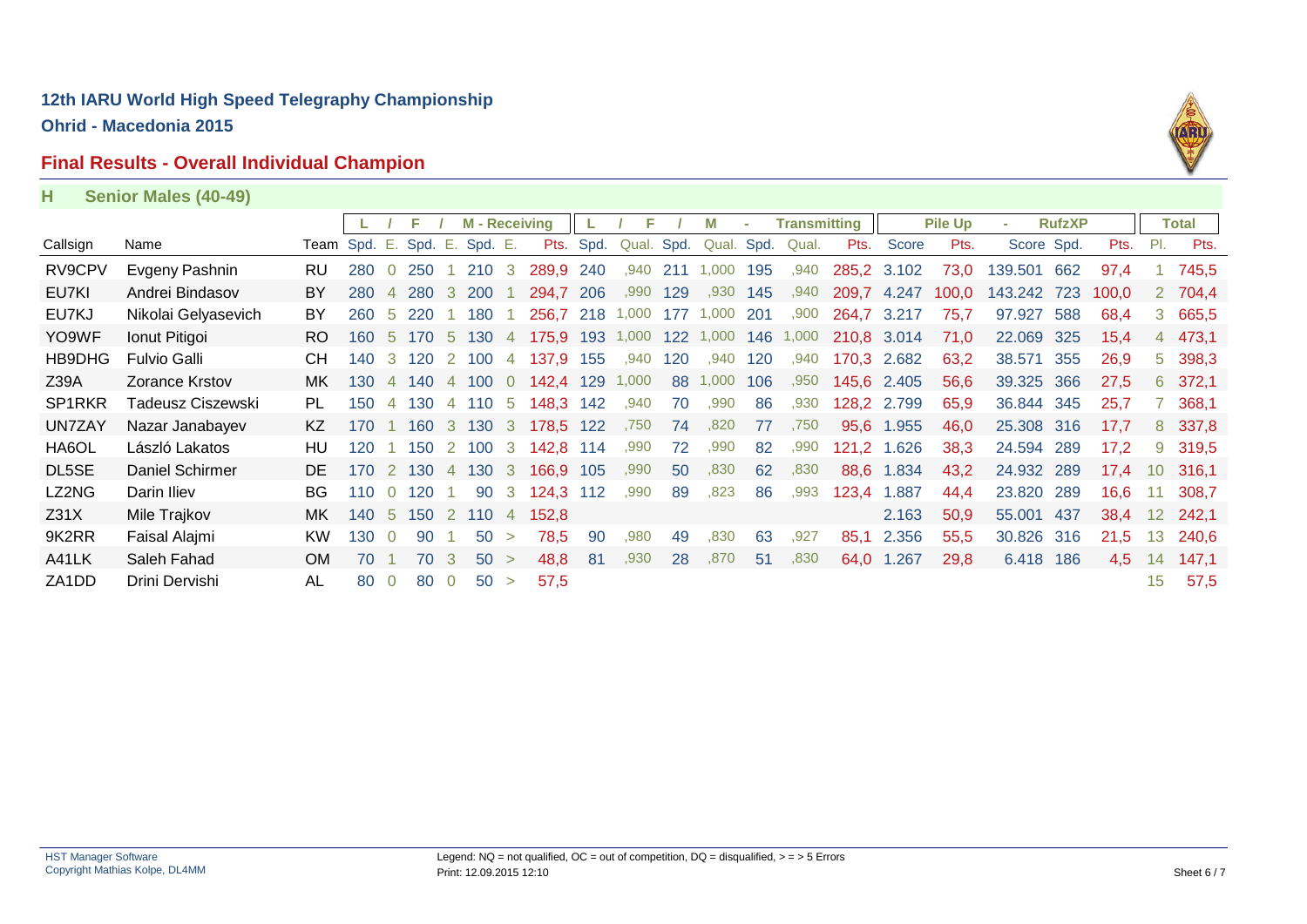### **Final Results - Overall Individual Champion**



|                   | Senior Males (>=50)      |                        |              |                |             |                |                    |                |           |      |       |      |       |      |                     |       |             |                |            |               |         |             |         |
|-------------------|--------------------------|------------------------|--------------|----------------|-------------|----------------|--------------------|----------------|-----------|------|-------|------|-------|------|---------------------|-------|-------------|----------------|------------|---------------|---------|-------------|---------|
|                   |                          |                        |              |                | F           |                | <b>M-Receiving</b> |                |           |      | Е     |      | M     | ×.   | <b>Transmitting</b> |       |             | <b>Pile Up</b> |            | <b>RufzXP</b> |         |             | Total   |
| Callsign          | Name                     |                        | Team Spd. E. |                | Spd. E.     |                | Spd. E.            |                | Pts.      | Spd. | Qual. | Spd. | Qual. | Spd. | Qual.               | Pts.  | Score       | Pts.           | Score Spd. |               | Pts.    | PL          | Pts.    |
| RA9CLD            | Valery Sadukov           | RU                     | 230          |                | 2 230 3 150 |                |                    | $\overline{2}$ | 300,0 185 |      | ,990  | 175  | ,990  | 120  | ,990                |       | 288,0 2.363 | 66,8           | 40.561     | 388           | 54,5    |             | 709,3   |
| LZ1BP             | <b>Todor Kaykiev</b>     | BG.                    | 190          | $\overline{0}$ | 190         |                | 140                | $\overline{2}$ | 259,8 149 |      | 1,000 | 101  | ,940  | 117  | 1,000               |       | 223,4 3.134 | 88,7           | 74.421     | 507           | 100,0   |             | 2 671,9 |
| RA9CLC            | Valiulla Iksanov         | RU                     | 200          |                | 220         | 4              | 140                | $\overline{2}$ | 275,7     | 160  | ,950  | 120  | .990  | 111  | .940                | 229,1 | 2.686       | 76,0           | 44.514 400 |               | 59,8    | 3           | 640,6   |
| HA8KW             | <b>Ferenc Provics</b>    | HU                     | 160          | 4              | 140         |                | 130                | 3              | 215.9     | 166  | 1,000 | 111  | ,950  | 118  | ,950                | 234,9 | 3.535       | 100,0          | 52.825     | 437           | 71,0    | 4           | 621,8   |
| HB9CSA            | Fritz Zwingli            | CН                     | 150          |                | 140         |                | 100                |                | 192.6     | 169  | ,950  | 115  | .000  | 132  | .950                | 247.5 | 2.580       | 73,0           | 36.384     | 366           | 48,9    | $5^{\circ}$ | 562,0   |
| EW <sub>2</sub> A | Alexander Savushkin      | BY                     | 150          | $\overline{4}$ | 170         | -5             | 120                | $\overline{4}$ | 215,1 142 |      | 1,000 | 109  | .990  | 116  | .950                | 222,0 | 2.313       | 65,4           | 37.150 355 |               | 49,9    | 6           | 552,4   |
| DL9ABM            | Stefan Hader             | DE                     | 150          | $\overline{2}$ | 150         | -5             | 100                | 3              | 194,3     | 141  | ,940  | 90   | .890  | 115  | .840                | 190,6 | 3.147       | 89,0           | 52.943 424 |               | 71,1    |             | 545,0   |
| DL1CW             | Arno Polinsky            | DE                     | 140          |                | 2 110       | $\overline{0}$ | 100                | $\overline{1}$ | 175,9     | 137  | 1,000 | 88   | 000.  | 110  | .900                |       | 199,4 2.642 | 74,7           | 38.330 377 |               | 51,5    | 8           | 501,5   |
| YO8BOD            | <b>Emilian Ionel</b>     | <b>RO</b>              | 130          |                | 120         | -5             | 90                 | -5             | 164,7     | 89   | ,850  | 73   | ,950  | 76   | ,900                | 132,3 | 2.152       | 60,9           | 19.074     | 289           | 25,6    | 9           | 383,5   |
| <b>IK0XCB</b>     | Claudio Tata             | $\mathsf{I}\mathsf{T}$ |              |                |             |                |                    |                |           | 160  | ,890  | 120  | ,840  | 117  | ,830                |       | 208,2 2.927 | 82,8           | 34.110 345 |               | 45,8    | 10          | 336,8   |
| OZ8SW             | Steen Wichmand           | DK                     | 90           |                | $110^{-1}$  |                | 70                 | $\overline{4}$ | 130,3     | 117  | ,950  | 70   | ,950  | 57   | ,890                | 136,5 | 1.542       | 43,6           | 15.391     | 229           | 20,7    | 11          | 331,1   |
| <b>HB9AJP</b>     | Christoph Zehntner       | <b>CH</b>              | 90           |                | 90          |                | 70                 | -5             | 121.7     | 84   | 1,000 | 61   | ,000  | 69   | 1,000               | 132,6 | 2.097       | 59,3           | 11.821     | 222           | 15,9    | 12          | 329,5   |
| Z32M              | Mladen Markovski         | MK                     |              |                |             |                |                    |                |           |      |       |      |       |      |                     |       | 2.577       | 72,9           | 28.064 345 |               | 37,7    | 13          | 110,6   |
| ZA1KC             | Kujtim Cela              | AL                     |              |                |             |                |                    |                |           | 103  | .920  | 82   | ,870  |      |                     | 92,0  |             |                |            |               |         | 14          | 92,0    |
| ZA <sub>1</sub> G | Demeti Fatos             | AL                     |              |                |             |                |                    |                |           |      |       |      |       |      |                     |       | 826         | 23,4           | 13.664     | 222           | 18,4    | 15          | 41,8    |
| DL5AXX            | <b>Ulf Ehrlich</b>       | DE                     | 150          |                | 2 110       | $\overline{0}$ | 120                | 3              | 192.5     | 94   | 1.000 | 64   | ,950  | 51   | ,840                | 118.0 | 2.247       | 63,6           | 27.119     | 289           | 36.4 NQ |             | 410.5   |
| HB9BJL            | <b>Christian Eugster</b> | СH                     | 70           | <sup>2</sup>   | 100         | -5             | 70                 | 4              | 116,3     | 93   | 1,000 | 64   | ,950  | 83   | .940                | 144,1 | 1.781       | 50,4           | 11.393     | 204           | 15,3 NQ |             | 326,1   |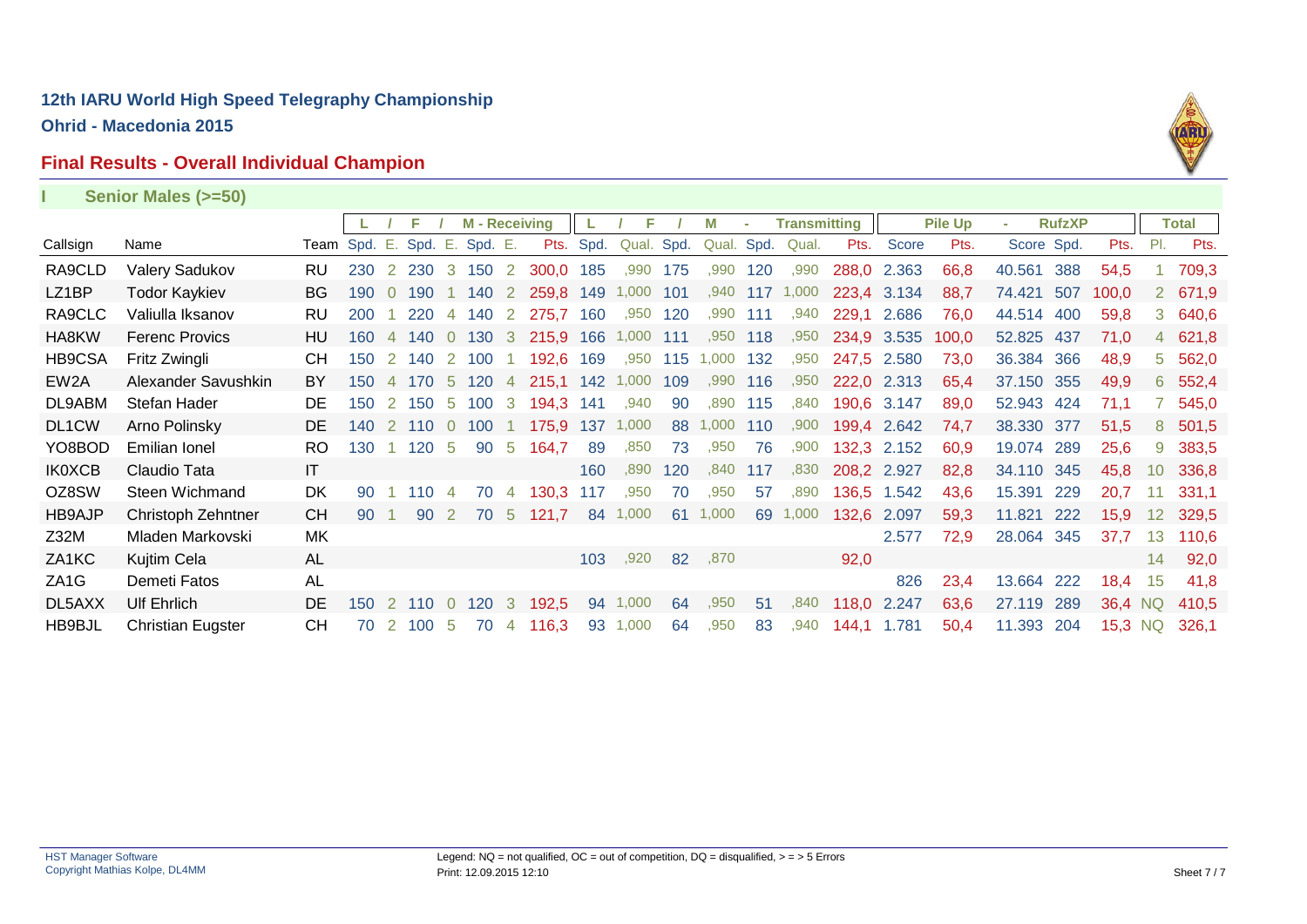**Ohrid - Macedonia 2015**



# **Final Results - Overall Individual Champion in Male Categories**

|          |                          |              | L.  |                | F       |                       | <b>M</b> - Receiving |                |           |           | F          |          | М          |     | <b>Transmitting</b> |             |             | <b>Pile Up</b> |             | <b>RufzXP</b> |       |                | <b>Total</b> |
|----------|--------------------------|--------------|-----|----------------|---------|-----------------------|----------------------|----------------|-----------|-----------|------------|----------|------------|-----|---------------------|-------------|-------------|----------------|-------------|---------------|-------|----------------|--------------|
| Callsign | Name                     | Team Spd. E. |     |                | Spd. E. |                       | Spd. E.              |                |           | Pts. Spd. | Qual. Spd. |          | Qual. Spd. |     | Qual.               | Pts.        | Score       | Pts.           | Score Spd.  |               | Pts.  | PI.            | Pts.         |
| EW7SH    | Siarhei Shviadko         | BY           | 280 | $\mathbf{3}$   | 280     |                       | 2 2 5 0              | 3              | 292,5 231 |           | ,990       | 230      | 1,000      | 188 | .950                | 279,7       | 4.039       | 87,0           | 196.133 814 |               | 92,8  | 1              | 752,0        |
| EW8NW    | Oleg Ostrovski           | BY           | 260 | $\overline{4}$ | 300     | $\mathbf{3}$          | 190                  | 2              | 267,5     | 224       | ,950       | 225      | 1,000      | 184 | .950                | 269,3       | 4.046       | 87,1           | 165.101     | 767           | 78,1  | $\overline{2}$ | 702,0        |
| EW1-634  | Aliaksandr Vialichka     | BY           | 250 | 3              | 290     | $\overline{2}$        | 180                  | 2              | 257,3 247 |           | .990       | 219      | 1,000      | 205 | ,990                | 293,2       | 3.565       | 76,8           | 146.224     | 702           | 69,2  | 3              | 696,5        |
| EW3-046  | Aliaksei Charkassau      | BY           | 280 | $\overline{4}$ | 270     | $\overline{0}$        | 210                  | 2              | 273,7 189 |           | 1,000      | 197      | 1,000      | 167 | 1,000               | 243,7 4.026 |             | 86,7           | 186.299     | 745           | 88,1  | 4              | 692,2        |
| RV9CPV   | Evgeny Pashnin           | <b>RU</b>    | 280 | $\overline{0}$ | 250     |                       | 210                  | 3              | 267,6     | 240       | ,940       | 211      | 1,000      | 195 | .940                | 272.4       | 3.102       | 66,8           | 139.501     | 662           | 66,0  | 5              | 672,8        |
| EU1HAN   | Mikita Kavaleuski        | BY           | 250 | $\overline{4}$ | 240     | -5                    | 200                  | 4              | 246,4 241 |           | 1,000      | 221      | 1,000      | 190 | 1,000               | 286,4       | 2.972       | 64,0           | 129.680     | 662           | 61,4  | 6              | 658,2        |
| EW3-044  | Raman Filaniuk           | BY           | 220 | $\overline{4}$ | 230     | 2                     | 190                  | -5             | 228.8     | 217       | .930       | 177      | .880       | 183 | .880                | 228,0       | 3.790       | 81,6           | 211.349     | 838           | 100,0 |                | 638,4        |
| EU7KI    | Andrei Bindasov          | BY           | 280 | $\overline{4}$ | 280     | 3                     | 200                  |                | 272,5 206 |           | ,990       | 129      | ,930       | 145 | ,940                | 201,3       | 4.247       | 91,5           | 143.242     | 723           | 67,8  | 8              | 633,1        |
| EU7KJ    | Nikolai Gelyasevich      | BY           | 260 | -5             | 220     |                       | 180                  |                | 237,3 218 |           | 1,000      | 177      | 1,000      | 201 | .900                | 253,5       | 3.217       | 69,3           | 97.927 588  |               | 46,3  | 9              | 606,4        |
| EW7-113  | <b>Vladimir Bindasov</b> | BY           | 210 | 3              | 210     | - 5                   | 170                  | $\overline{4}$ | 210.1     | 198       | ,990       | 183      | ,950       | 173 | ,990                | 238,5       | 3.546       | 76.4           | 167.452 745 |               | 79,2  | 10             | 604,2        |
| UA4FFP   | Omari Sadukov            | <b>RU</b>    | 250 |                | 260     | $\overline{4}$        | 190                  | 3              | 250,8     | 193       | 1,000      | 158      | 1,000      | 141 | ,900                | 208,7       | 3.199       | 68,9           | 101.429     | 554           | 48,0  | 11             | 576,4        |
| YO8TTT   | Alexandru Mancas         | <b>RO</b>    | 240 |                | 220     | 5                     | 190                  | -3             | 233,5 168 |           | ,940       | 120      | ,890       | 133 | ,950                | 171,9       | 4.501       | 96,9           | 150.951     | 723           | 71,4  | 12             | 573,7        |
| YT7AW    | Goran Hajosevic          | <b>RS</b>    | 230 | <sup>2</sup>   | 190     | $\overline{0}$        | 160                  |                | 209,8     | 169       | ,990       | 93       | .940       | 126 | .990                | 166,5       | 4.643       | 100,0          | 180.023     | 745           | 85,2  | 13             | 561,5        |
| RV9CKM   | Ilya Ionkin              | <b>RU</b>    | 190 | 3              | 190     | $\mathbf{2}$          | 150                  | $\mathbf{2}$   | 190.0     | 178       | ,950       | 128      | 1,000      | 135 | ,890                | 182,8       | 3.759       | 81,0           | 112.606 606 |               | 53,3  | 14             | 507,1        |
| HB9EYN   | Emil-Bogdan Buzoianu     | <b>CH</b>    | 220 | $\overline{0}$ | 220     | $\mathbf{2}^{\prime}$ | 150                  | 4              | 211,1     | 147       | ,930       | 129      | ,940       | 43  | ,830                | 125,4       | 3.712       | 79,9           | 187.915     | 790           | 88,9  | 15             | 505,3        |
| UA4FDW   | <b>Alexey Postnov</b>    | <b>RU</b>    | 240 | $\overline{0}$ | 230     | $\mathbf{3}$          | <b>200</b>           | -5             | 241.0     | 184       | ,950       | 114      | ,890       | 139 | ,940                | 178,6       | 2.219       | 47,8           | 74.573 507  |               | 35.3  | 16             | 502,7        |
| RA9CLD   | <b>Valery Sadukov</b>    | RU           | 230 | $\mathbf{2}$   | 230     | 3                     | 150                  | 2              | 217,7     | 185       | ,990       | 175      | ,990       | 120 | ,990                | 207.4       | 2.363       | 50,9           | 40.561      | 388           | 19,2  | 17             | 495,2        |
| YO8TON   | Andrei Catalin Popa      | <b>RO</b>    | 200 | $\mathbf{1}$   | 190     | -5                    | 160                  | $\overline{0}$ | 198,2 124 |           | 1,000      | 83       | ,900       | 108 | ,900                | 130.1       | 4.423       | 95,3           | 73.531      | 492           | 34,8  | 18             | 458,4        |
| YO3-413  | Alexandru Delcea         | RO.          | 180 | 3              | 150     | $\overline{0}$        | 140                  | -4             | 168.8     | 125       | 1,000      | 90       | .940       | 100 | .950                | 133,7       | 3.801       | 81,9           | 139.753     | 702           | 66.1  | 19             | 450.5        |
| LZ1BP    | <b>Todor Kaykiev</b>     | <b>BG</b>    | 190 | $\overline{0}$ | 190     |                       | 140                  | $\overline{2}$ | 187,4 149 |           | 1,000      | 101      | .940       | 117 | 1,000               | 158,7       | 3.134       | 67,5           | 74.421      | 507           | 35,2  | 20             | 448,8        |
| RA9CLC   | Valiulla Iksanov         | RU           | 200 |                | 220     | 4                     | 140                  | $\overline{2}$ | 199,7     | 160       | .950       | 120      | ,990       | 111 | ,940                | 164.1       | 2.686       | 57,9           | 44.514      | 400           | 21.1  | 21             | 442,8        |
| YO9WF    | Ionut Pitigoi            | <b>RO</b>    | 160 | -5             | 170     | $\sqrt{5}$            | 130                  | -4             | 162,0     | 193       | 1,000      | 122      | 1,000      | 146 | 1,000               | 202,3       | 3.014       | 64,9           | 22.069      | 325           | 10,4  | 22             | 439,6        |
| LZ4UU    | Iliya Getzov             | <b>BG</b>    | 190 | -5             | 170     | 2                     | 130                  | -4             | 173,7     | 141       | .940       | 72       | ,840       | 111 | ,840                | 125,5       | 3.918       | 84,4           | 86.337 538  |               | 40,9  | 23             | 424,5        |
| HA8KW    | <b>Ferenc Provics</b>    | HU           | 160 | $\overline{4}$ | 140     | $\overline{0}$        | 130                  | 3              | 154,2     | 166       | 1,000      | 111      | .950       | 118 | .950                | 167,7       | 3.535       | 76,1           | 52.825      | 437           | 25,0  | 24             | 423,0        |
| R9YBA    | Platon Zhuravlev         | RU           | 190 | $\geq$         | 200     | 4                     | 150                  | -4             | 125.1     | 168       | ,980       | 134      | .950       | 135 | .940                | 183,9       | 2.650       | 57,1           | 63.056      | 464           | 29,8  | 25             | 395,9        |
| HB9CSA   | Fritz Zwingli            | <b>CH</b>    | 150 |                | 2 140   |                       | 2 100                | -1             | 139,5 169 |           |            | ,950 115 | 1,000      | 132 | ,950                |             | 176,2 2.580 | 55,6           | 36.384 366  |               | 17,2  | 26             | 388,5        |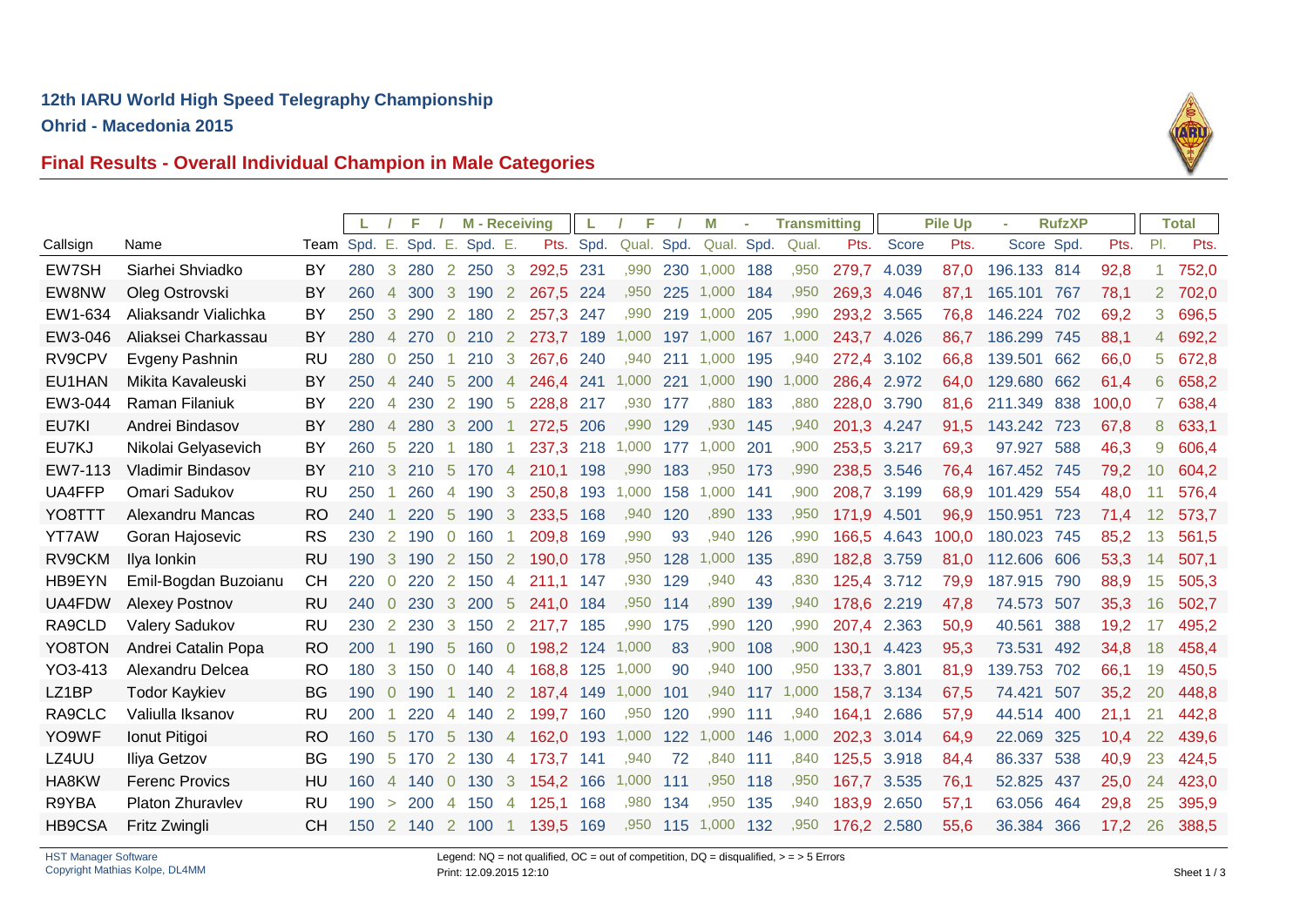**Ohrid - Macedonia 2015**





| EW2A              | Alexander Savushkin      | BY                     | 150   | 4              | 170                     | -5                   | 120              | 4              | 154,7     | 142 | 1,000 | 109 | ,990  | 116 | .950  | 158.2 | 2.313      | 49,8 | 37.150     | 355 | 17.6 | 27 | 380.3 |
|-------------------|--------------------------|------------------------|-------|----------------|-------------------------|----------------------|------------------|----------------|-----------|-----|-------|-----|-------|-----|-------|-------|------------|------|------------|-----|------|----|-------|
| DL9ABM            | Stefan Hader             | DE                     | 150   |                | 2 150                   | $-5$                 | 100 3            |                | 141,0     | 141 | ,940  | 90  | ,890  | 115 | ,840  | 135,6 | 3.147      | 67,8 | 52.943 424 |     | 25,1 | 28 | 369,5 |
| <b>HB9DHG</b>     | <b>Fulvio Galli</b>      | <b>CH</b>              | 140   | $\mathbf{3}$   | 120                     | $\mathbf{2}^{\circ}$ | 100              | 4              | 127,5     | 155 | ,940  | 120 | ,940  | 120 | ,940  | 163,0 | 2.682      | 57,8 | 38.571     | 355 | 18,2 | 29 | 366,5 |
| HA8RT             | Tamás Varró              | HU                     |       |                | 140 5 120               | $5\overline{5}$      | 100              | $\overline{0}$ | 127,4     | 144 | ,997  | 94  | ,997  | 112 | ,890  | 147,4 | 3.161      | 68,1 | 36.060 355 |     | 17,1 | 30 | 360,0 |
| DL1CW             | Arno Polinsky            | DE                     | 140   |                | 2 110                   | $\overline{0}$       | 100              |                | 126,4 137 |     | 1,000 | 88  | 1.000 | 110 | .900  | 142,1 | 2.642      | 56,9 | 38.330 377 |     | 18,1 | 31 | 343,5 |
| Z39A              | Zorance Krstov           | MK                     | 130   |                | 4 140                   | $\overline{4}$       | $100\quad$       |                | 131,3     | 129 | 1,000 | 88  | 1,000 | 106 | ,950  | 139,6 | 2.405      | 51,8 | 39.325 366 |     | 18,6 | 32 | 341,3 |
| SP1RKR            | Tadeusz Ciszewski        | PL                     | 150   |                | 4 130                   |                      | 4 110 5          |                | 137,0 142 |     | ,940  | 70  | ,990  | 86  | .930  | 123,1 | 2.799      | 60,3 | 36.844 345 |     | 17,4 | 33 | 337,8 |
| OU <sub>5</sub> A | Marko Zivkovic           | DK                     |       |                | 140 4 110               |                      | 4 120            |                | 132,5 152 |     | ,840  | 78  | ,950  | 97  | .840  | 123,6 | 2.641      | 56,9 | 50.251 437 |     | 23,8 | 34 | 336,8 |
| R9U-144           | Danil Shestakov          | RU                     | 170   | $\mathbf{3}$   | 130                     | $\mathbf{3}$         | 120              | $\overline{2}$ | 150,2     | 115 | .930  | 88  | ,980  | 94  | ,940  | 123,9 | 2.298      | 49,5 | 18.510 265 |     | 8,8  | 35 | 332,4 |
| YO8XXX            | Marian Alexandru Balica  | <b>RO</b>              |       |                | $170$ 2 $150$ > $110$ 4 |                      |                  |                | 102,9     | 115 | ,980  | 80  | ,940  | 78  | ,830  | 109,9 | 3.925      | 84,5 | 64.447 478 |     | 30,5 | 36 | 327,8 |
| R9C-6699          | Pavel Filonenko          | RU                     | 160 5 |                | 140                     | $\overline{2}$       | 110              | $\overline{4}$ | 144,8     | 142 | ,890  | 85  | .990  | 92  | ,940  | 130,0 | 1.403      | 30,2 | 24.846 289 |     | 11,8 | 37 | 316,8 |
| UN7ZAY            | Nazar Janabayev          | KZ                     | 170   | $\overline{1}$ | 160                     | $\mathbf{3}$         | 130              | $\mathbf{3}$   | 164,7     | 122 | ,750  | 74  | ,820  | 77  | ,750  | 91,6  | 1.955      | 42,1 | 25.308 316 |     | 12,0 | 38 | 310,4 |
| R9C-6631          | Andrei Salamatov         | RU                     | 150   | - 5            | 120                     |                      | 2 100            | $\overline{0}$ | 132,0     | 121 | .890  | 82  | .840  | 105 | .950  | 122,2 | 1.882      | 40,5 | 20.638 257 |     | 9,8  | 39 | 304,5 |
| YO3-517           | Daniel Vieru             | <b>RO</b>              |       |                | 140 4 130               | $-5$                 | $110 \t 4$       |                | 133,6     | 94  | ,950  | 64  | ,950  | 82  | ,000  | 102,6 | 2.317      | 49,9 | 35.621 345 |     | 16,9 | 40 | 303,0 |
| HA6OL             | László Lakatos           | HU                     | 120   | $\sim$         | 150 2                   |                      | 100              | $\overline{3}$ | 131,6     | 114 | ,990  | 72  | ,990  | 82  | ,990  | 116.3 | 1.626      | 35,0 | 24.594 289 |     | 11,6 | 41 | 294,5 |
| DL5SE             | <b>Daniel Schirmer</b>   | DE                     | 170   |                | 2 130                   |                      | 4 130            | $\overline{3}$ | 153,8     | 105 | ,990  | 50  | ,830  | 62  | ,830  | 85,2  | 1.834      | 39,5 | 24.932 289 |     | 11,8 | 42 | 290,3 |
| LZ2NG             | Darin Iliev              | BG                     | 110   |                | $0$ 120                 | -1.                  | 90               | 3              | 114,6     | 112 | ,990  | 89  | ,823  | 86  | ,993  | 118,5 | 1.887      | 40,6 | 23.820 289 |     | 11,3 | 43 | 285,0 |
| DL5AXX            | <b>Ulf Ehrlich</b>       | DE                     |       |                | 150 2 110               | $\overline{0}$       | 120              | $\overline{3}$ | 137,3     | 94  | 1,000 | 64  | ,950  | 51  | ,840  | 85,4  | 2.247      | 48,4 | 27.119 289 |     | 12,8 | 44 | 283,9 |
| Z32AJA            | Veljan Gjorgjiov         | МK                     | 130   | <sup>2</sup>   | 110                     | -1.                  | 60               | $\overline{0}$ | 106.7     | 110 | ,840  | 67  | 1,000 | 71  | ,840  | 95,6  | 3.025      | 65,2 | 32.726 345 |     | 15,5 | 45 | 283,0 |
| YO8BOD            | <b>Emilian Ionel</b>     | <b>RO</b>              | 130   | $\mathbf{1}$   | 120                     | -5                   | 90               | -5             | 119,2     | 89  | ,850  | 73  | ,950  | 76  | ,900  |       | 94,2 2.152 | 46,3 | 19.074 289 |     | 9,0  | 46 | 268,7 |
| HG-3036           | Patrik Tóth              | HU                     | 150   | $\geq$         | 130                     |                      | 100 <sub>2</sub> |                | 83,1      | 113 | ,880  | 70  | ,990  | 87  | ,940  | 110,3 | 2.273      | 49,0 | 32.311     | 316 | 15,3 | 47 | 257,7 |
| DJ9AO             | <b>Oliver Bock</b>       | <b>DE</b>              | 120   | -1             | 80                      | $\overline{0}$       | 60               | $\mathbf{3}$   | 92,5      | 78  | ,810  | 70  | ,830  | 50  | ,810  | 70,7  | 2.828      | 60,9 | 26.387 316 |     | 12,5 | 48 | 236,6 |
| OZ8SW             | Steen Wichmand           | <b>DK</b>              | 90    |                | 110                     | $\overline{4}$       | 70               | -4             | 94,2      | 117 | ,950  | 70  | ,950  | 57  | .890  | 98,6  | 1.542      | 33,2 | 15.391 229 |     | 7,3  | 49 | 233,3 |
| Z30X              | Darko Trajkov            | MK                     | 140 2 |                | 110                     | $\overline{4}$       | 60               | $-5$           | 107,3     |     |       |     |       |     |       |       | 2.763      | 59,5 | 140.341    | 682 | 66,4 | 50 | 233,2 |
| <b>HB9AJP</b>     | Christoph Zehntner       | <b>CH</b>              | 90    |                | 90                      | $\overline{2}$       | 70 5             |                | 87,7      | 84  | 1,000 | 61  | 1,000 | 69  | 1,000 |       | 94,2 2.097 | 45,2 | 11.821 222 |     | 5,6  | 51 | 232,7 |
| HB9BJL            | <b>Christian Eugster</b> | <b>CH</b>              | 70 2  |                | 100                     | -5                   | 70               | $\overline{4}$ | 83,0      | 93  | 1,000 | 64  | ,950  | 83  | ,940  | 102,2 | 1.781      | 38,4 | 11.393 204 |     | 5,4  | 52 | 229,0 |
| <b>IK0XCB</b>     | Claudio Tata             | $\mathsf{I}\mathsf{T}$ |       |                |                         |                      |                  |                |           | 160 | .890  | 120 | .840  | 117 | ,830  | 148,9 | 2.927      | 63,0 | 34.110 345 |     | 16,1 | 53 | 228,0 |
| 9K2RR             | Faisal Alajmi            | <b>KW</b>              | 130 0 |                | 90                      |                      | 50 >             |                | 76,4      | 90  | ,980  | 49  | ,830  | 63  | ,927  | 81,9  | 2.356      | 50,7 | 30.826 316 |     | 14,6 | 54 | 223,6 |
| EW3-111           | Uladzislav Patrashenka   | <b>BY</b>              | 80    | $\overline{4}$ | 120                     | 2                    | 90               | 2              | 102,4     | 78  | ,830  | 77  | .940  | 40  | .830  | 73.9  | 1.195      | 25,7 | 39.951     | 355 | 18,9 | 55 | 220,9 |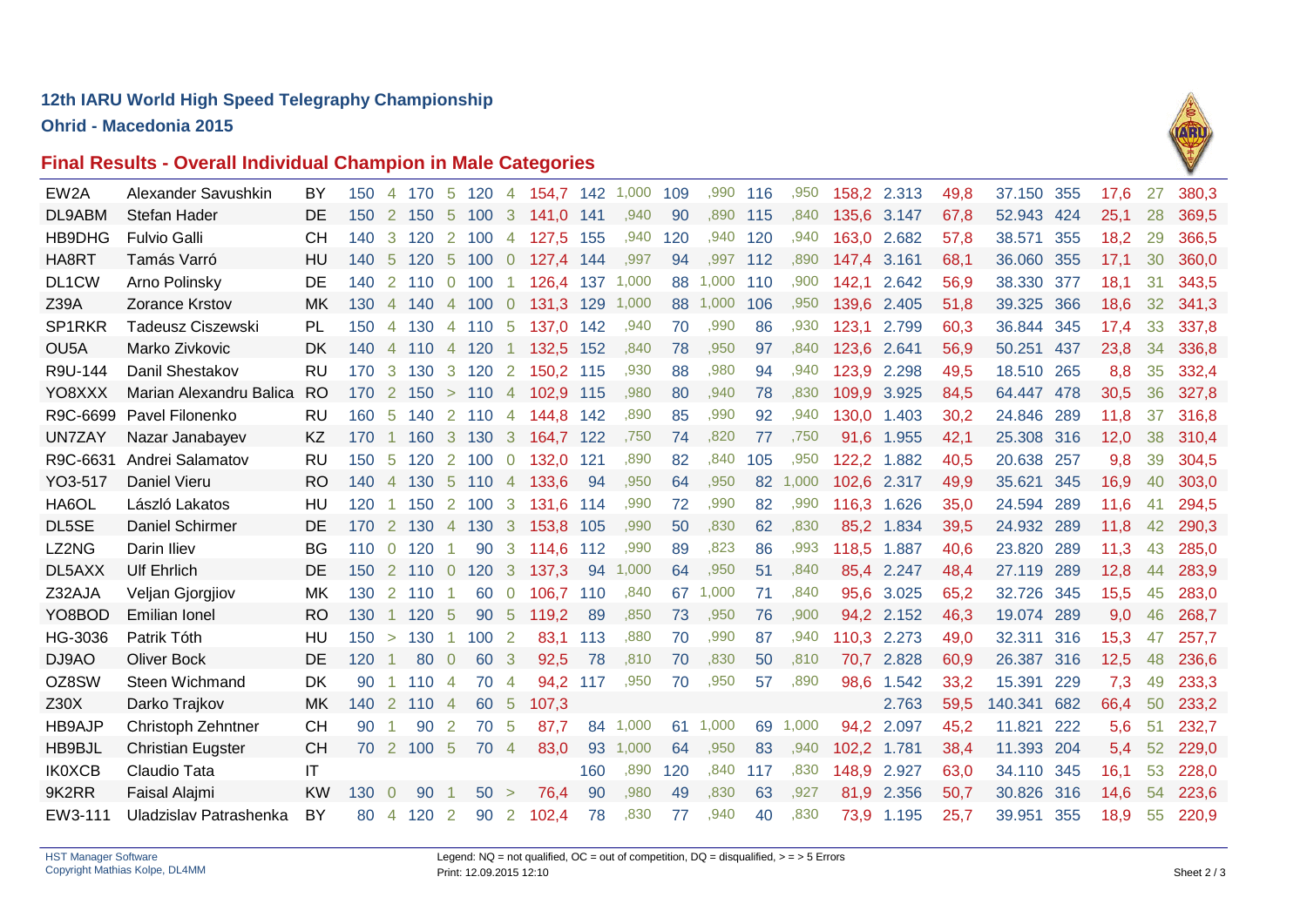**Ohrid - Macedonia 2015**

### **Final Results - Overall Individual Champion in Male Categories**



| Z31X              | Mile Trajkov             | MK.       | 140 5 150 2 110 4 |                |       |                |             |                | 140.9     |      |      |    |      |     |       |             | 2.163      | 46,6 | 55.001     | -437 | 26,0             |     | 56 213,5 |
|-------------------|--------------------------|-----------|-------------------|----------------|-------|----------------|-------------|----------------|-----------|------|------|----|------|-----|-------|-------------|------------|------|------------|------|------------------|-----|----------|
| LZ2-005           | <b>Todor Todorov</b>     | BG.       | 100               |                | 2 100 | $\overline{0}$ | 50          | $\overline{2}$ | 88,1      | 92   | ,990 | 19 | ,830 | 60  | ,820  | 67,8        | 1.616      | 34,8 | 23.726 298 |      | $11,2$ 57        |     | 201,9    |
| HG-3064           | Tamas Buza               | HU.       | -80               |                | 70    | -2             | 70          | -5             | 77.1      | 62   | 000. | 47 | 000. | 53  | 1,000 | 71.4        | 1.644      | 35,4 | 13.973 236 |      | 6,6              | 58  | 190,5    |
| YO8SLC            | Lucian Cojucaru          | RO.       | 130 2 140         |                |       |                | $4 \t110 >$ |                | 91.5      | - 71 | ,993 | 38 | ,830 | 36  | ,840  |             | 57,1 1.055 | 22,7 | 32.696 345 |      | 15,5 59          |     | 186,8    |
| A41LK             | Saleh Fahad              | OM.       | 70                |                | 70    | $-3$           | 50 >        |                | 47,2 81   |      | ,930 | 28 | ,870 | 51  | ,830  | 61,7        | 1.267      | 27,3 | 6.418 186  |      | 3.0 <sub>1</sub> | -60 | 139,2    |
| LZ2-010           | Timur Fehmi              | BG.       | 80                | $\overline{2}$ | 70    | $\overline{2}$ | 50          | $\geq$         | 50,8      | 62   | ,830 | 27 | ,830 | -27 | ,830  | 41,4        | 1.375      | 29,6 | 12.539 250 |      | 5.9              | -61 | 127,7    |
| UN7ZCY            | Tulegen Askhatov         | KZ.       | 80                | $\Omega$       | 70    | $\Omega$       | 70          | $\rightarrow$  | 52.2      | 45   | .750 | 50 | .810 | 30  | ,750  | 42,3        | 730        | 15,7 | 1.405      | -86  | 0.7              | 62  | 110,9    |
| ZA1KC             | Kujtim Cela              | AL        |                   |                |       |                |             |                |           | 103  | ,920 | 82 | ,870 |     |       | 69,4        |            |      |            |      |                  | 63  | 69,4     |
| Z32M              | Mladen Markovski         | MK.       |                   |                |       |                |             |                |           |      |      |    |      |     |       |             | 2.577      | 55,5 | 28.064 345 |      | 13,3             | -64 | 68,8     |
| ZA1DD             | Drini Dervishi           | AL        | 80                | $\overline{0}$ | 80    | $\overline{0}$ | 50          | $\geq$         | 55,5      |      |      |    |      |     |       |             |            |      |            |      |                  | 65  | 55,5     |
| ZA <sub>1</sub> G | Demeti Fatos             | AL        |                   |                |       |                |             |                |           |      |      |    |      |     |       |             | 826        | 17,8 | 13.664 222 |      | 6,5              | 66  | 24,3     |
| HB9EDG            | <b>Franco Citriniti</b>  | CH.       | 50 >              |                |       |                | 50 > 70 >   |                | 0,0       |      |      |    |      |     |       |             | 608        | 13,1 | 2.969 139  |      | 1,4              | -67 | 14,5     |
| 9A5DSZ            | <b>Zvonimir Stanecic</b> | HR.       |                   |                |       |                |             |                |           |      |      |    |      |     |       |             |            |      | 23.835 298 |      | 11,3             | -68 | 11,3     |
| RL3QBF            | Oleg Gulko               | <b>RU</b> | 190 5             |                | 180   | ີ 5            | 140 5       |                | 179,7 148 |      | ,920 | 86 | ,930 | 109 | ,920  | 138,8 2.606 |            | 56,1 | 46.629 388 |      | 22.1             | OC  | 396.7    |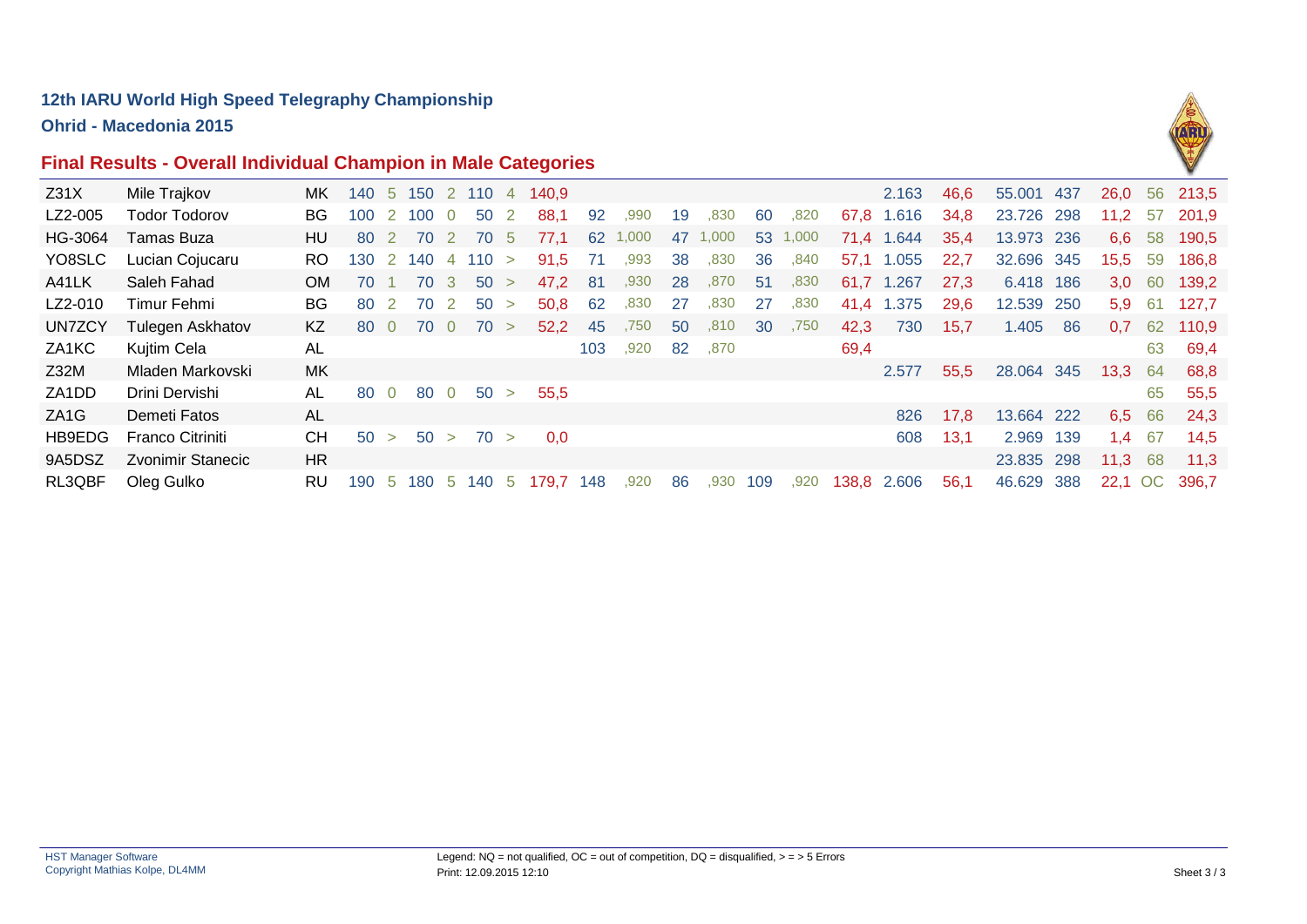**Ohrid - Macedonia 2015**



### **Final Results - Overall Individual Champion in Female Categories**

|               |                        |               |     |                      | F   |                 | <b>M</b> - Receiving |                |           |     | F                    |     | М     |     | <b>Transmitting</b> |       |       | <b>Pile Up</b> |             | <b>RufzXP</b> |       |                | <b>Total</b> |
|---------------|------------------------|---------------|-----|----------------------|-----|-----------------|----------------------|----------------|-----------|-----|----------------------|-----|-------|-----|---------------------|-------|-------|----------------|-------------|---------------|-------|----------------|--------------|
| Callsign      | Name                   | Team Spd. E.  |     |                      |     |                 | Spd. E. Spd. E.      |                |           |     | Pts. Spd. Qual. Spd. |     |       |     | Qual. Spd. Qual.    | Pts.  | Score | Pts.           | Score Spd.  |               | Pts.  | PI.            | Pts.         |
| EW8NK         | Hanna Shavialenka      | BY            | 290 | $\Omega$             | 290 | $\overline{4}$  | $220 \quad 0$        |                | 292,7     |     | 241 1,000 210        |     | ,940  | 181 | 1,000               | 284,6 | 3.738 | 82,9           | 179.452 814 |               | 72,0  | 1              | 732,2        |
| RA4FVL        | Anna Sadukova          | <b>RU</b>     | 280 |                      | 290 |                 | 230                  |                | 293,8     | 174 | 1,000                | 157 | 1,000 | 157 | 1,000               | 225,7 | 4.510 | 100,0          | 208.354     | 790           | 83,5  | $\overline{2}$ | 703,0        |
| EW7BSL        | Liudmilla Basava       | BY            | 270 |                      | 280 | 4               | 200                  | $\overline{2}$ | 272,5 223 |     | ,990                 | 206 | .940  | 193 | ,990                | 279,6 | 3.569 | 79,1           | 144.173 723 |               | 57,8  | 3.             | 689,0        |
| EW3-052       | Anastasiya Sitsko      | BY            | 250 | 3                    | 270 | 3               | 210                  |                | 266.7     | 229 | 1,000                | 203 | 1,000 | 182 | 1,000               | 282,8 | 3.357 | 74.4           | 128,172 624 |               | 51,4  | 4              | 675,3        |
| UA4FGO        | Yulia Vyazovskaya      | RU            | 270 | 3                    | 300 | $\overline{4}$  | 190                  | 2              | 274,2 243 |     | ,940                 | 208 | ,940  | 198 | ,940                | 281,1 | 2.816 | 62,4           | 138.954     | 702           | 55,7  | 5              | 673,4        |
| EU1HAS        | Uladzislava Kasimovich | BY            | 230 | 2                    | 240 | <sup>2</sup>    | 210                  |                | 250,3 233 |     | ,990                 | 196 | .940  | 172 | ,990                | 268,6 | 3.466 | 76,9           | 152.225     | 702           | 61,0  | 6              | 656,8        |
| EW8NF         | Natallia Filipovich    | BY            | 260 | -5                   | 270 | $\overline{0}$  | <b>200</b>           |                | 266.0     | 198 | 1.000                | 190 | 1.000 | 173 | 1.000               | 259.4 | 3.432 | 76.1           | 132.686     | 682           | 53,2  | 7              | 654,7        |
| EW7-111       | Anastasiya Behunova    | BY            | 240 | 3                    | 230 | $\mathbf{2}$    | 200                  | $\overline{2}$ | 245,2 227 |     | 1,000                | 190 | 1,000 | 169 | 1,000               | 269.3 | 3.339 | 74,0           | 140.223     | 682           | 56,2  | 8              | 644,7        |
| EU7KT         | Larysa Barysenka       | BY            | 250 |                      | 260 | 3               | 190                  | 4              | 253,9 236 |     | 1,000                | 196 | ,950  | 167 | 1,000               | 270,1 | 3.553 | 78,8           | 92.368 554  |               | 37,0  | 9              | 639,8        |
| RV9CPW        | Elena Elchenko         | <b>RU</b>     | 270 |                      | 250 | -5              | 190                  | 3              | 257,3     | 189 | 1,000                | 178 | ,950  | 159 | ,990                | 237,8 | 3.262 | 72,3           | 112.957     | 662           | 45,3  | 10             | 612,7        |
| R4F-30        | Valeriia Pershina      | <b>RU</b>     | 240 |                      | 250 | 3               | 190                  | $\overline{2}$ | 247,9 215 |     | 1,000                | 188 | ,990  | 123 | ,890                | 232,4 | 3.398 | 75,3           | 94.850 538  |               | 38,0  |                | 593,6        |
| EW1-650       | Yulia Tsikhanovich     | BY            | 220 | $\overline{4}$       | 230 |                 | 4 150                | 3              | 215.1 204 |     | 1,000                | 162 | 1,000 | 159 | 1,000               | 241.4 | 3.393 | 75,2           | 125.208     | 662           | 50,2  | 12             | 581.9        |
| UA4FJ         | Elvira Aryutkina       | RU            | 250 | $\overline{4}$       | 270 | 2               | 180                  | 3              | 252,6     | 203 | 1,000                | 130 | .940  | 154 | 1.000               | 219.5 | 3.243 | 71,9           | 66.703      | 464           | 26,7  | 13             | 570,7        |
| LZ2CWW        | Teodora Getzova        | BG            | 230 | 2                    | 200 | $\overline{4}$  | 170                  | 5              | 216,9     | 132 | ,940                 | 92  | 1,000 | 108 | ,980                | 148,4 | 4.488 | 99,5           | 249.388     | 889           | 100,0 | 14             | 564,8        |
| EU7KQ         | Volha Behunova         | BY            | 240 | 3                    | 200 | 3               | 170                  | 3              | 221,2     | 174 | 1,000                | 164 | .940  | 144 | 1,000               | 217,7 | 3.004 | 66,6           | 76.915      | 522           | 30,8  | 15             | 536,3        |
| YO8RKQ        | Gabriela Ivan          | RO            | 210 | $\blacktriangleleft$ | 200 | $5\overline{5}$ | 170                  | $\overline{0}$ | 212,2 151 |     | ,880                 | 107 | ,890  | 124 | ,960                | 160.1 | 3.485 | 77,3           | 68.151      | 492           | 27,3  | 16             | 476,9        |
| YO3RJ         | Janeta Manea           | <b>RO</b>     | 210 | 3                    | 170 |                 | 140                  | $\overline{0}$ | 189,6     | 160 | ,990                 | 131 | .890  | 121 | 1,000               | 181.8 | 3.167 | 70,2           | 60.450      | 464           | 24,2  | 17             | 465,8        |
| EW8-077       | Anastasiya Valodzina   | BY            | 180 | $\geq$               | 200 |                 | 160                  | $\overline{1}$ | 136,6     | 182 | 1,000                | 137 | 1,000 | 151 | 1,000               | 216,4 | 2.382 | 52,8           | 65,851      | 492           | 26,4  | 18             | 432,2        |
| YO8TOC        | Diana Ene              | <b>RO</b>     | 190 | 2                    | 170 | $\overline{0}$  | 150                  | $\overline{4}$ | 186,0     | 114 | ,840                 | 74  | .890  | 100 | ,840                | 113,2 | 3.520 | 78,0           | 79.257      | 554           | 31,8  | 19             | 409,0        |
| RZ9UMA        | Ekaterina Ivanova      | <b>RU</b>     | 200 | -5                   | 170 |                 | 140                  | 3              | 184,1     | 126 | ,840                 | 106 | ,940  | 105 | ,840                | 135,5 | 2.594 | 57,5           | 53.961      | 424           | 21,6  | 20             | 398,7        |
| <b>UB4FBN</b> | Svetlana Kalenova      | <b>RU</b>     | 200 | 3                    | 180 | 5               | 150                  | $\overline{4}$ | 190,8     | 142 | ,990                 | 90  | .990  | 111 | ,990                | 155,8 | 1.811 | 40,2           | 28.547      | 335           | 11,4  | 21             | 398,2        |
| UB4FBR        | Anastasiia Chepanova   | <b>RU</b>     | 170 | $\sqrt{5}$           | 140 | $\mathbf{2}$    | 110                  | 5              | 149,4     | 119 | ,927                 | 80  | ,937  | 94  | ,980                | 127,6 | 2.000 | 44,3           | 25.070      | 298           | 10,1  | 22             | 331,4        |
| HA3EVI        | Evelin Illés           | HU            | 140 | 3                    | 130 |                 | 120                  | 2              | 142,3     | 108 | ,990                 | 78  | .890  | 94  | ,840                | 117,0 | 2.630 | 58,3           | 26.931      | 307           | 10,8  | 23             | 328,4        |
| YO3-514       | <b>Teodora Neagu</b>   | <sub>RO</sub> | 160 | 3                    | 130 | 3               | 120                  | -3             | 148,1     | 132 | ,900                 | 38  | ,840  | 71  | ,840                | 94,2  | 2.975 | 66,0           | 36.806      | 345           | 14.8  | 24             | 323,1        |
| ER1LAU        | Laura-Andrea Schimbat  | MD            | 120 | 5                    | 110 | 3               | 50                   |                | 97,2      | 114 | ,990                 | 86  | .940  | 79  | ,990                | 124,4 | 2.587 | 57,4           | 28.527      | 335           | 11,4  | 25             | 290,4        |
| YU8YL         | Julija Veljic          | <b>RS</b>     | 130 | $\blacktriangleleft$ | 140 | 3               | 90                   | -5             | 127,9     | 71  | 1,000                | 49  | ,990  | 68  | ,950                | 84,9  | 2.565 | 56,9           | 38.896 400  |               | 15,6  | 26             | 285,3        |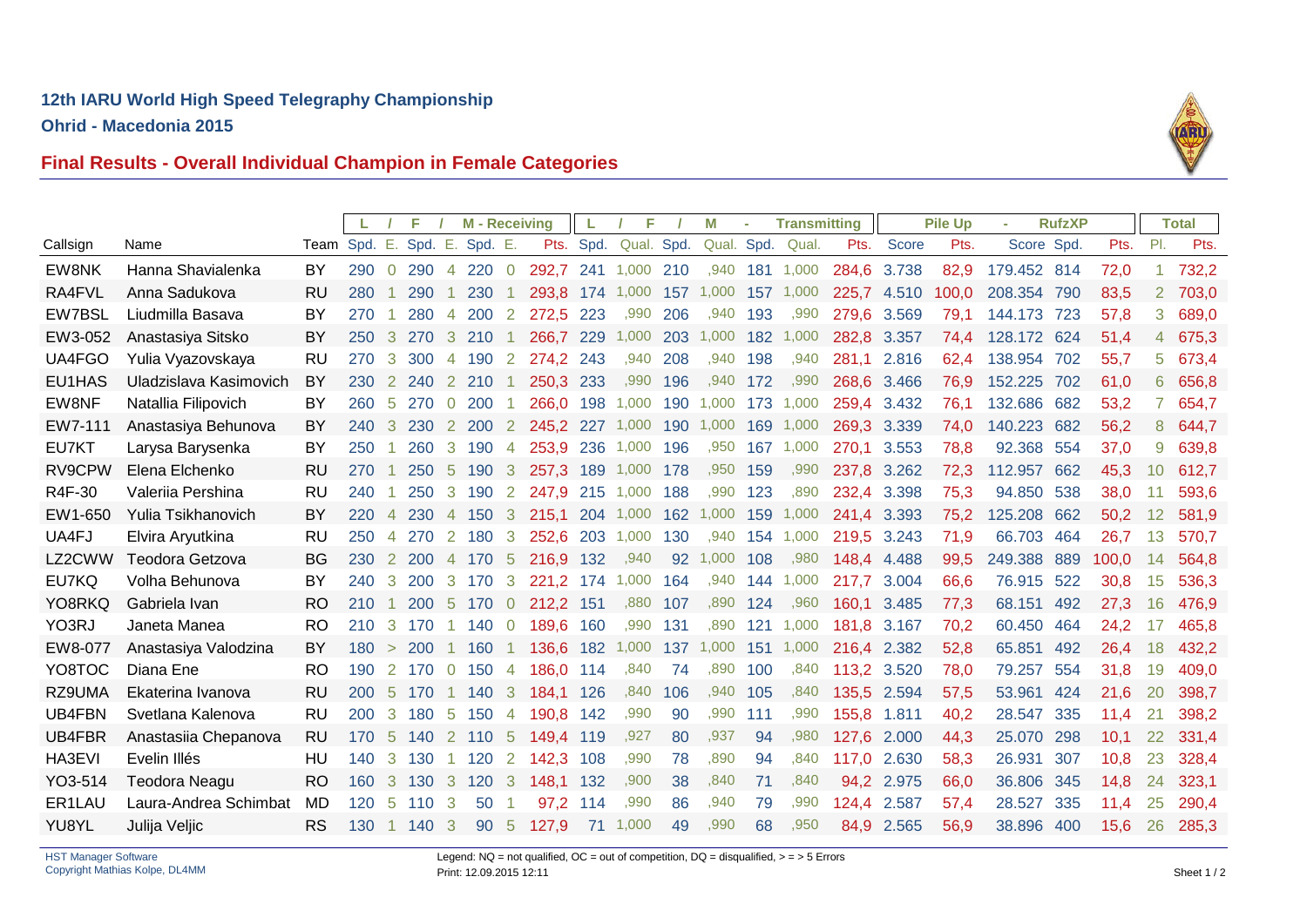**Ohrid - Macedonia 2015**

### **Final Results - Overall Individual Champion in Female Categories**



|              | HA6-0110 Lena Molnar      |                     |  |  |  |                                                 |                           |  |          |      | HU 170 4 150 1 120 5 157,7 90 ,940 18 ,840 36 ,840 57,3 1.970   |      | 43,7 28.957 316 11,6 27 270,3 |        |               |
|--------------|---------------------------|---------------------|--|--|--|-------------------------------------------------|---------------------------|--|----------|------|-----------------------------------------------------------------|------|-------------------------------|--------|---------------|
| <b>HA7YB</b> | Andrea Kiss               |                     |  |  |  |                                                 |                           |  |          |      | HU 160 > 170 2 140 4 116,2 107 ,990 42 ,830 86 ,940 101,0 1.900 | 42.1 | 26.852 307                    |        | 10.8 28 270.1 |
| YO8TLK       | Mihaela Macsim            |                     |  |  |  |                                                 |                           |  |          |      | RO 150 5 120 3 100 1 132,7 71 ,840 40 ,840 42 ,840 58,3 2.737   |      | 60,7 34.133 345 13,7 29 265,4 |        |               |
| PA3LEO       | Claudia Fava              |                     |  |  |  | NL 80 3 80 5 50 2 72,9 42 1,000 35 ,900 37 ,950 |                           |  |          | 50.1 | 999                                                             | 22.2 | 7.798 176                     |        | 3.1 30 148.3  |
|              | HB9HVW Veronika Walter    | $CH$ 70 3 60 0 70 > |  |  |  |                                                 | 900, 4 <b>3,4</b> 64, 950 |  | 59 1,000 |      | 69.8 1.139 25.3                                                 |      | 5.075 147                     |        | 2.0 31 140.5  |
|              | HG-3046 Greta Szekrenyesi |                     |  |  |  |                                                 |                           |  |          |      | HU 70 > 70 1 50 5 43,0 58 ,990 42 ,990 50 ,990 68,4 1.166       | 25.9 | 7.576 192                     |        | 3.0 32 140.3  |
|              | YO9-101 Angelica Dumitru  | RO.                 |  |  |  |                                                 |                           |  |          |      | 50                                                              |      | 4.401 139                     | 1,8 33 | 2.9           |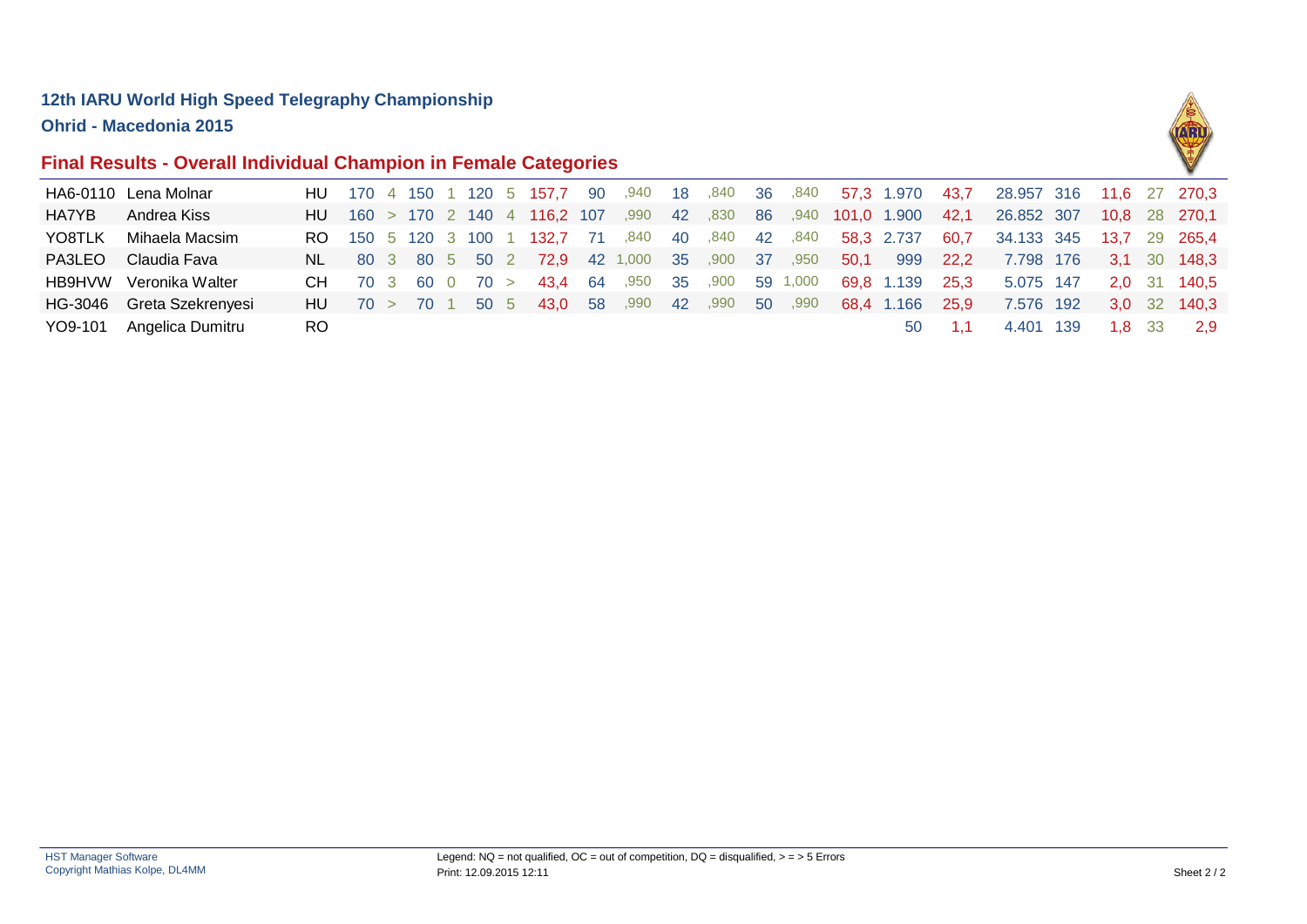# **Final Results - Team Competition**



|                           | А             | В             | C      | D             | Е      | F.            | G      | н             |               |                 | <b>TOTAL</b> |  |
|---------------------------|---------------|---------------|--------|---------------|--------|---------------|--------|---------------|---------------|-----------------|--------------|--|
| Team                      | <b>Points</b> | <b>Points</b> | Points | <b>Points</b> | Points | <b>Points</b> | Points | <b>Points</b> | <b>Points</b> | PI.             | Points       |  |
| <b>Belarus</b>            | 798,4         | 762,7         | 716,1  | 732,8         | 736,5  | 769,5         | 790,9  | 704,4         | 552,4         | 1               | 6.563,7      |  |
| <b>Russian Federation</b> | 491,8         | 408,8         | 733,5  | 418,7         | 677,1  | 588,0         | 698,0  | 745,5         | 709,3         | $\overline{2}$  | 5.470,7      |  |
| Romania                   | 399,3         | 539,8         | 423,3  | 484,4         | 480,4  | 586,7         | 575,1  | 473,1         | 383,5         | 3               | 4.345,6      |  |
| Hungary                   | 335,5         | 232,8         | 144,0  | 377,3         | 330,8  | 263,0         | 329,5  | 319,5         | 621,8         | 4               | 2.954,2      |  |
| <b>Bulgaria</b>           | 0,0           | 245,1         | 0,0    | 131,6         | 568,2  | 433,2         | 0,0    | 308,7         | 671,9         | 5               | 2.358,7      |  |
| Switzerland               | 0,0           | 0,0           | 0,0    | 0,0           | 0,0    | 515,8         | 164,1  | 398,3         | 562,0         | 6               | 1.640,2      |  |
| Germany                   | 0,0           | 0,0           | 0,0    | 0,0           | 0,0    | 240,2         | 0,0    | 316,1         | 545,0         | $\overline{7}$  | 1.101,3      |  |
| Macedonia                 | 0,0           | 0,0           | 0,0    | 296,1         | 0,0    | 238,9         | 0,0    | 372,1         | 110,6         | 8               | 1.017,7      |  |
| Serbia                    | 0,0           | 0,0           | 0,0    | 0,0           | 0,0    | 575,6         | 356,5  | 0,0           | 0,0           | 9               | 932,1        |  |
| <b>Denmark</b>            | 0,0           | 0,0           | 0,0    | 0,0           | 0,0    | 343,6         | 0,0    | 0,0           | 331,1         | 10 <sup>°</sup> | 674,7        |  |
| Kazakhstan                | 0,0           | 0,0           | 0,0    | 0,0           | 0,0    | 112,3         | 0,0    | 337,8         | 0,0           | 11              | 450,1        |  |
| Poland                    | 0,0           | 0,0           | 0,0    | 0,0           | 0,0    | 0,0           | 0,0    | 368,1         | 0,0           | 12              | 368,1        |  |
| Moldova, Republic of      | 355,1         | 0,0           | 0,0    | 0,0           | 0,0    | 0,0           | 0,0    | 0,0           | 0,0           | 13              | 355,1        |  |
| Italy                     | 0,0           | 0,0           | 0,0    | 0,0           | 0,0    | 0,0           | 0,0    | 0,0           | 336,8         | 14              | 336,8        |  |
| Kuwait                    | 0,0           | 0,0           | 0,0    | 0,0           | 0,0    | 0,0           | 0,0    | 240,6         | 0,0           | 15              | 240,6        |  |
| Netherlands               | 0,0           | 0,0           | 0,0    | 0,0           | 0,0    | 0,0           | 176,1  | 0,0           | 0,0           | 16              | 176,1        |  |
| Albania                   | 0,0           | 0,0           | 0,0    | 0,0           | 0,0    | 0,0           | 0,0    | 57,5          | 92,0          | 17              | 149,5        |  |
| Oman                      | 0,0           | 0,0           | 0,0    | 0,0           | 0,0    | 0,0           | 0,0    | 147,1         | 0,0           | 18              | 147,1        |  |
| Croatia                   | 0,0           | 0,0           | 0,0    | 12,8          | 0,0    | 0,0           | 0,0    | 0,0           | 0,0           | 19              | 12,8         |  |